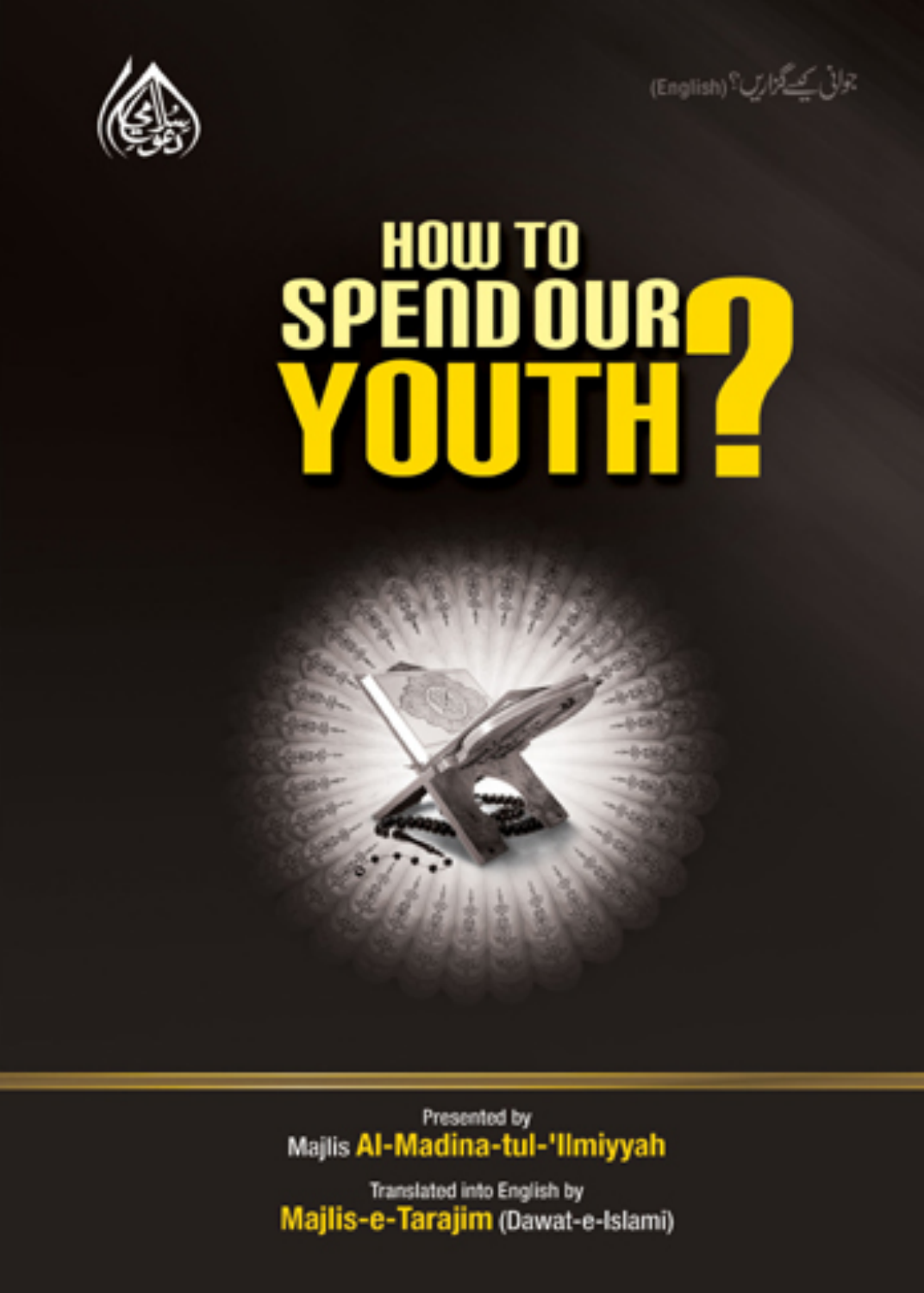# **HOW TO SPEND OUR YOUTH?**

Shaykh-e-Tarīqat Amīr-e-Aĥl-e-Sunnat, the founder of Dawat-e-Islami 'Allāmaĥ Maulānā Abu Bilal Muhammad Ilyas Attar Qadiri Razavi دَامَتْ بَرَ كَاتُهْمُ الْعَالِيَه Razavi دَامَتْ بِمَتَاتِهُمْ الْعَالِيَّة Razavi Ä Fazāil', i.e. Excellence of Worship in Youth in the Urdu language during the weekly Sunnaĥ-Inspiring Ijtimā' held on Thursday, 18th Rabī'-ul-Awwal 1412 AH, 26<sup>th</sup> September 1991, at the very first Madanī Markaz of Dawat-e-Islami - 'Jāmi' Masjid Gulzār-e-Habīb' (situated at Gulistān-e-Okāřvī Bāb-ul-Madīnaĥ, Karachi). With the help of the very same speech, a booklet, along with many additions and amendments, was compiled by the **Majlis Al-Madīna-tul- 'Ilmiyyaĥ** in Urdu and translated by the **Majlis-e-Tarājim** (the translation department) into English. If you find any mistake in the translation or composing, please inform the translation department on the following postal or email address with the intention of earning reward [Šawāb].

#### **Majlis-e-Tarājim (Dawat-e-Islami)**

Aalami Madani Markaz, Faizan-e-Madinah, Mahallah Saudagran, Purani Sabzi Mandi, Bab-ul-Madinah, Karachi, Pakistan  $UAN: \mathbf{R}$  +92-21-111-25-26-92 – Ext. 7213 Email:  $\equiv$  translation@dawateislami.net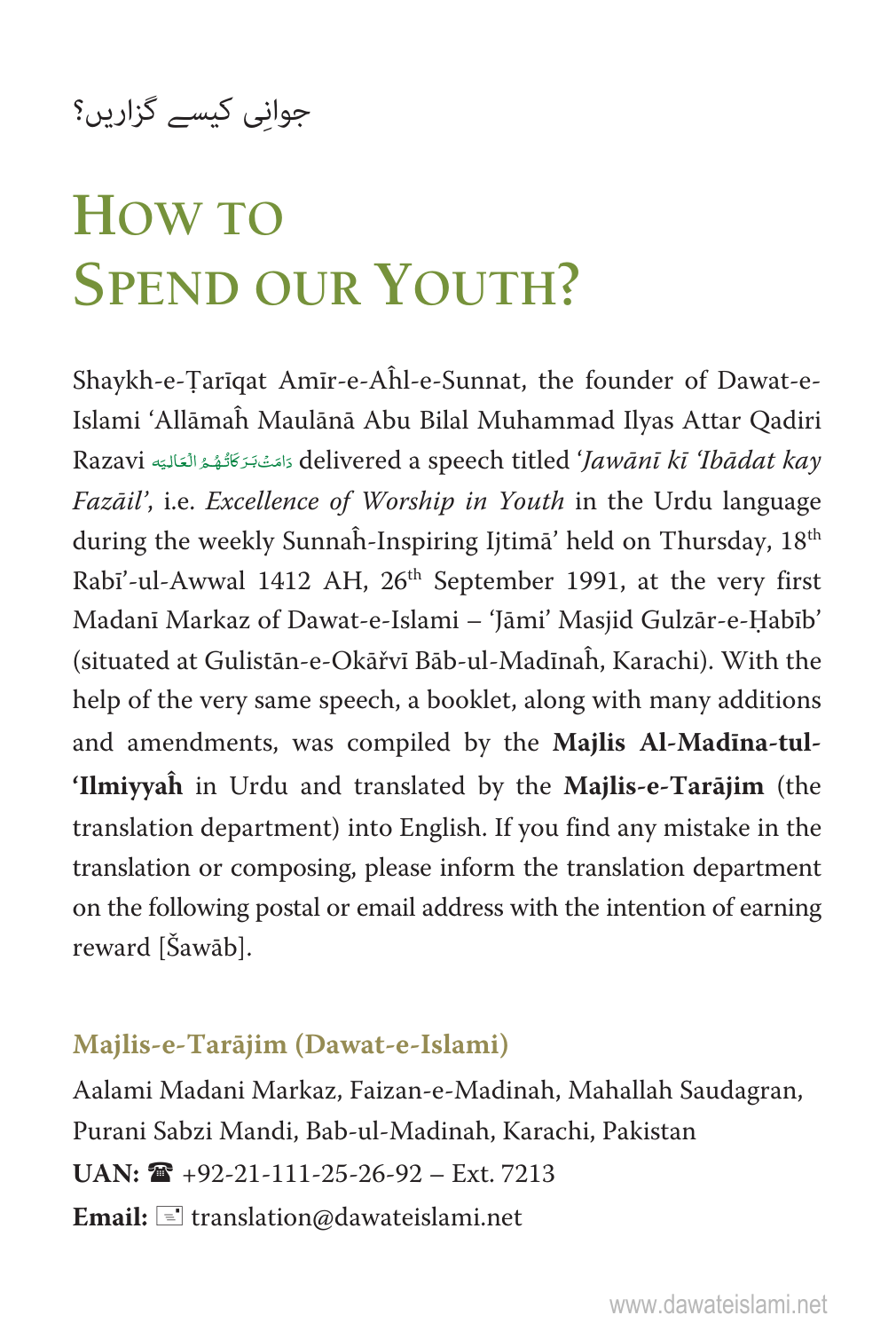An English translation of 'Jawani Kaysay Guzarayn?'

### $\ddot{\phantom{0}}$

#### **ALL RIGHTS RESERVED**

#### Copyright © 2016 Maktaba-tul-Madinah

No part of this publication may be reproduced, or transmitted, in any form or by any means, electronic, mechanical, photocopying, recording or otherwise, without the prior written permission of Maktaba-tul-Madinah.

| 1 <sup>st</sup> Publication: | Sha'ban-ul-Mu'azzam, 1438 AH $-$ (May, 2016) |
|------------------------------|----------------------------------------------|
| Publisher:                   | Maktaba-tul-Madinah                          |
| Quantity:                    | -                                            |
| ISBN:                        | $\overline{\phantom{a}}$                     |

#### **SPONSORSHIP**

Please feel free to contact us if you wish to sponsor the printing of a religious book or booklet for the Isal-e-Sawab of your deceased family members.

#### **Maktaba-tul-Madinah**

Aalami Madani Markaz, Faizan-e-Madinah Mahallah Saudagran, Purani Sabzi Mandi, Bab-ul-Madinah, Karachi, Pakistan

# **Email:** maktabaglobal@dawateislami.net – maktaba@dawateislami.net

  **Phone: +**92-21-34921389-93 – 34126999

**Web:** www.dawateislami.net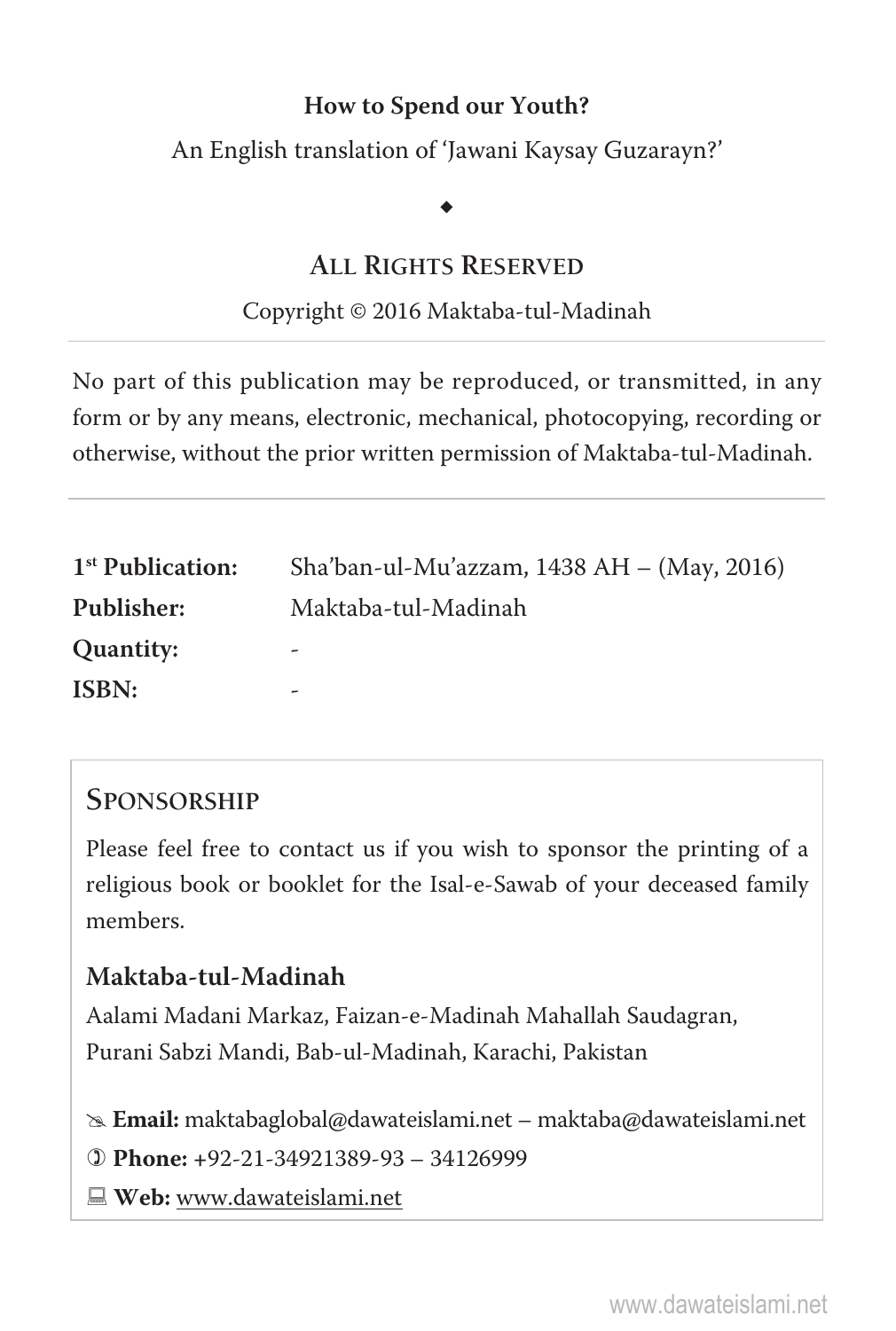ٱلۡحَمۡدُۢلِلَّـٰهِ رَبِّ الۡعَلَـٰٓبِيۡنَ وَالصَّـٰلُوةُۚ وَالسَّـلَامُ عَـٰلِ سَيِّـٰ الۡمُّرۡسَلِيۡنَ .<br>أَمَّا بَعۡدُٰ فَأَعُوۡذُٰ بِٱللَّٰهِ مِنَ الشَّيۡطُنِ النَّجِيۡمِ ۚ بِسۡمِ اللّٰهِ النَّحۡلِنِ النَّحِيۡمُ

### Du'a for Reading the Book

ead the following Du'a (supplication) before you study a Read the following  $2 - 3$  and the religious book or an Islamic lesson, you will remember whatever you study, اِنْ شَكْ اللَّهُ عَزَّدَ الْمَرْيَانِيِّ مِنْ

اَللَّهُمَّ افْتَحْ عَلَيْنَا حِكْمَتَكَ وَانْشُرْ عَلَيْنَا رَحْمَتَكَ يَـا ذَاالْجَلَالِ وَالْإِكْرَام

**Translation** 

O Allah <br/> ! اعَزَّوَجَلَ Open the door of knowledge and wisdom for us, and have mercy on us! O the One Who is the Most Honourable and Glorious!

 $(Al-Mustatraf, vol. 1, pp. 40)$ 

Note: Recite Salāt-'Alan-Nabī the Du'a.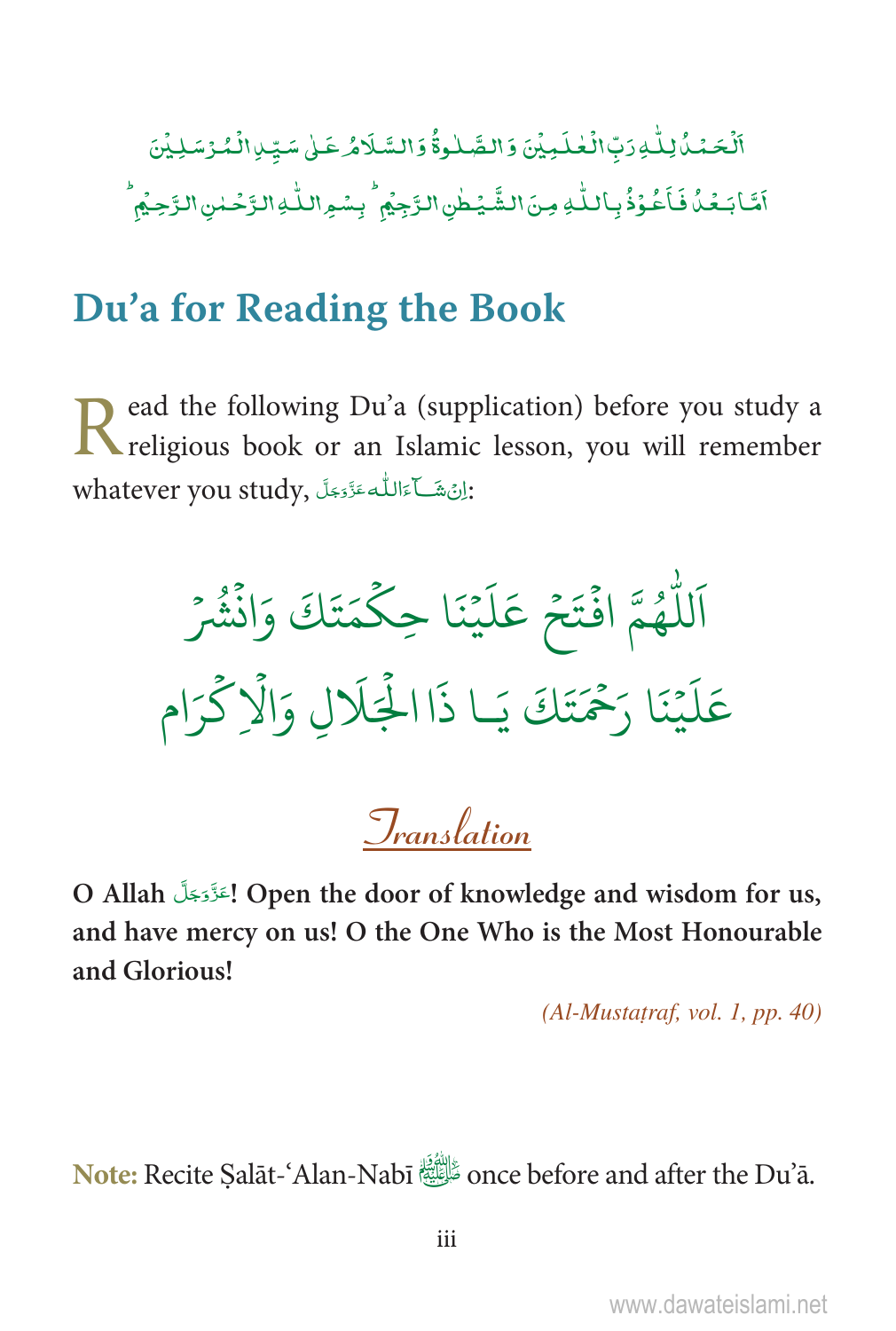### **TABLE OF CONTENTS**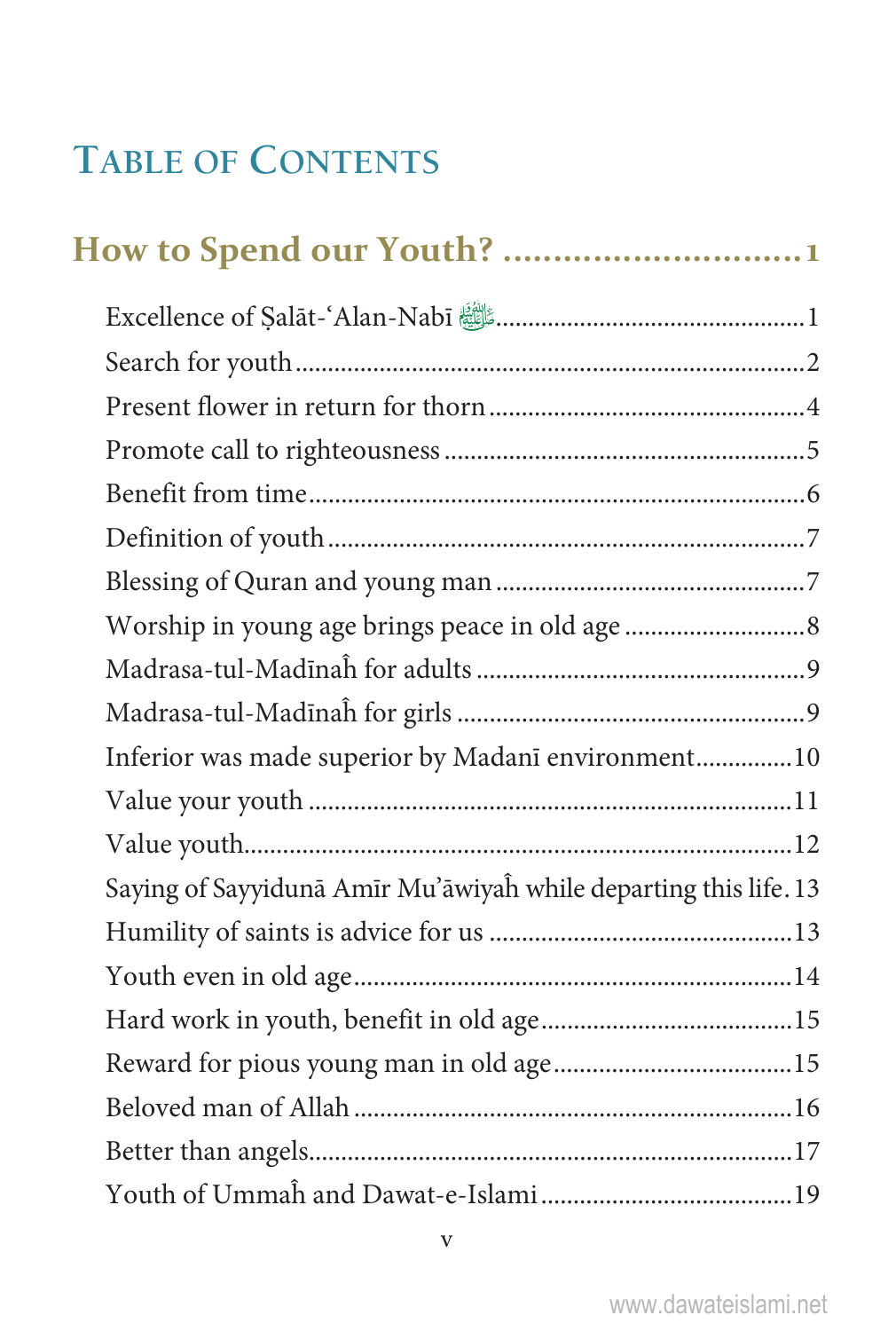| Blessing of watching Madanī Mużākarah on Madani Channel. 39 |  |
|-------------------------------------------------------------|--|
|                                                             |  |

|  |  | Entering and leaving home: 12 Madanī pearls 42 |  |
|--|--|------------------------------------------------|--|
|--|--|------------------------------------------------|--|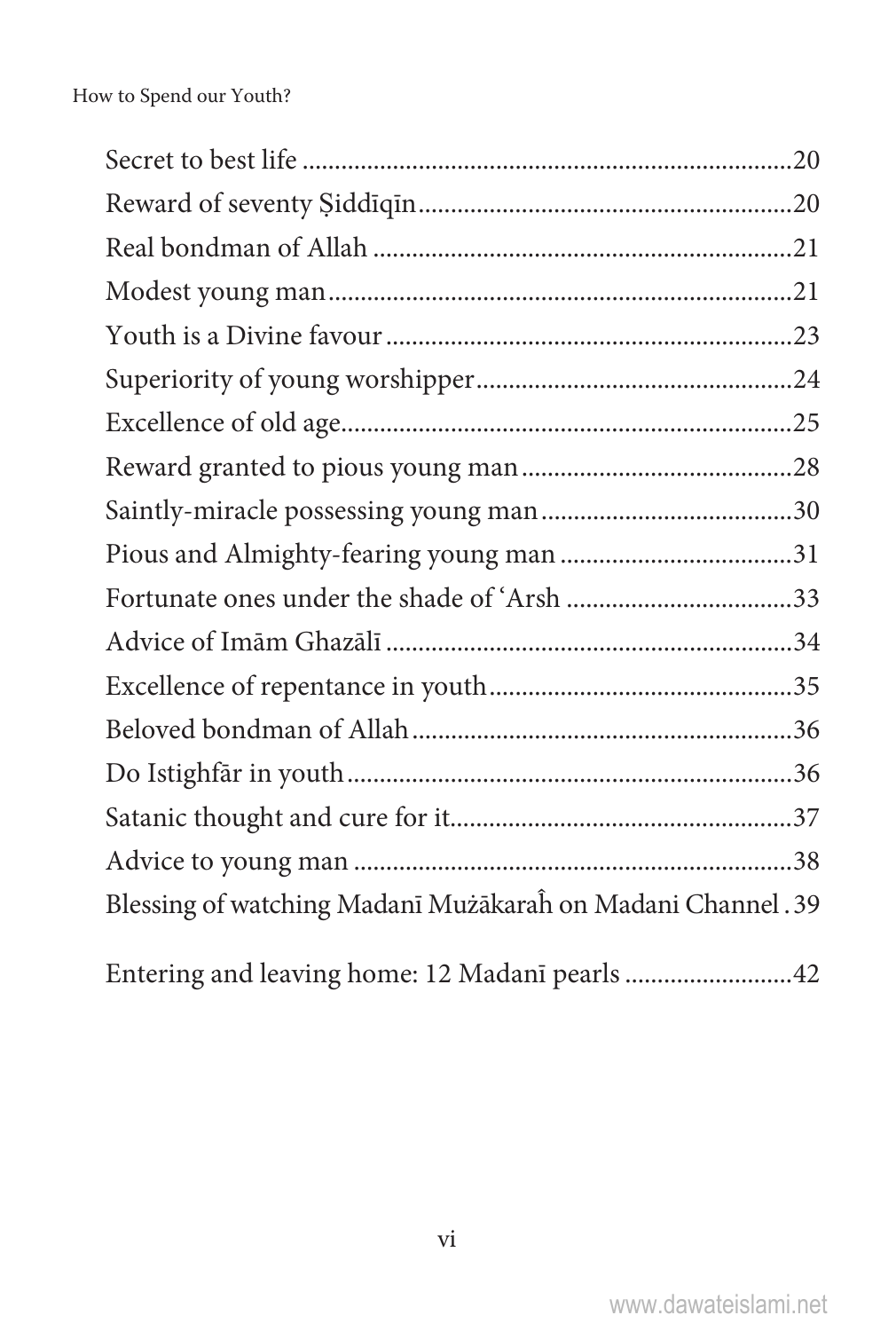Â ٱلْۡحَمۡدُۢ لِلَّٰٓ وَرَبِّ الۡعَٰلَـٰٓمِیۡنَ وَالصَّـٰلُوةُۚ وَالسَّـلَامُ عَـٰىٰ سَیِّـٰ ِالۡمُرۡسَـٰلِیۡنَ Ä Ð Á Ä Ð .<br>أَمَّا بَـعُدُّ فَاَعُوْذُ بِاللّٰهِ مِنَ الشَّيُطٰنِ الرَّجِيُمِ ۙ بِسْمِ اللّٰهِ الرَّحْمٰنِ الرَّحِيُمِ Ä Á Ì Á Ð Á Ì Ð

### How to Spend our Youth?

No matter how lazy satan tries to make you feel, read this booklet from beginning to end. Not only will you be acquiring the wealth of reward but also getting aware of the significance of the acts of worship performed in youth.

#### **Excellence of** ৡ**alāt-'Alan-Nabī** ȯ

The Mercy for the entire creation, the Guide to the path of salvation حَلَّى اللَّهُ تَعَالَى عَلَيْهِ وَاللهِ وَسَلَّمَ salvation وَاللهَ مَسَلَّمَ Ç Ä È ȦÄ Ä Å the one to attain salvation quickly on the Day of Judgement from its horrors and accountability will be the one amongst you who will have recited ৡalāt upon me in abundance in the world.' (Jam'-ul-Jawāmi', vol. 9, pp. 129, Hadīš 27686)

Hashr kī tīragī siyāhī mayn Nūr ĥay, sham'-e-pur-zivā ĥay Durūd

> Chořiyo mat Durūd ko Kāfī Rāĥ-e-Jannat kā raĥnumā ĥav Durūd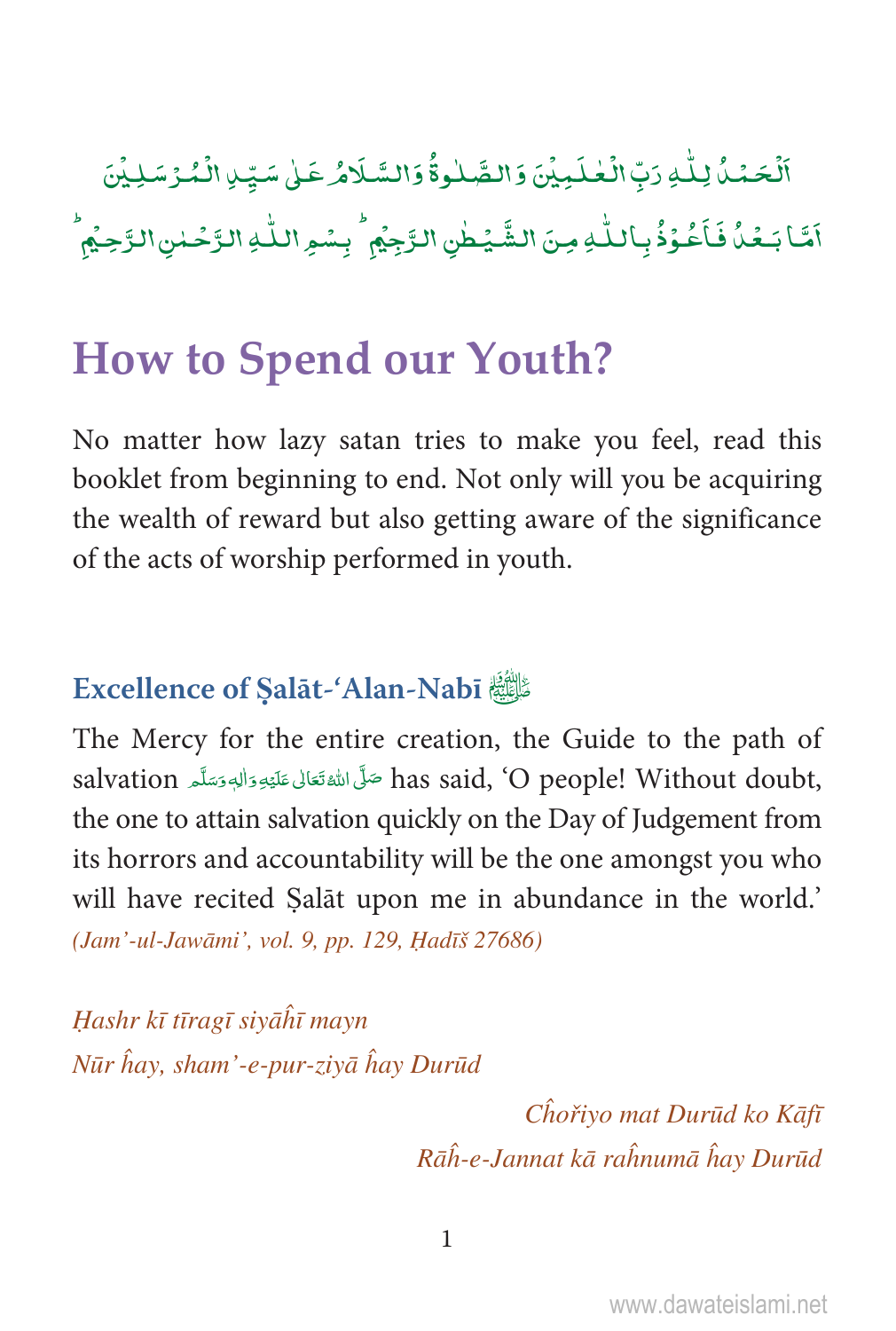**Translation:** ৡalāt-'Alan-Nabī is a beacon in the gloom of the Resurrection Day. O Kāfī! Never give up reciting ৡalāt-'Alan-Nabī. It is indeed a guide leading to path to Paradise.

> h û صَلُّوْا عَلَى الْحَبِيْبِ ۚ صَلَّى اللهُ تَعَالٰى عَلٰى مُحَمَّد Ġ û h

#### **Search for youth**

It is said that an elderly person was once passing through some area. Extremely old, he was so bent that it looked as if he was looking for something over the ground. Seeing him, a comical young man said in jest, 'O old man! What are you searching for?' Although what he said was infuriating, the old man replied whilst demonstrating great tolerance and sagacity and presenting a thought-provoking piece of advice in return for his taunting remark, 'Son! I am looking for my youth.' Astonished to have heard an unexpectedly amazing reply to his snide comment, the young man asked, 'Dear uncle! I could not comprehend what you mean. Is youth a thing of the kind that can be looked for? Has anyone losing it once ever been able to regain it?' The elderly man responded, 'This is what I regret now. When young, I could not avail myself of it. Today, I have realized its significance but I no longer have it. If only I had regained it so that I would make up for my past follies and foibles and would worship Allah حَرَّدَجَلَّ wholeheartedly!'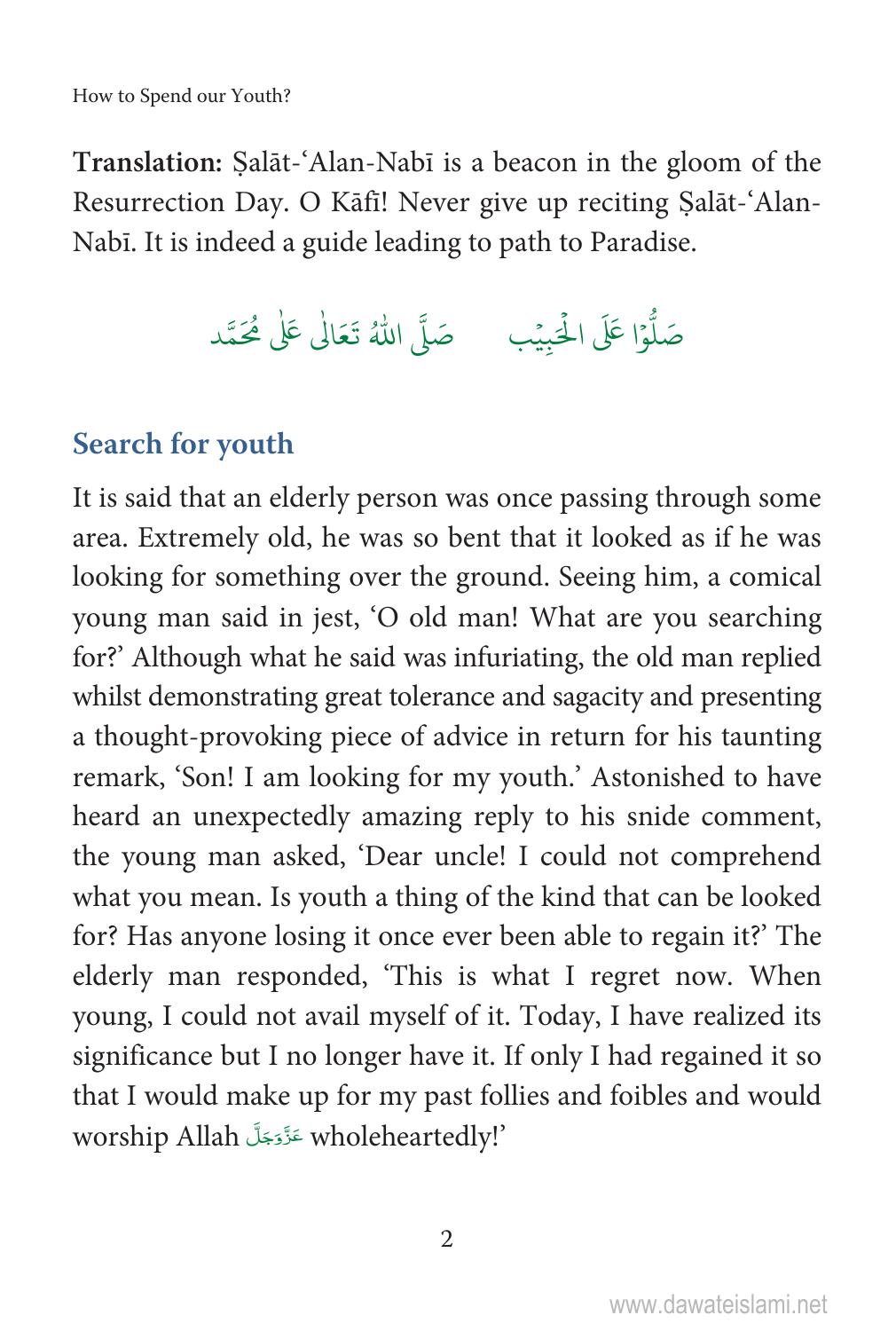# اَلَا لَيْتَ الشَّبَابَ يَعُـوْدُ يَوْمًـا فَأُخْبِرُهُ بِمَـا فَعَـلَ الْمَشِـيْبُ

If only my youth had returned to me so I would inform it of how old age has treated me.

Then, heaving a deep sigh of remorse and regret, he went onto say: Extremely regretfully! I have lost my wealth of youth. Now there is no use crying over spilt milk. I could not benefit from my youth. I could neither perform virtuous deeds nor make any preparation for my afterlife but rather spent my youth sleeping deeply over the bed of heedlessness.

I am now in my dotage with deteriorating health and weakening body. I have enthusiasm for worship now but have lost courage due to being old. Then, making individual effort, the aged man said, 'Son! By the grace of Allah إِعَرَّوَجَلَّ You are now young. Take advantage of your youth. Exert yourself to perform worship. Bow in the court of Allah عَزَّدَجَلَّ before you get bent. Otherwise, just like me, you will also be searching for your youth after you have been old and bent. But, at that time, you will have nothing except for wistfulness and shamefulness. You will be emptyhanded to have lost your childhood in playing and youth in sleeping, and will be crying in ageing.' The elderly man's polite way of counselling in an advising and sympathizing tone along with fragrant Madanī pearls of individual effort touched the heart of the young man, impressing him greatly. The very same young man who had shot the arrow of a taunting remark at the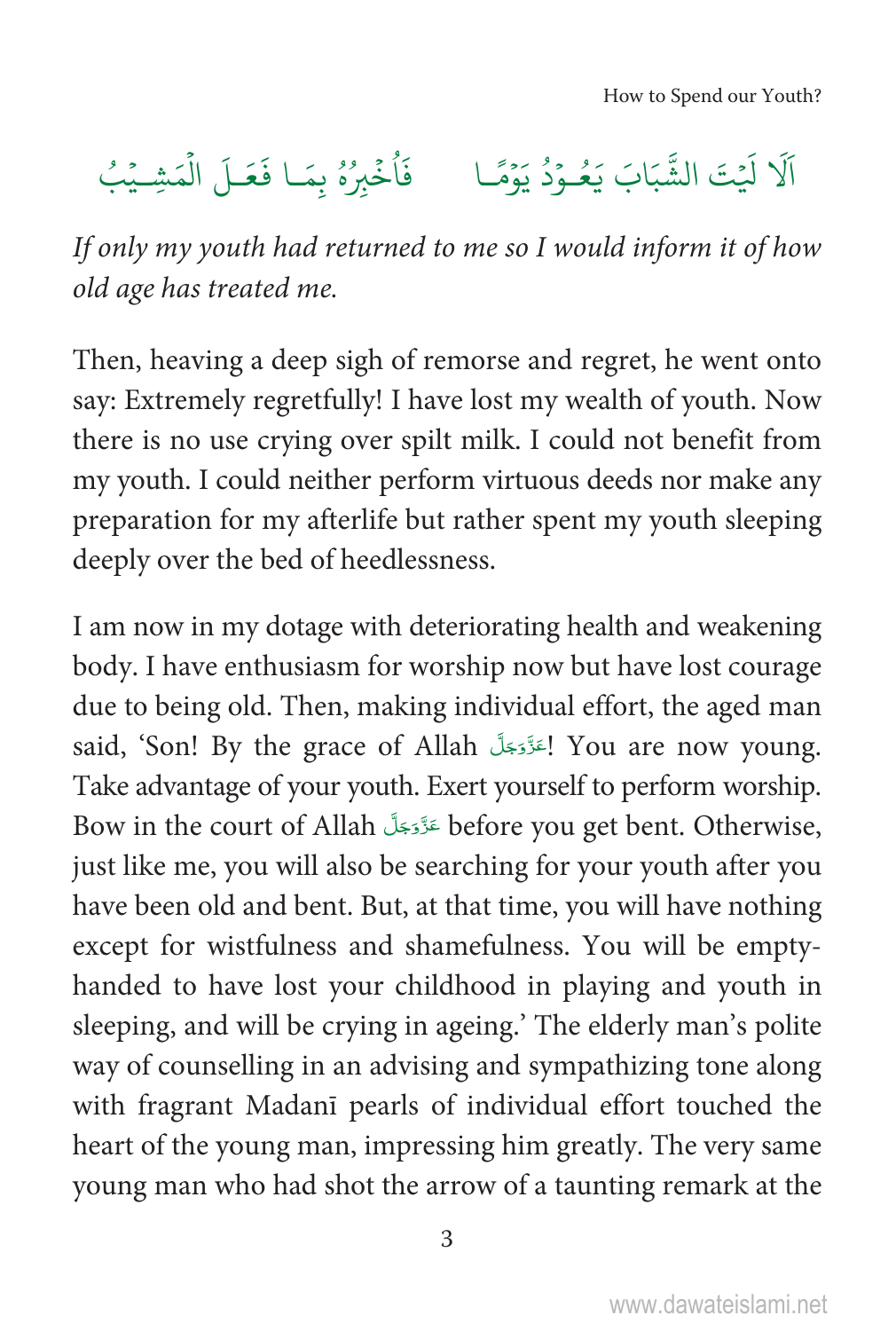old man a few moments ago was inspired to promise the old man that he would make best use of his youth by spending it in piety.

Highlighting the significance of youth, the beloved son of A'lā Hadrat, Muftī-e-A'zam Hind Maulānā Mustafa Razā Khān has composed a couplet in his collection of poems عَلَيْهِ رَجْمَةُ الزَّحْمَلِّ known as 'Sāmān-e-Bakhshish':

Riyāzat kay yehī din hayn, buřhapay mayn kahān himmat Jo kuch kernā ho ab ker lo, abhī Nūrī jawān tum ho

Translation: This is the time when we must adopt asceticism. O Nūrī! Do now what you have to do because you are young. You will not be courageous enough to do it in old age.

### صَلُّوْا عَلَى الْحَبِيْبِ مَ صَلَّى اللَّهُ تَعَالٰى عَلٰى مُحَمَّد

#### Present flower in return for thorn

Dear Islamic brothers! The foregoing parable contains precious Madanī pearls of admonition, advice and wisdom. One of the Madani pearls is to have patience instead of making a retort when somebody talks in a taunting tone or resorts to criticism. Guiding the objecting person politely and presenting him with a Madanī pearl in return for his poisonous thorn, depending upon the situation, will produce fruitful results, إِنَّ شَبَاءَاللَّهُ عَزَّدَجَلًا. This will even cause a Madani transformation in his life. paving the way for the accomplishment of the Madani aim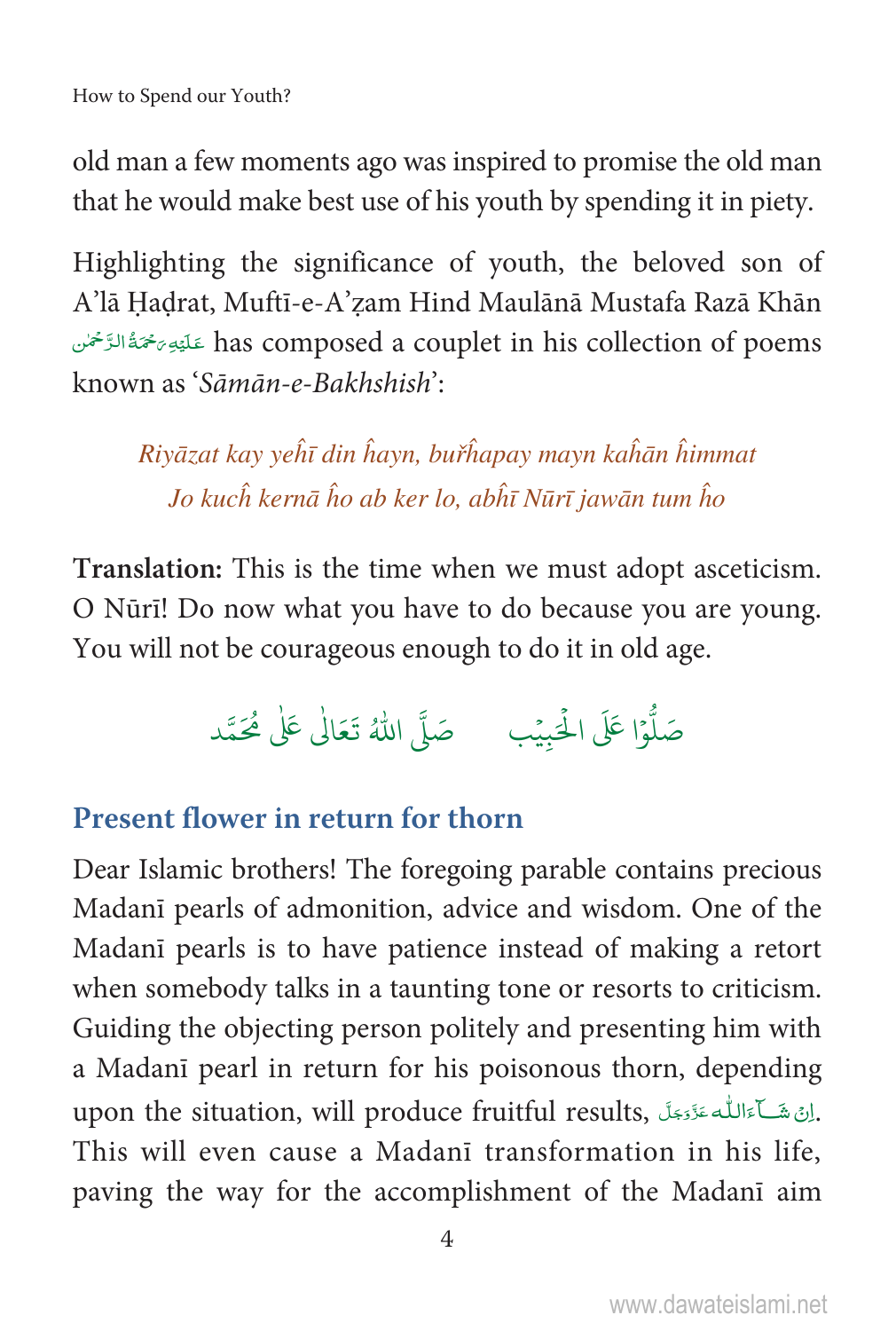I must strive to reform myself and the people of the entire world, إِنْ شَبَاءَاللَّهِ عَزَّدَجَلَّ

> Tū pīchay na hatnā kabhī ay piyāray Muballigh Shaytān kay her wār ko nākām banā day

Translation: O preacher! Never withdraw from preaching, remaining unharmed from every attack of satan.



#### **Promote call to righteousness**

Dear Islamic brothers! The above parable also gives the message that we should keep advising Muslims and calling them towards righteousness for the betterment of our own worldly life and afterlife as well as that of other Islamic brothers. Allah طَرَّدَجَلَّ has said in Ayah number 55 of Sūrah Aż-Żāriyāt part 27:

# وَ ذَكَّةٍ فَإِنَّ الذِّكَّاءِ، تَنْفَعُ الْمُؤُمِّنِينَ هَيْ هَذَا لَهُمَّ

And advise, that the admonition benefits the believers.

[Kanz-ul-Īmān (Translation of Quran)]

Mujhay tum aysī do himmat  $\bar{A}q\bar{a}$ Dūn sab ko naykī kī da'wat Āgā

> Banā do mujĥ ko bĥī nayk khaslat Nabī-e-Rahmat, Shafī'-e-Ummat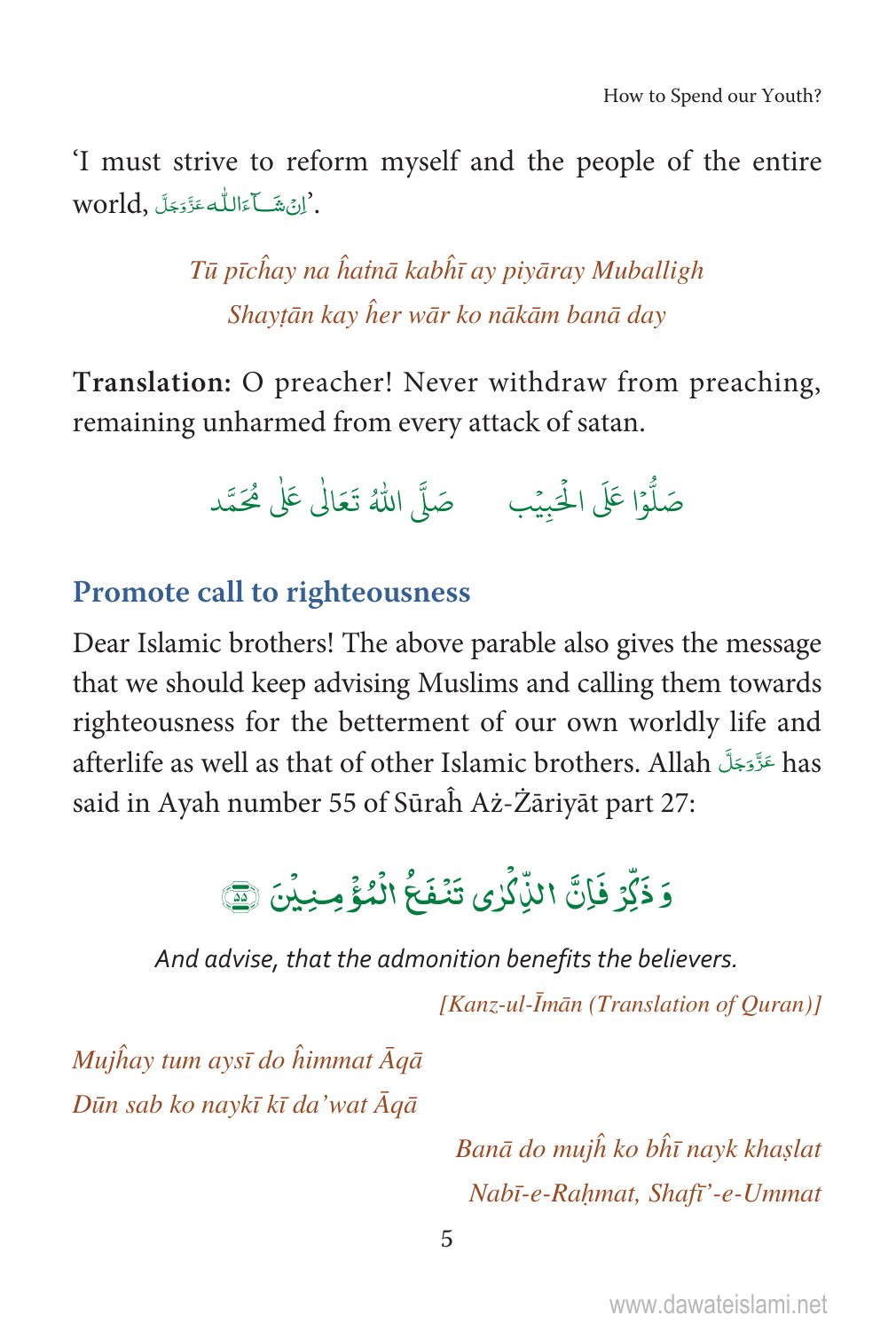Translation: O Rasool of Rahmah and Intercessor of Ummah Encourage me to call everyone towards إِصَلَّ اللَّهُ تَعَالَى عَلَيْهِ وَالِهِ وَسَلَّم righteousness and make me also righteous.

صَلُّوْا عَلَى الْحَبِيْبِ مَ صَلَّى اللَّهُ تَعَالَٰى عَلَٰى مُحَمَّد

#### **Benefit from time**

The above-mentioned parable also highlights the fact that waste of time eventually causes embarrassment. Those spending youth in carelessness, idleness and heedlessness end up regretting in old age. Those spending youth in the dark cave of sins find it very hard to come out of it in the bright daylight of virtuous deeds because it is too late to do so in old age. Even if someone wants to do something at that time, physical weakness and poor health discourage him. Therefore, as long as one is young and healthy, he should struggle hard to perform more and more acts of worship and good deeds, remaining steadfast in them.

Today, if anyone shrinks from good deeds and indulges in bad ones, losing his courage, capability and treasure of time, he will have to regret tomorrow but in vain and without any gain. The sharp-edged axe of time is unceasingly cutting the tree of our life. Who can stop the flying time? Who can slow down the fastrunning vehicle of time? Therefore, value your time today taking advantage of it. Otherwise, if lost once, it will be regretted but not regained.

6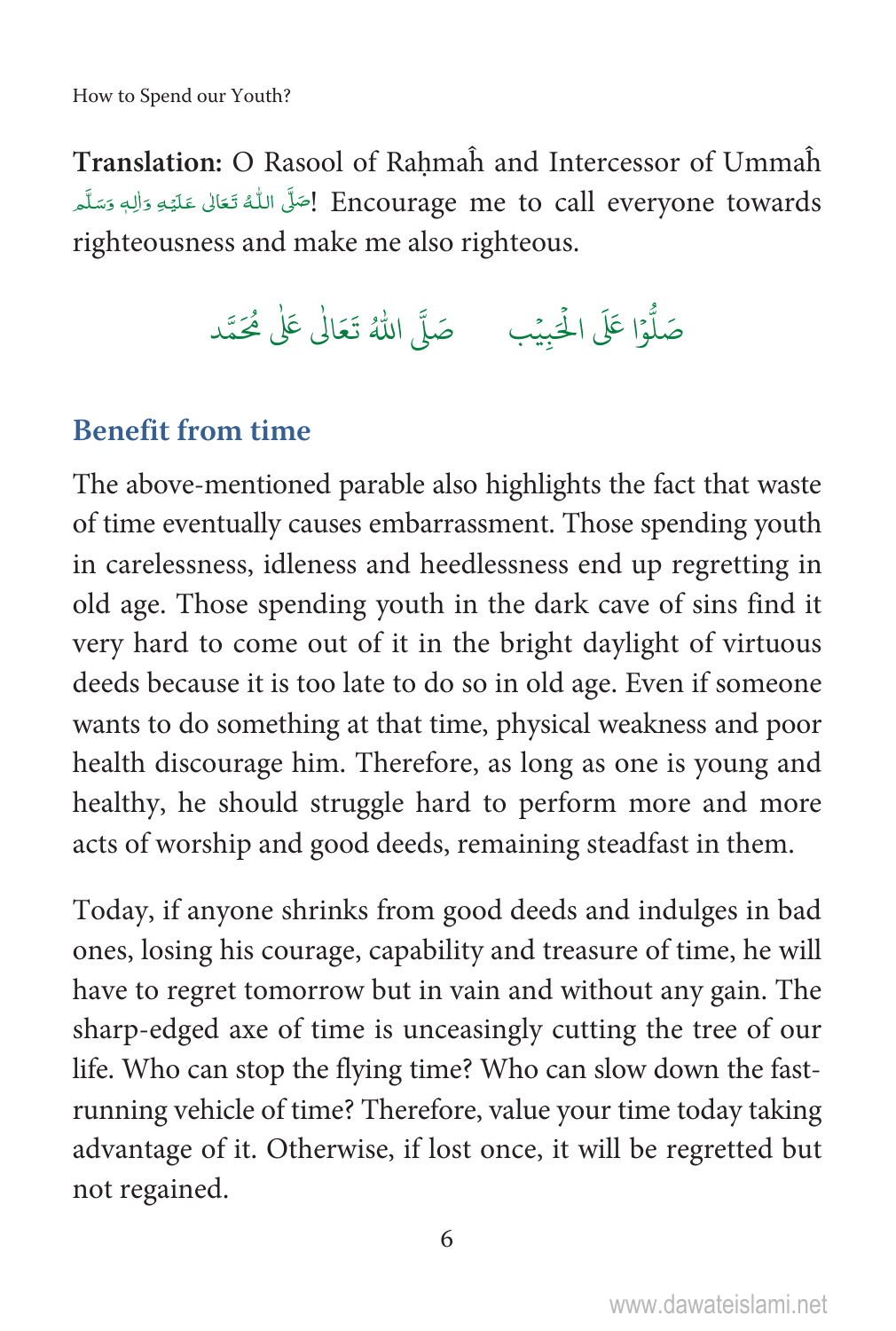Sadā 'aysh daurān dikhātā nahīn Gayā waat phir hāth ātā nahīn

**Translation:** In luxury, one does not always remain. Lost time can never be regained.

> h û صَلُّوْا عَلَى الْحَبِيْبِ ۚ صَلَّى اللهُ تَعَالَٰى عَلٰى مُحَمَّد Ġ û h

#### **Definition of youth**

It is stated on page 455 of the first volume of the 1022-page book 'Faizān-e-Sunnat' published by Maktaba-tul-Madīnaĥ: According to dictionaries, a person remains young from the age of puberty to 30 or 40 years. From 30 to 50 years is the period of middle age while old age starts after 50 years.

#### **Blessing of Quran and young man**

Dear Islamic brothers! Youth is the stage of life when physical and intellectual abilities can greatly be benefitted from. It is indeed the best age to acquire religious knowledge and study Islamic scriptures [i.e. holy books of Islam]. In old age, man often goes crazy losing his wisdom and power of consideration. The treasure of memory gets buried. Mentally disturbed, the old sometimes behave like children, doing ridiculous things. But good news is for the young man who is habitual of reciting the Holy Quran because he will remain protected from such troubles and tribulations if he reaches old age.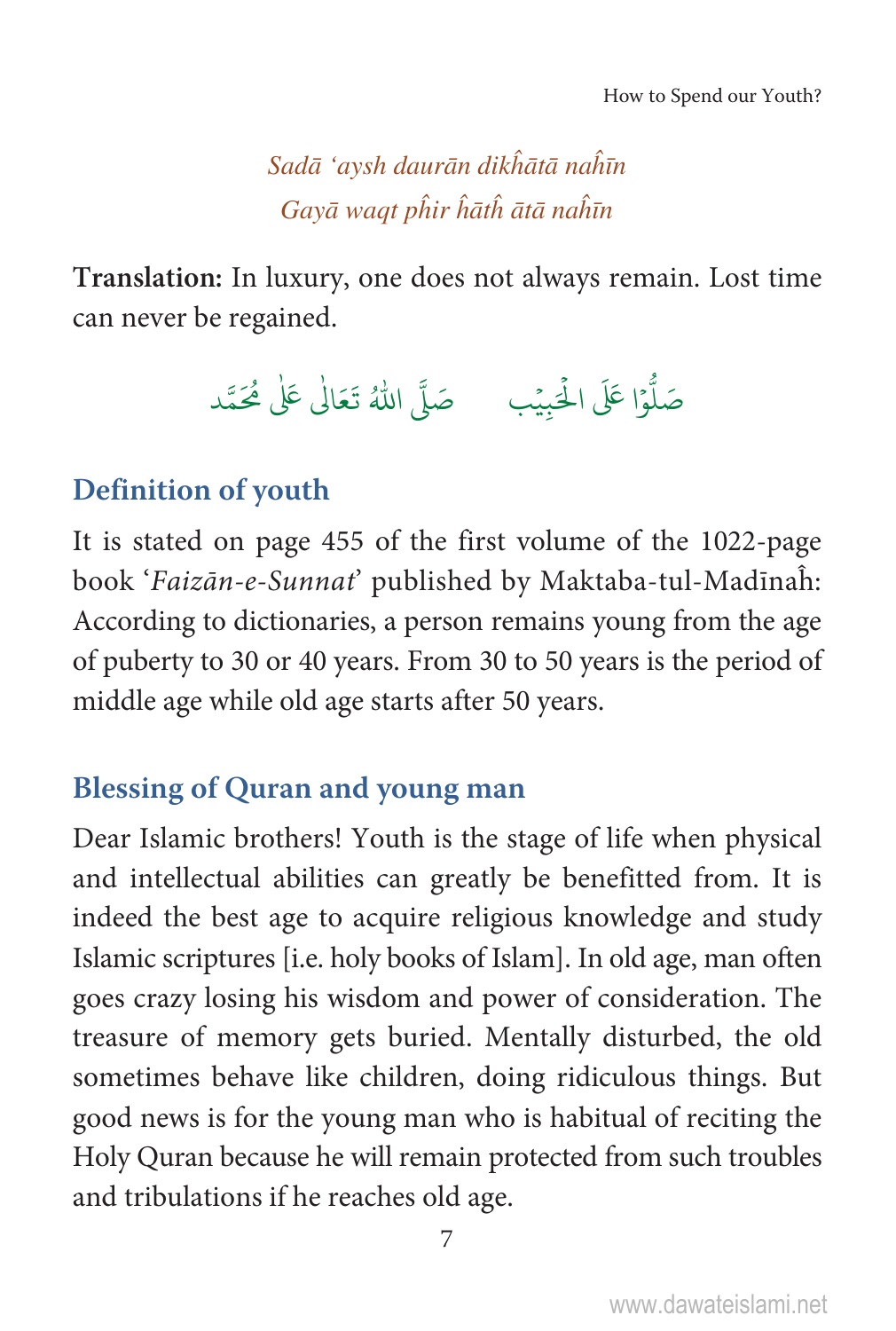The renowned commentator, Hakim-ul-Ummat Mufti Ahmad Yār Khān Na'īmī عَلَيْهِ رَحْمَةُ اللَّهِ الْغَفِي Nas narrated that Sayvidunā `Ikrimaĥ رَضِىَ اللهُ تَعَالَى عَنْهُ has stated: The young man who is habitual of reciting the Holy Quran will not be affected by this condition (i.e. he will not forget the knowledge in old age he had gained in young age.), اِنَّ شَبَّاءَ اللَّهُ عَزَّدَ بَلَّ

(Nūr-ul-'Irfān, part 17, Surah Al-Hajj, Taḥt-al-Āyah 5)

Filmaun say dirāmaun say day nafrat Tū Ilāĥī! Bas shauq mujĥay Na'at-o-Tilāwat kā Khudā day

Translation: O Almighty! Make me hate films and dramas. Make me keen to recite Quran and Na'at.

صَلُّوْا عَلَى الْحَبِيْبِ مَ صَلَّى اللَّهُ تَعَالٰى عَلٰى مُحَمَّد

#### Worship in young age brings peace in old age

Dear Islamic brothers! The above parable shows that the one reciting the Holy Quran in youth will remain safe from forgetfulness in old age by its blessing. It is commonly observed that most old people use foul language and forget things but there are some fortunate old people who are so knowledgeable and intellectual that others feel overawed by them. One of the reasons of this glory and greatness is the recitation of Quran and other acts of worship performed in youth.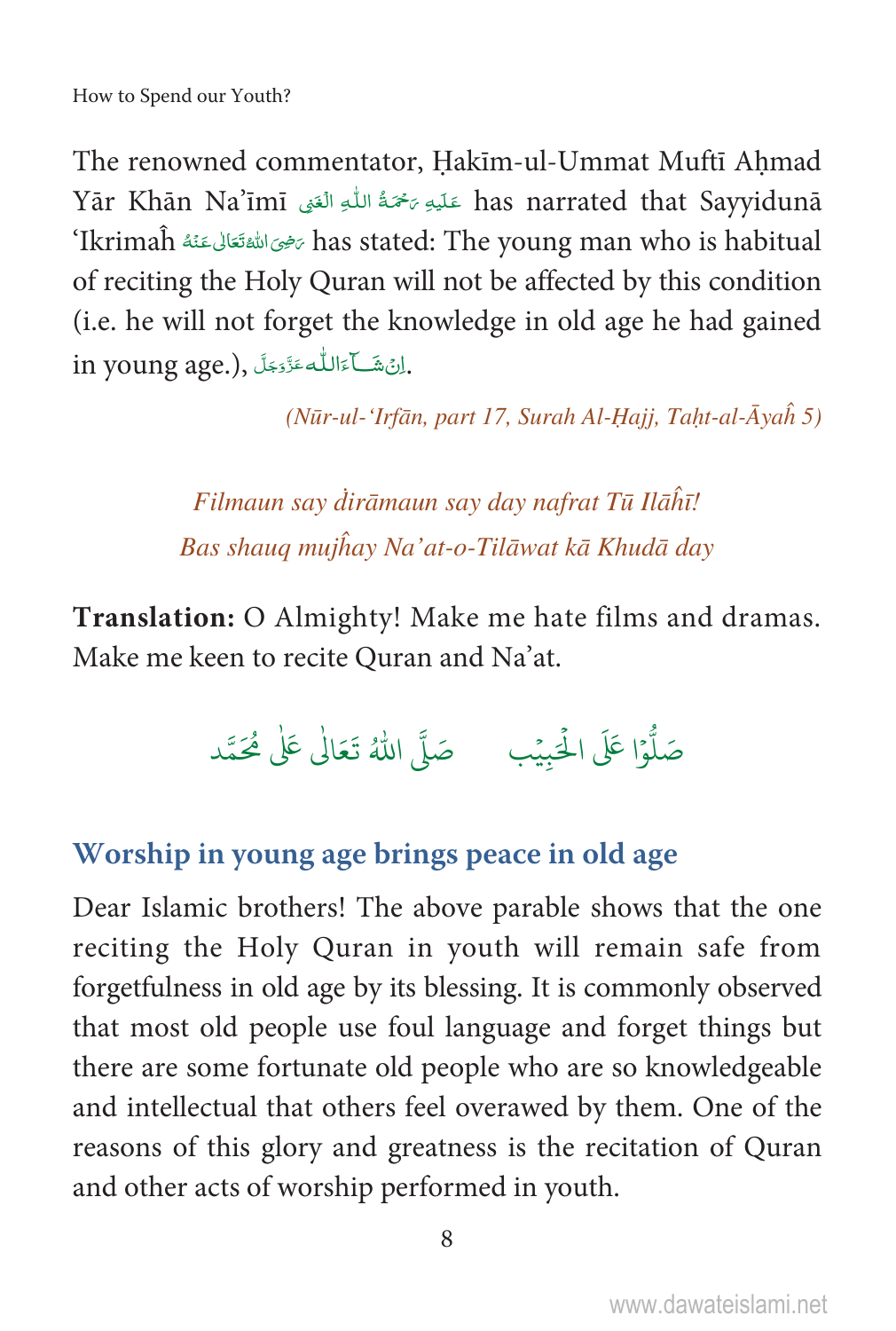#### **Madrasa-tul-Madīnaĥ for adults**

By the grace of Allah التَّزَدَجَلَّ The global and non-political movement for the preaching of Quran and Sunnaĥ, Dawat-e-Islami has made commendable and concerted efforts, promoting the teachings of Quran and arousing enthusiasm among young people for worship. One of these efforts includes the establishment of thousands of 'Madrasa-tul-Madīnaĥ for Adults' which are usually held after ৡalāt-ul-'Ishā all over the world at various places and Masājid. During these Madāris, Islamic brothers learn the recitation of the Holy Quran with correct pronunciation and articulation, method of offering ৡalāĥ correctly, Sunan and Du'ās all free of charge.

> Yehī hay ārzū ta'līm-e-Quran ām ho jāye Ĥar aik parcham say aūnchā parcham-e-Islam ĥo jāye

May the teachings of the Quran everywhere spread May the flag of Islam fly higher than all other flags

#### **Madrasa-tul-Madīnaĥ for girls**

By the grace of Allah جَدَّدَجَلَ Besides the establishment of Madrasa-tul-Madīnaĥ for adult Islamic brothers, Madāris-ul-Madīnaĥ for adult Islamic sisters are also held under the supervision of Dawat-e-Islami, promoting the teachings of the Holy Quran (both Hifz and Nāziraĥ). Thousands of Islamic sisters learn Quran for free during these Madāris where female teachers teach female students.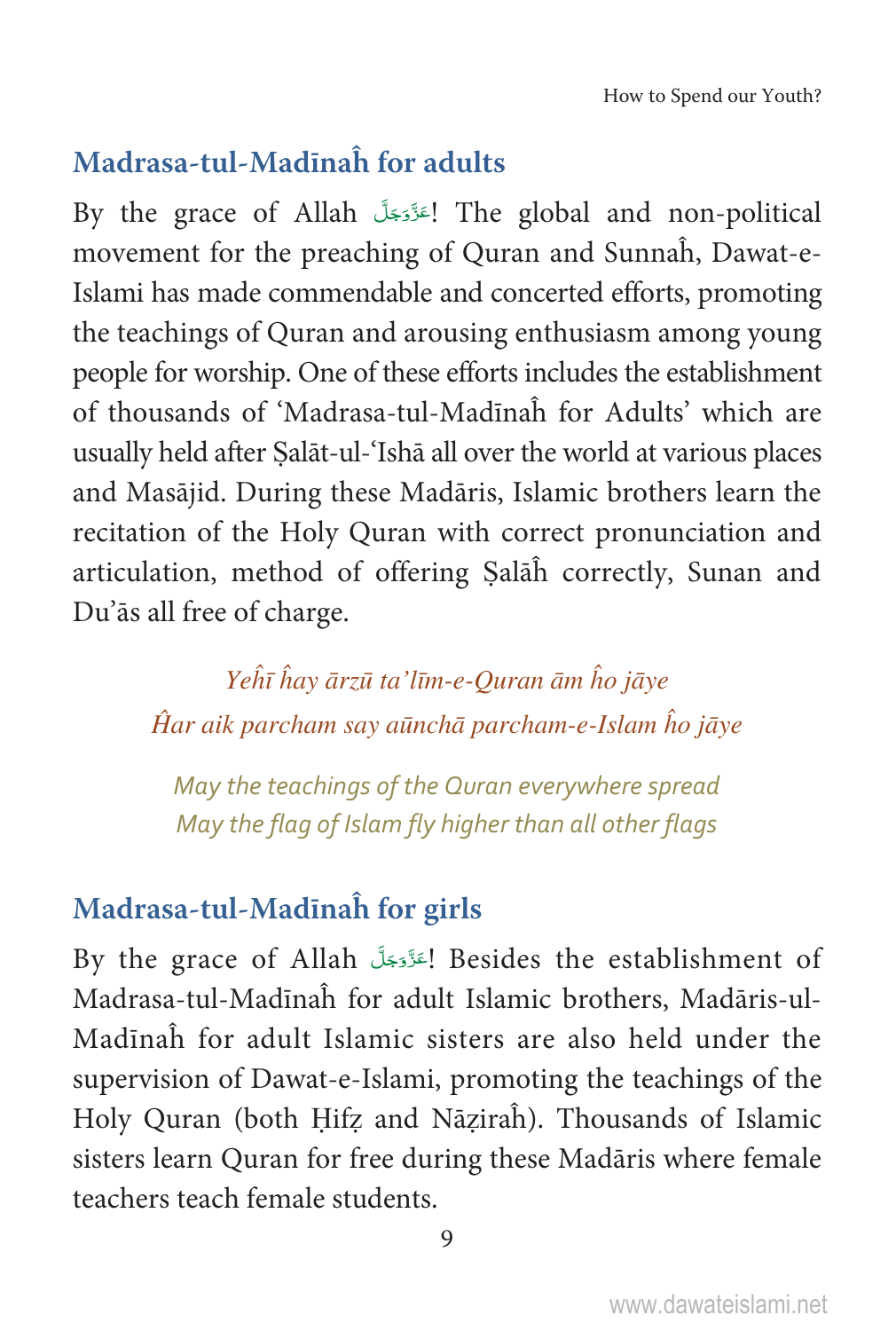In addition, countless other Madaris namely 'Madrasa-tul-Madinah' have been established within and outside Pakistan In accordance with the report prepared in Rajab-ul-Murajjab 1435 AH, more or less 2064 Madāris have been established in Pakistan alone in which almost 101410 boys and girls are getting the education of Hifz and Nāzirah for free.

> 'Aṭā ĥo shauq Maulā Madrasay mayn ānay jānay kā Khudāyā żaug day Quran pařĥnay kā, pařĥānay kā

Translation: O Almighty! May I attend the Madrasah, learn the Holy Quran and teach it to others enthusiastically.

صَلُّوْا عَلَى الْحَبِيْبِ صَلَّى اللَّهُ تَعَالَى عَلَى مُحَمَّد

#### Inferior was made superior by Madani environment

One of the departments of Dawat-e-Islami - Madrasa-tul-Madīnah for adults - has made it very easy for a young man to learn Ouran and good manners, to have enthusiasm for worship and to make his afterlife better. Here is a summary of what an Islamic brother stated: I had committed too many sins such as providing VCR-cable, hanging around with loafers at night, watching two to three movies every single day and attending concerts all night.

Luckily, the star of my fortune shone. اَلْحَمْنُوْلِلُه عَزَّدَ اِللَّهُ الْكَلِمُ عَزَّدَ الْكَلَّاء of the constant individual effort made by an Islamic brother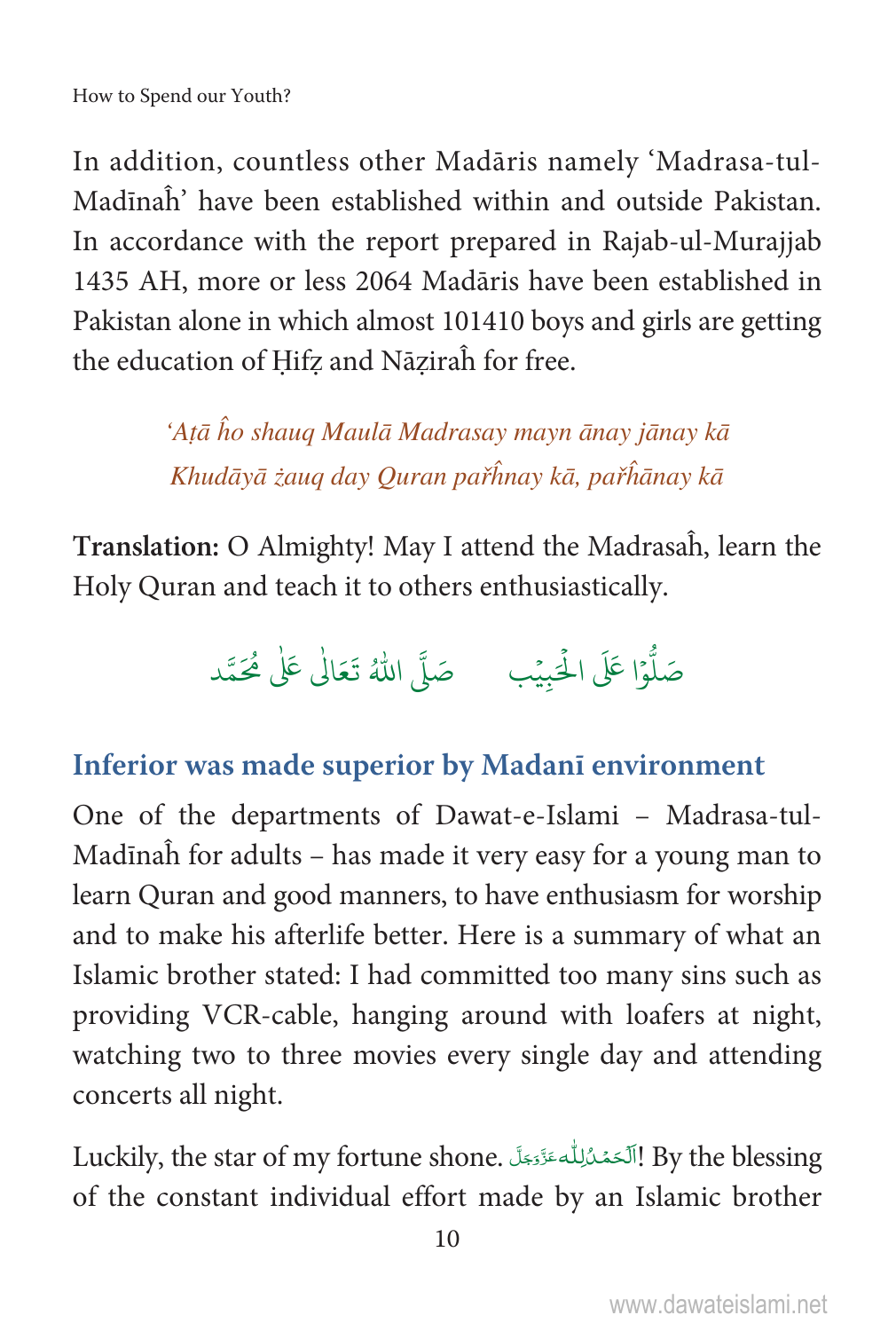from the Nayabad area of Bāb-ul-Madīnah Karachi, I attended the Madrasa-tul-Madinah for adults where I was blessed with the companionship of devotees of Rasūl and was inspired to join the Madani environment of the global and non-political movement for the preaching of Quran and Sunnah - Dawat-e-Islami. I am now busy taking part in Madani activities.

> Ĥayn Islāmī bhāī sabhī bhāī bhāī Ĥay bayhad mahabbat bharā Madanī Māhaul

Translation: All Islamic brothers treat each others like brothers. The Madani environment is full of affection indeed.



#### Value your youth

A great Tābi'ī saint, Sayyidunā 'Amr Bin Maymūn Awdī has narrated that the Beloved and Blessed Rasoool يخوى الله تَعَالى عَنْهُ has said whilst advising a person: Value five صَلَّى اللهُ تَعَالَى عَلَيْهِ وَالِهٖ وَسَلَّم (things) before five (other) things: Youth before old age, health before illness, wealth before destitution, leisure time before being busy and life before death.

(Mishkāt-ul-Masābīh, Kitāb-ur-Ragāg, chapter 2, vol. 2, pp. 245, Hadīš 5174)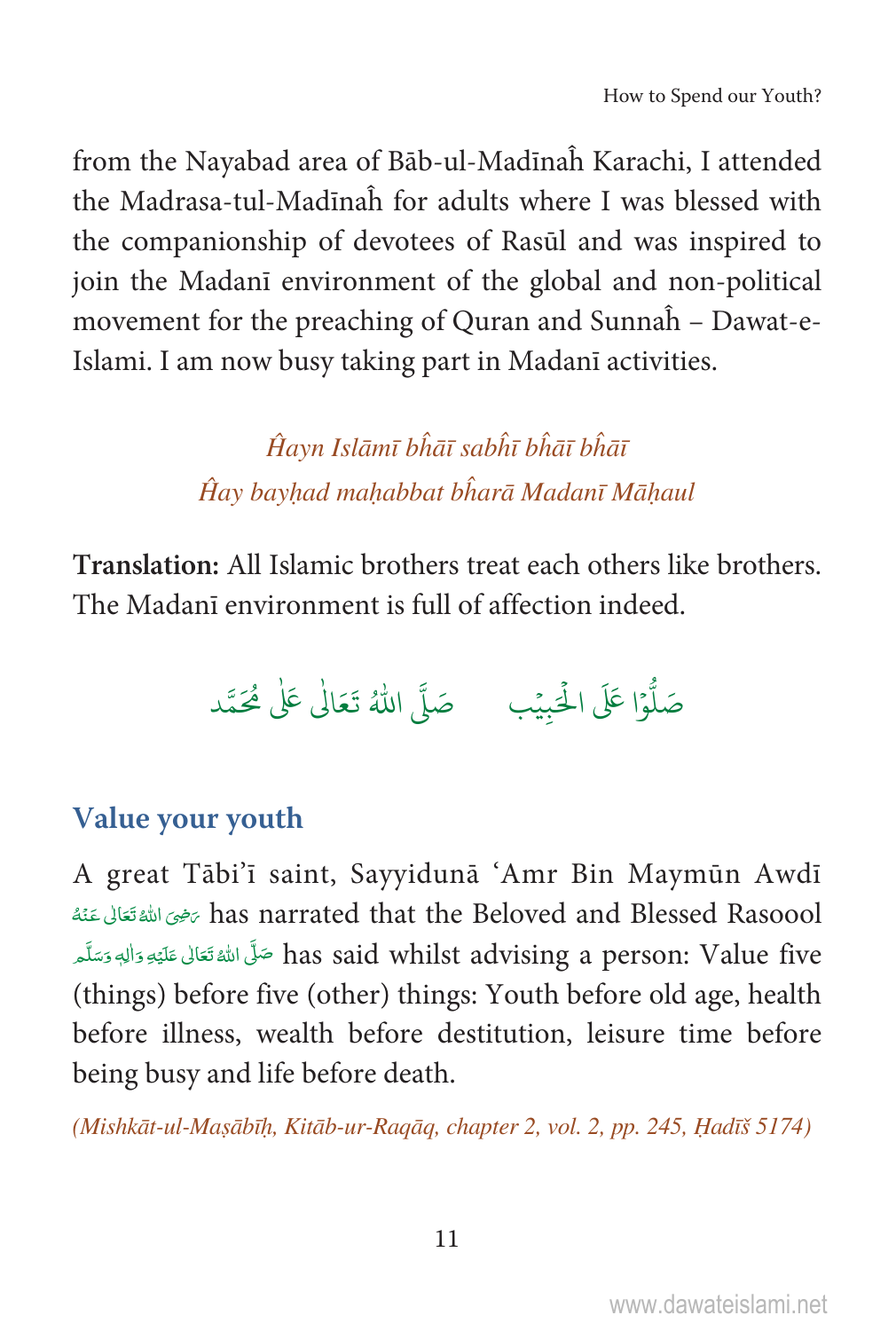A renowned Sufi poet, Sayyidunā Shaykh Muslihuddīn Sa'dī Shīrāzī عَلَيْهِ  $\tilde{\tau}$ ةُاللُّهِ الْهَادِى Shīrāzī

كُنُوۡنَتۡ كِه دَسۡتَست خاري بُكُنۡ ۚ ۚ دِكَر كِي بَرۡآرِي تُوۡ دَسۡتُ اَزۡ كَفَـن

Translation: O heedless person! Today, your hands of health and courage are strong and free. Do something with them. Tomorrow, these will be wrapped under the shroud. How can they be used then? (Būstān-e-Sa'dī, Bāb 1, pp. 48)



#### **Value vouth**

Here is a summary of a piece of writing made by Hakim-ul-Ummat Muftī Ahmad Yār Khān Na'īmī رَعَلَيْهِ رَحْمَةُ اللَّهِ الْغَيْ highlighting the significance of youth. To aspire to perform worship abundantly in old age with weak limbs after one has wasted his youth in merriment and entertainment is nothing but stupidity. Do in youth what you want to do. There is a very great rank of a pious young man. Do not waste your life, (especially) the period of health, wealth and youth. Perform good deeds during it as one does not gain these favours again and again. Miyān Muhammad Bakhsh رَحْمَةُ اللَّهِ تَعَالَى عَلَيْهِ has said:

> Sadā na husn jawānī rahandī, sadā na suhbat-e-vārān Sadā na bulbul bāghān bolay, sadā na bāgh bahārān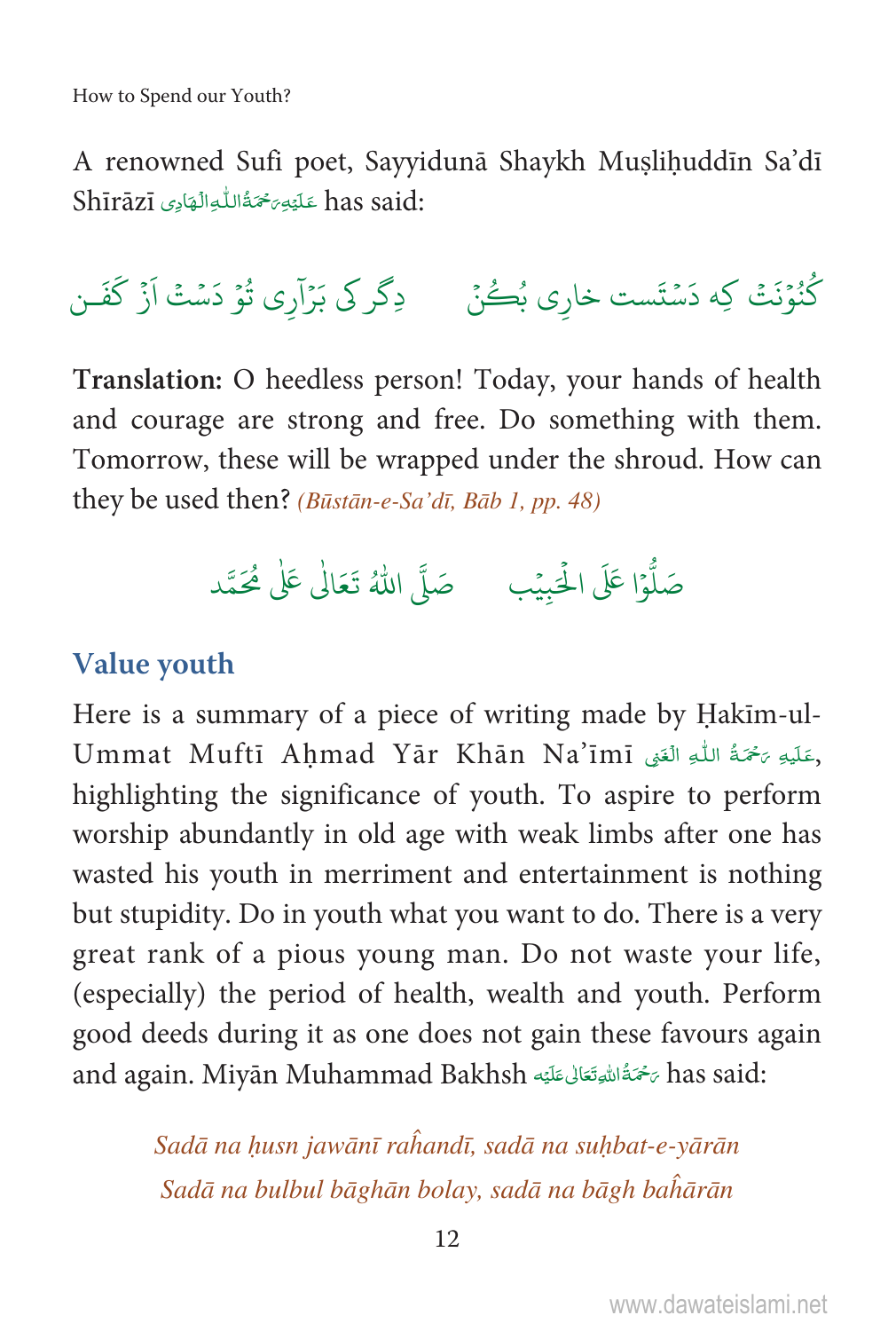Translation: This beautiful youth is not eternal, nor will the company of friends and relatives be enjoyed forever. The chirping nightingale and the beauty of the garden are not also ever-lasting.

(Mirāt-ul-Manājīh, vol. 7, pp. 16)



### Saying of Sayyidunā Amīr Mu'āwiyah while departing this life

When Sayyidunā Amīr Mu'āwiyaĥ حَيْنَهُ اللهُ تَعَالى عَنْهُ was close to his death, he تَخْرَى اللَّهُ تَعَالَى عَنْهُ said, 'Make me sit.' After he تَخْرَى اللَّهُ تَعَالَى عَنْهُ death, made to sit, he حَرَّدَ عَلَّ started making Zikr of Allah وَضِيَ اللهُ تَعَالَى عَنْهُ made to sit, he and reciting Tasbih. He رَضِى اللهُ تَعَالَى عَنْهُ then said to himself tearfully (showing humility), 'O Mu'āwiyaĥ (رَضِىَ اللَّهُ تَعَالَى عَنْهُ) [ You have thought of making the Zikr of Allah فَرَّدَهَلَ in old age after you have been weak. What did you do when the bush of youth was fresh?' (Lubāb-ul-Ihyā, pp. 352)

## 

#### Humility of saints is advice for us

Dear Islamic brothers! Despite being eager to perform good deeds, our pious predecessors مَحْمَدُ اللَّهُ تَعَالَى are very humble. Sayyidunā Amīr Mu'āwiyah رَضِى اللهُ عَنْهُ Sayyidunā Amīr Mu'āwiyah and had spent his life performing virtuous deeds, even then,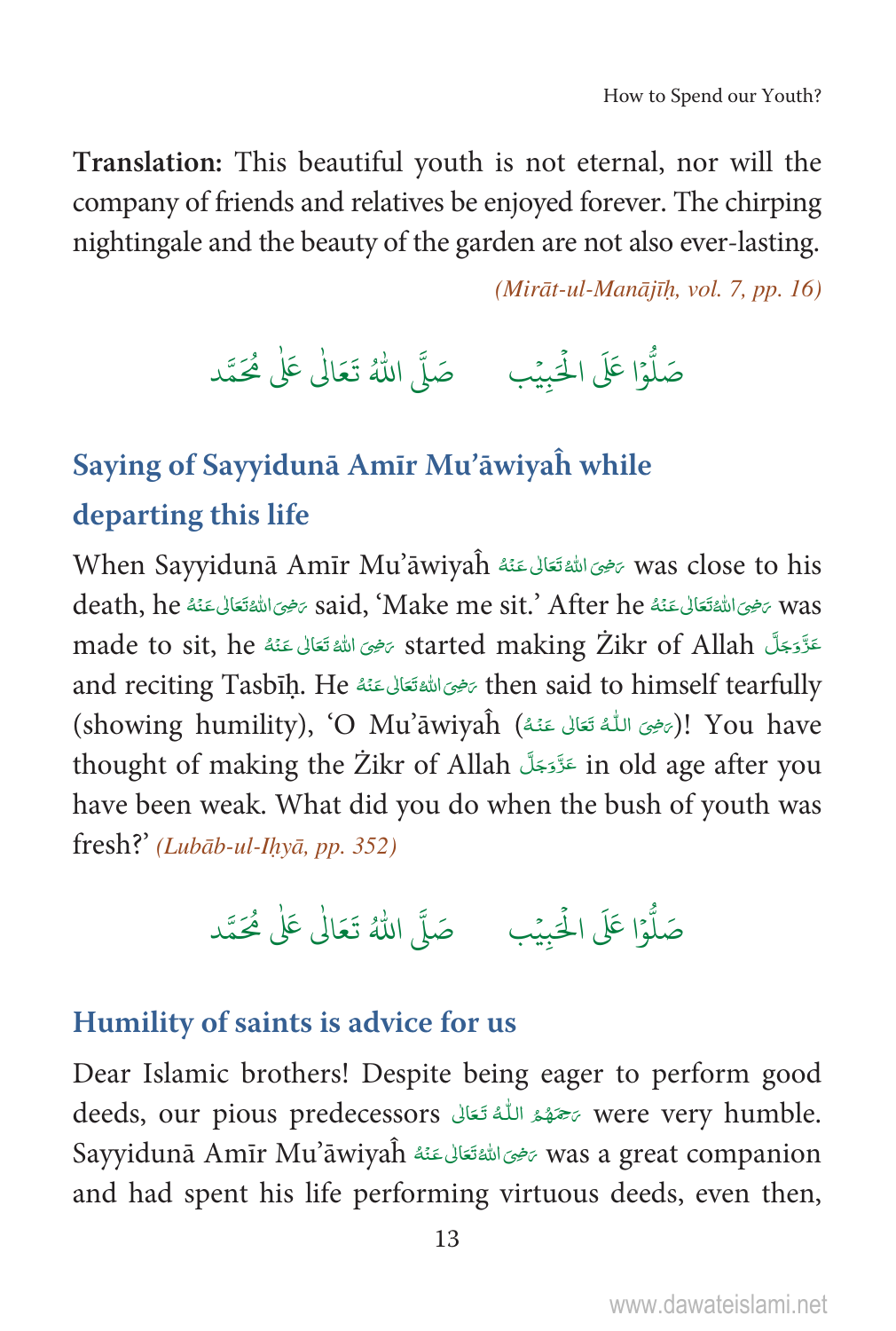he أَرْضِى اللهُ تَعَالَى عَنْهُ he wished that he had performed more worship. This act of humility on his part is actually a very nice piece of advice for us. We can draw such a lesson as: O the young! Youth is a very great favour. Value it. Do not spend it in idle activities. Otherwise, if you come to your senses in old age attempting to achieve something great, it will be like building castles in the air, which is not possible.

غَافِلْ مَنَشِين نه وَقْت بَـازِي سُـت وَقْت هُنَرَا سُت وَ كَارْسَازِي سُت

Translation: O young man! Do not idle your youth away. This is not the time of relaxation and recreation but rather it is the time of skills-enhancing and hard-working.

#### Youth even in old age

Stressing the importance of worship in youth, Sayyiduna `Allāmaĥ Ibn Rajab Ḥanbalī عَلَيْهِ مَحْمَةُاللّٰهِ الْقَرِى Allāmaĥ Ibn Rajab Ḥanbalī remembers Allah عَزَّدَجَلَّ in his youth will be helped by Allah in his old age and weakness besides being blessed with good hearing, vision, strength and intellect. Despite reaching the age of hundred years, Sayyidunā Abū Tayyib Tabarī عَلَيْهِ رَحْمَةُ اللَّهِ الْقَوِى gr was mentally and physically fit and healthy. Someone asked him of the secret of his health, so he مُحَمَّةُ اللَّهِ تَعَالَى عَلَيْهِ him of the secret of his health, so 'I protected my physical abilities from sins in my youth, so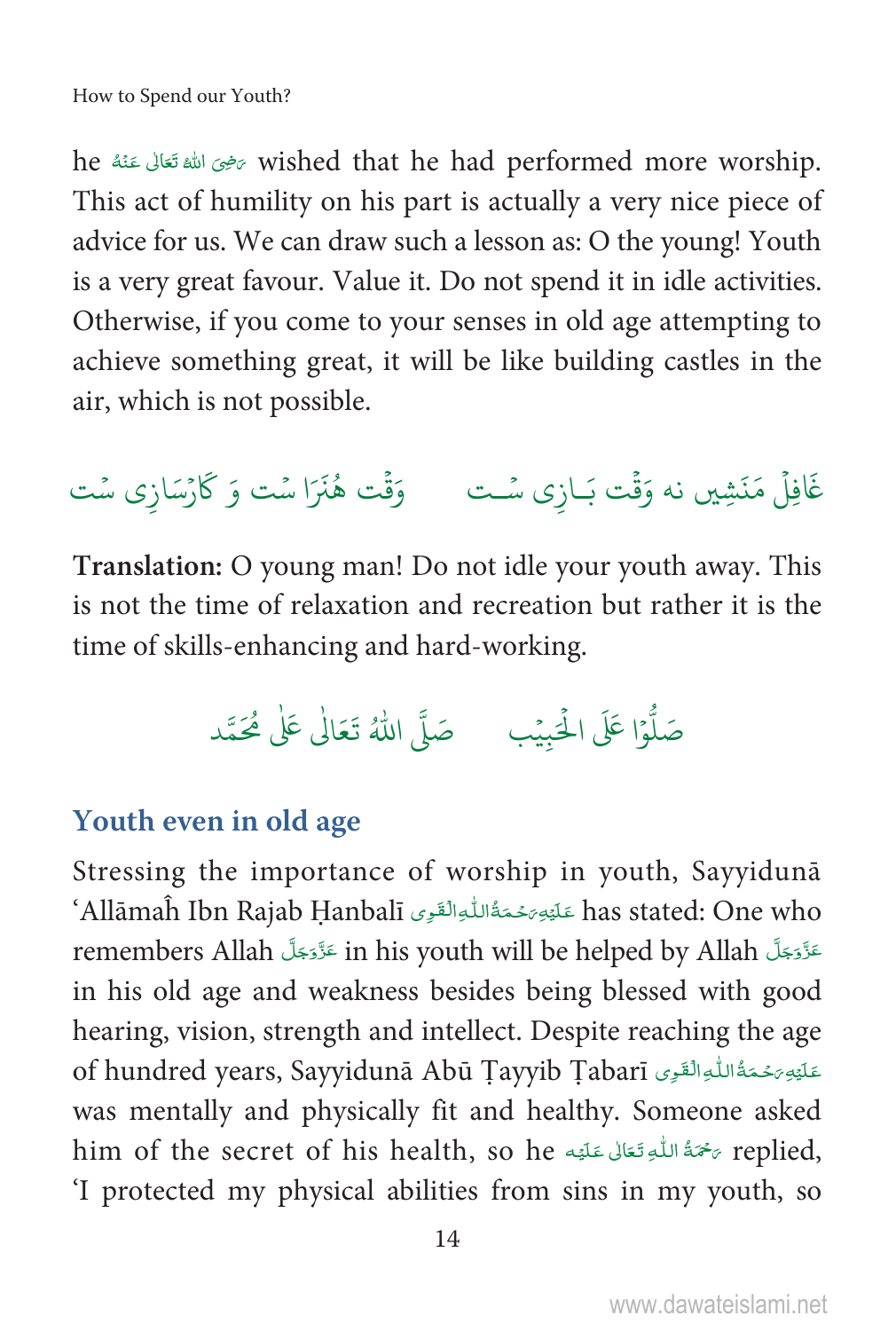Allah مَرَّدَة has retained them for me in my old age.' On the contrary, Sayyidunā Junayd رَحْمَةُ اللَّهِ تَعَالَى عَلَيْهِ Contrary, Sayyidunā Junayd man. He رَحْمَةُ اللَّهِ تَعَالَى عَلَيْه man. He تَحْمَدُ اللَّهِ تَعَالَى عَلَيْه عَلَيْه aid, 'This person wasted (the rights) of Allah عَزَّدَجَلَّ in his youth, so Allah عَزَّدَجَلَّ wasted (his strength) in old age. (Majmū'aĥ Rasāil Ibn Rajab, vol. 3, pp. 100)



#### Hard work in youth, benefit in old age

Dear Islamic brothers! Fortunate is the pious young man who spent his youth worshipping Allah عَزَّدَجَلَّ until he reached old age. If such an old man aspires to perform worship but is unable to do so owing to poor health and helplessness, he will still be continuously granted the reward of the deeds he used to do when healthy and young. Sayyidunā Anas Bin Mālik (تَحَالِ عَنْهُ men healthy and young. Sayyidunā Anas Bin Mālik has said: When a bondman reaches the last part of his age (having performed good deeds in the state of Islam), Allah حَزَّدَجَلَّ continues to record good deeds in his book of deeds which he used to do in his state of health. (Musnad Abī Ya'lā, vol. 3, pp. 293, Hadīš 3666)

#### Reward for pious young man in old age

Hakīm-ul-Ummat Muftī Ahmad Yār Khān عَلَيْهِ رَحْمَةُ اللَّهِ الْحَتَّانِ Hakīm-ul-Ummat Muftī Ahmad Yār Khān stated: If an old man who had been performing worship in his youth is unable to perform more worship owing to old age, Allah عَزَّدَجَلَّ declares him to be exempted and records, in his book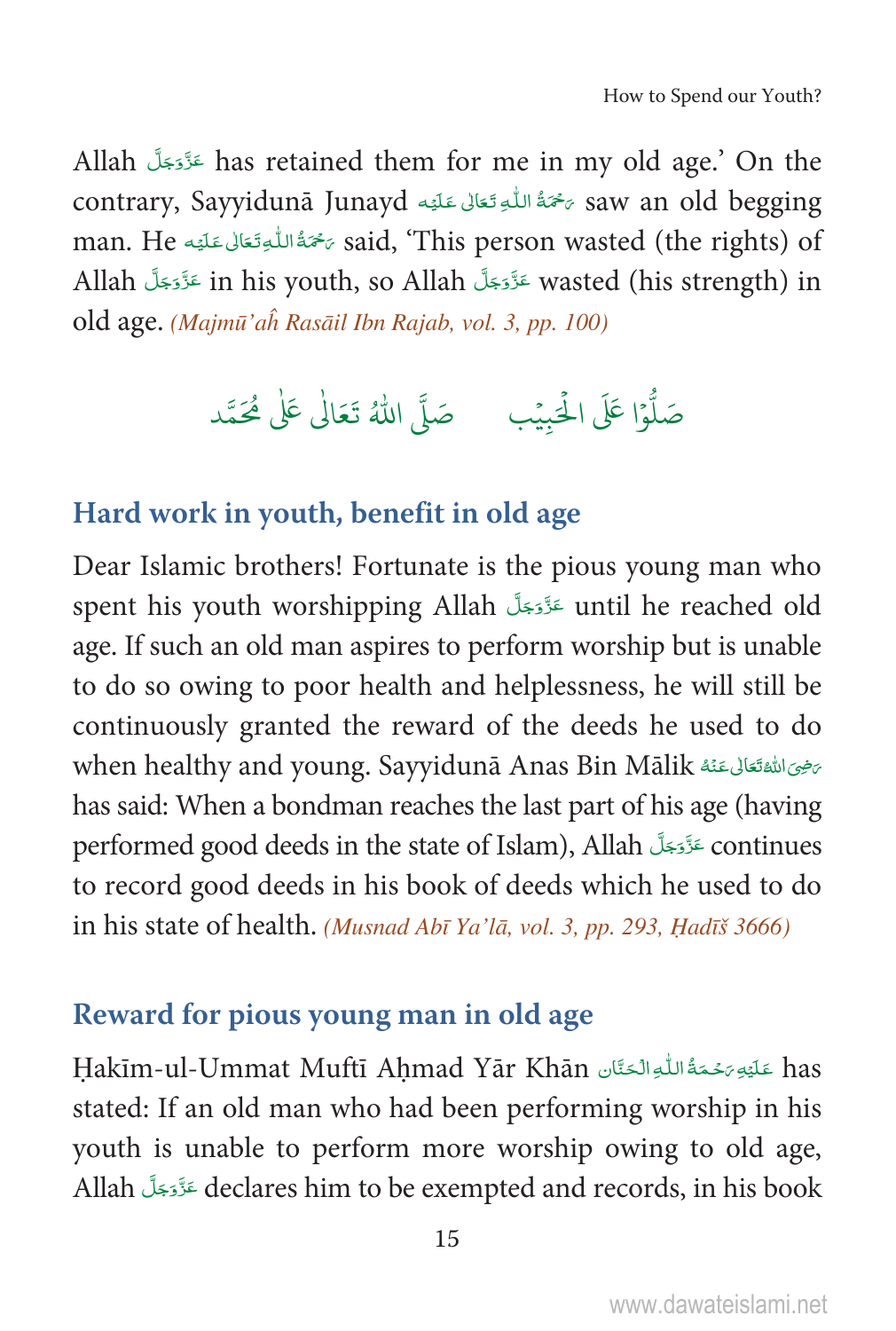of deeds, the very same acts of worship he used to do in his youth. ('Ārif-Billaĥ Shaykh Sa'dī Shīrāzī عَلَيْهِ رَحْمَةُ اللّٰهِ الْقَوِى youth. ('Ārif-Billaĥ Shaykh Sa'dī Shīrāzī

رَسْمَ اسْتْ كِه مَالِكَانِ تَحْرِيْرِ ﴾ آزَاد كُنَنْـــدُ بَنْـــدَةِ پــــير اَے بَارِ خُدَا، اَے عَالَمِ آرَا ہے۔ بَرْ سَعْدِي پیر خُوْد بَهُ بَخْشَا

Translation: (It is a trait of masters to free old slaves. O my Creator الحَزَّوَجَلَّ O the One Who has adorned the world! Forgive the old aged Sa'dī as well).

(Mirāt-ul-Manājīh, vol. 7, pp. 89)

Therefore, value your youth, performing more and more acts of worship so that you continue to reap their reward even in old age from the court of Allah عَزَّدَ alespite being unable to perform them.

صَلُّوْا عَلَى الْحَبِيْبِ مَصَلَّى اللَّهُ تَعَالٰى عَلٰى مُحَمَّد

#### **Beloved man of Allah**

It is stated in a Hadīš Qudsī that Sayyidunā 'Abdullāĥ Bin 'Umar صَلَّى اللَّهُ تَعَالَى عَلَيْهِ وَالِهِ وَسَلَّم has narrated that the Holy Rasool مَضِيَ اللَّهُ تَعَالَى عَنْهُمَا has stated: Allah الَّذَوَجَلَّ said, 'The young man who believes in the predestination decided by Me, remains content with what I have recorded [for him], contents himself with the sustenance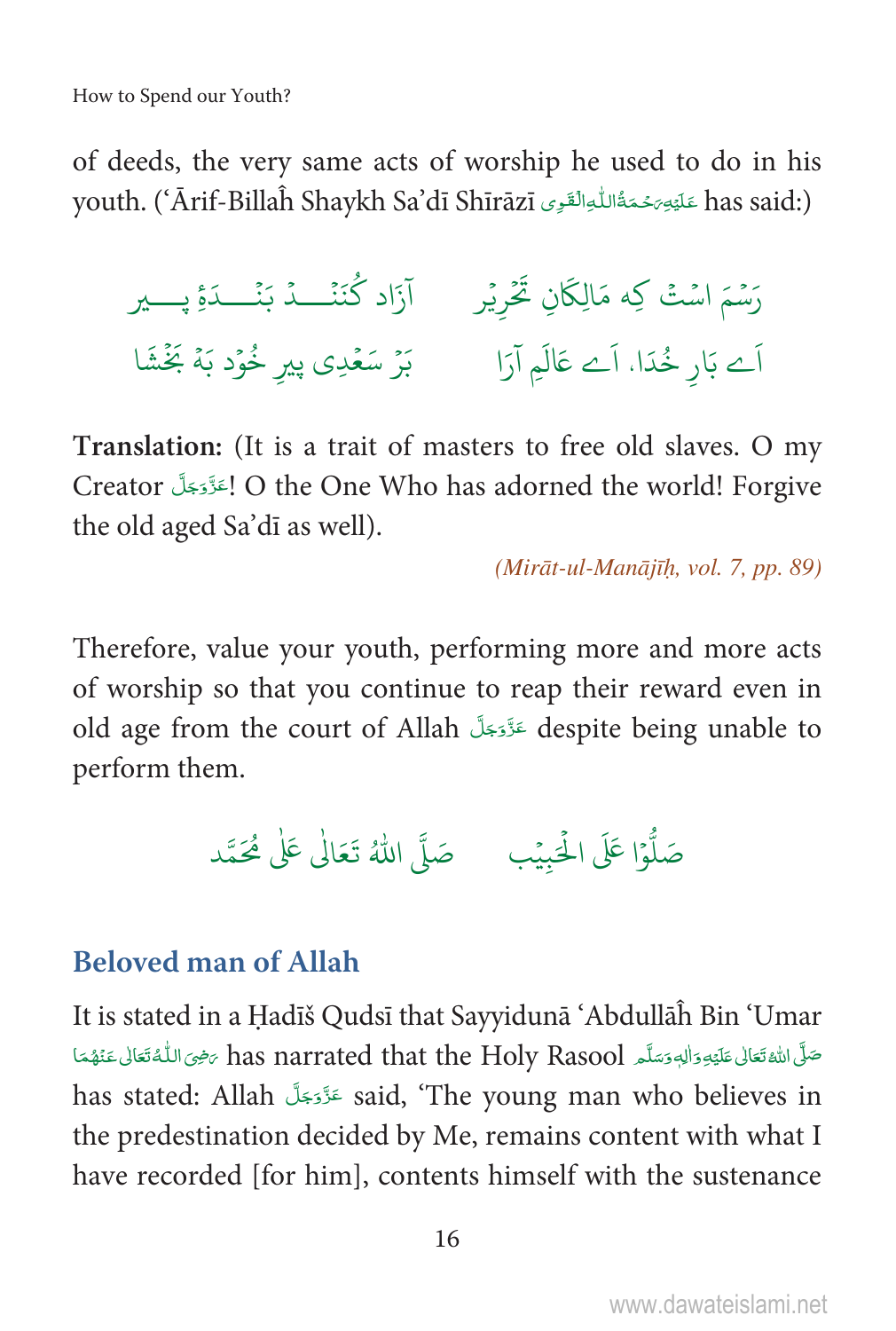I have granted, and suppresses desires of his Nafs for My pleasure, is like some of My angels in My court.'

(Jam'-ul-Jawāmi', vol. 9, pp. 276, Hadīš 28714)

Indeed, if man becomes an obedient bondman of Allah and a true devotee of Beloved Mustafa, he becomes like angels or even greater than them.

#### **Better than angels**

Dear Islamic brothers! Remember! Our Rasūls are greater than the Rasuls of angels, and the Rasuls of angels are greater than our Awliyā, and our Awliyā are greater than those angels who are not Rasūl. Fussāq and Fujjār [i.e. sinners and evildoers] can never be greater than angels.

(Fatāwā Razawiyyah, vol. 29, pp. 391; An-Nibrās, pp. 595)

Sayvidunā 'Abdullāĥ Bin 'Umar حَيْنَ اللُّهُ تَعَالَى عَنْهُمَا Sayvidunā 'Abdullāĥ Bin 'Umar thas said: صَلَّى اللَّهُ تَعَالَى عَلَيْهِ وَالِهِ وَسَلَّمِ the Renowned and Revered Rasool Allah المَدَّرَوَجَلَّ loves such a person who has devoted his youth to obeying the Almighty. (Hilya-tul-Awliyā, vol. 5, pp. 394, Hadīš 7496)

صَلُّوۡا عَلَى الْحَبِيۡبِ ۚ صَلَّى اللّٰهُ تَعَالٰى عَلٰى مُحَمَّد

Dear Islamic brothers! The foregoing narrations contain plenty of blessings for pious and fortunate young people who spend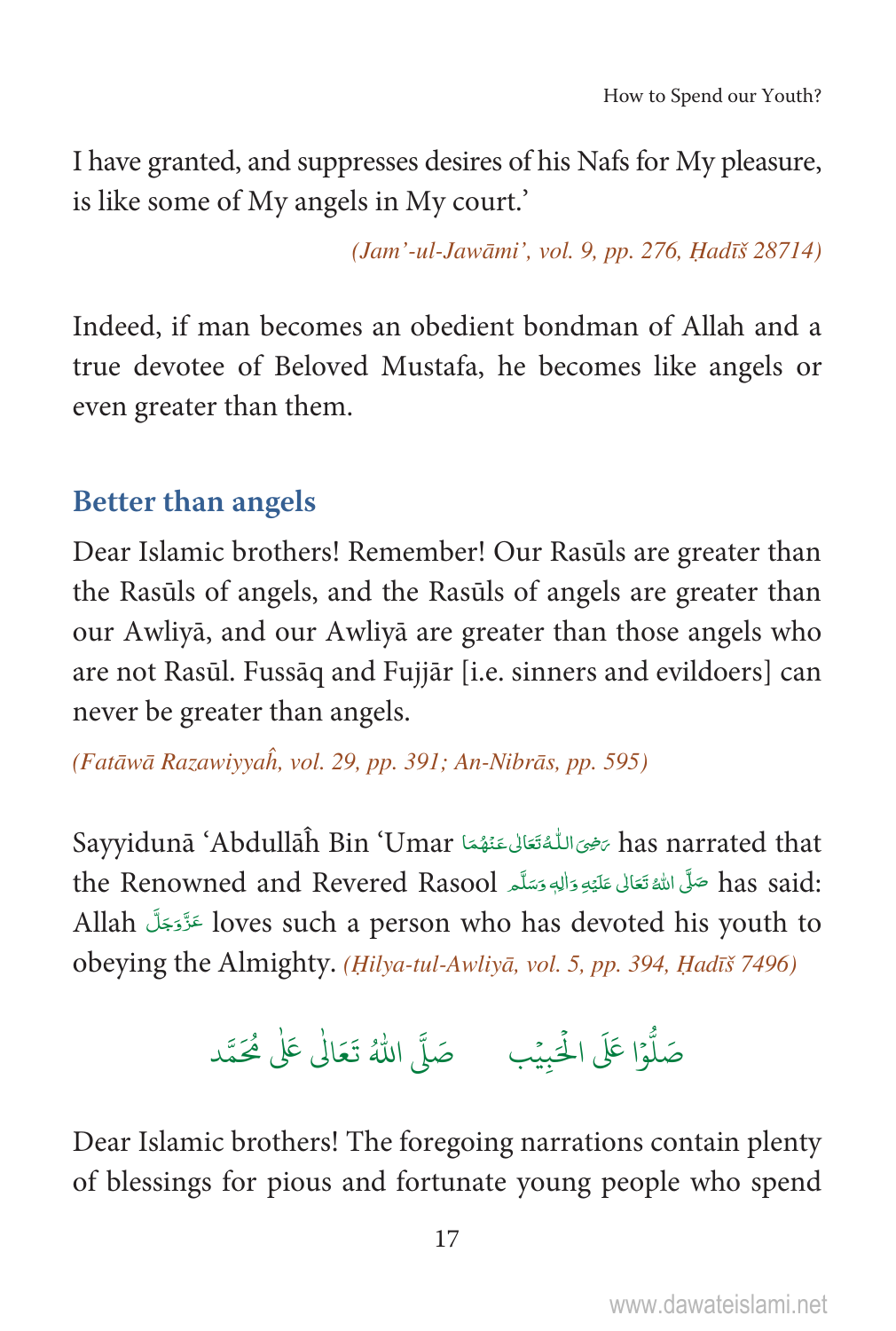their youth worshipping Allah , عَزَّدَجَلَّ performing other virtuous deeds and overcoming unlawful desires. For them is the good news of becoming beloved bondmen of Allah and gaining a respectable status from His court. Since it is not something easy to handle the bucking horse of Nafs in youth, the acts of worship performed in youth also earn the worshipper more reward.

Hakīm-ul-Ummat Muftī Ahmad Yār Khān Na'īmī has stated: One should refrain from sins in youth, remembering Allah أَذَوَجَلَ because the parts of body are strong and Nafs is more inclined towards sins in youth. This is why the acts of worship performed in this period are greater than the ones done in old age. (Mirāt-ul-Manājīḥ, vol. 1, pp. 435)

Dear Islamic brothers! In the present sinful age, most of the youth have unfortunately drifted away from Quran and Sunnah. Intoxicated by the joys of youth, fascinated by worldly pleasures and subjugated by Nafs and satan, they are drowning in the sea of sins and indecencies. By the grace of Allah وَأَدْجَلَ the global and non-political movement for the preaching of Quran and Sunnah - Dawat-e-Islami made endeavours with courage and enthusiasm for the reform of the Ummah, successfully rescuing the drowning people. The successful efforts of Dawat-e-Islami are visible to everyone. The youth who were once the slaves of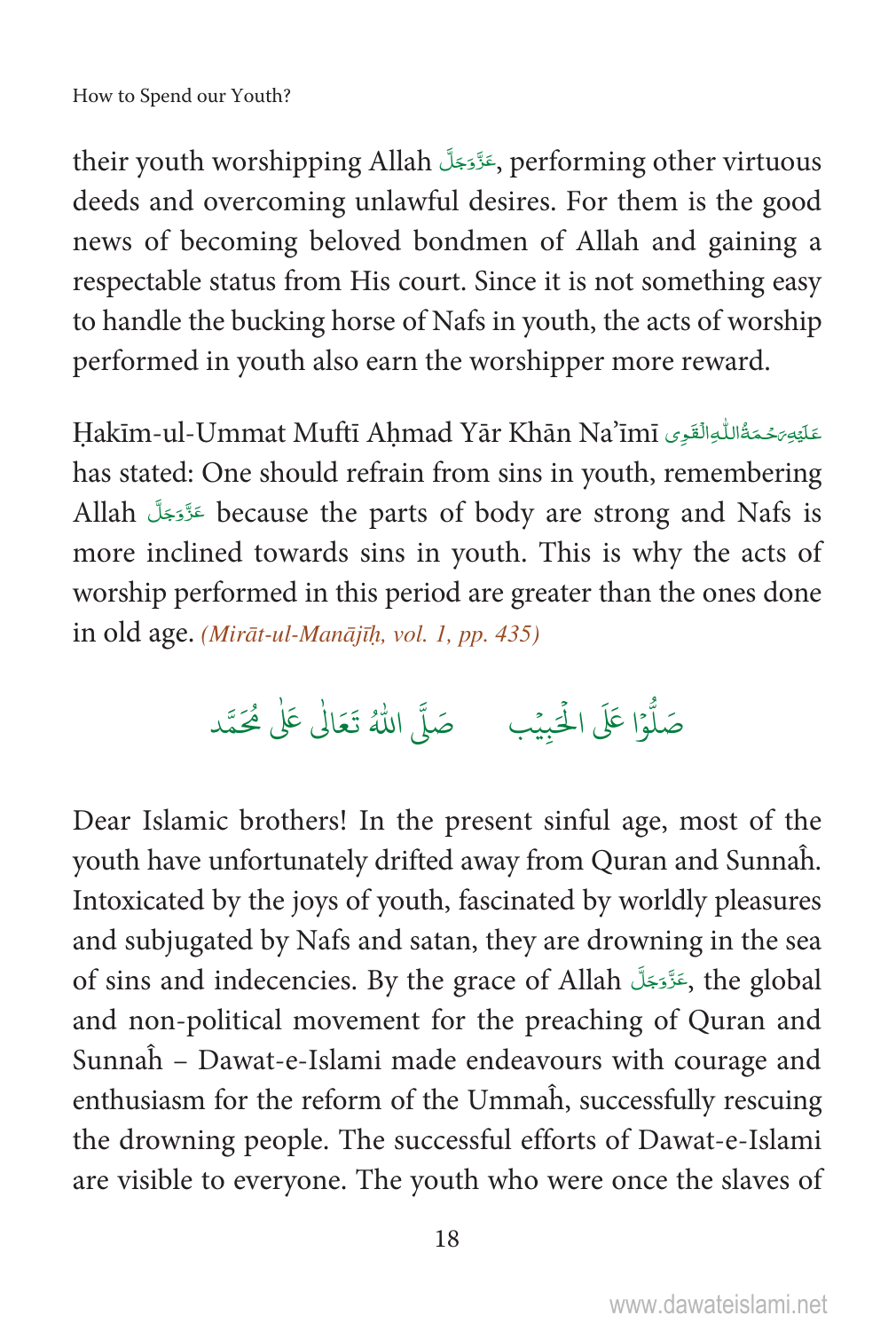Nafs and satan were fortunately inspired to join the Madani environment of Dawat-e-Islami, causing an exciting Madani transformation in their boring lives. Devoting the beautiful days of their lives to seeking the pleasure of Allah عَزَّدَجَلَّ and His Rasool , وَصَلَّى اللَّهُ تَعَالَى عَلَيْهِ وَالِهٖ وَسَلَّم Rasool وَاللَّهِ وَاللَّهِ وَسَلَّمَ 'I must strive to reform myself and the people of the entire world.'

#### **Youth of Ummah and Dawat-e-Islami**

By the grace of Allah الحَزَّدَجَلَّ One of the many revolutionary steps taken by Dawat-e-Islami includes setting the youth – stuck in the mire of sins and obsessed with plans for the future of the worldly life - on the path to piety, transforming them into practicing Muslims for the betterment of their own afterlife. By the blessing of the Madani environment, a large number of young Islamic brothers have devoted themselves to the Divine path, staying away from worldly attractions and merriment. In the terminology of Dawat-e-Islami, this devotion is referred to as 'Waqf-e-Madīnaĥ'.

> Magbūl jaĥān bĥar mayn ĥo Dawat-e-Islami Sadaqah tujhay ay Rab-e-Ghaffār! Madīnay kā

Translation: O Forgiving Allah إعَزَّدَ May Dawat-e-Islami become famous all over the world for the sake of Madīnah!

صَلُّوْا عَلَى الْحَبِيْبِ مَ صَلَّى اللَّهُ تَعَالٰى عَلٰى مُحَمَّد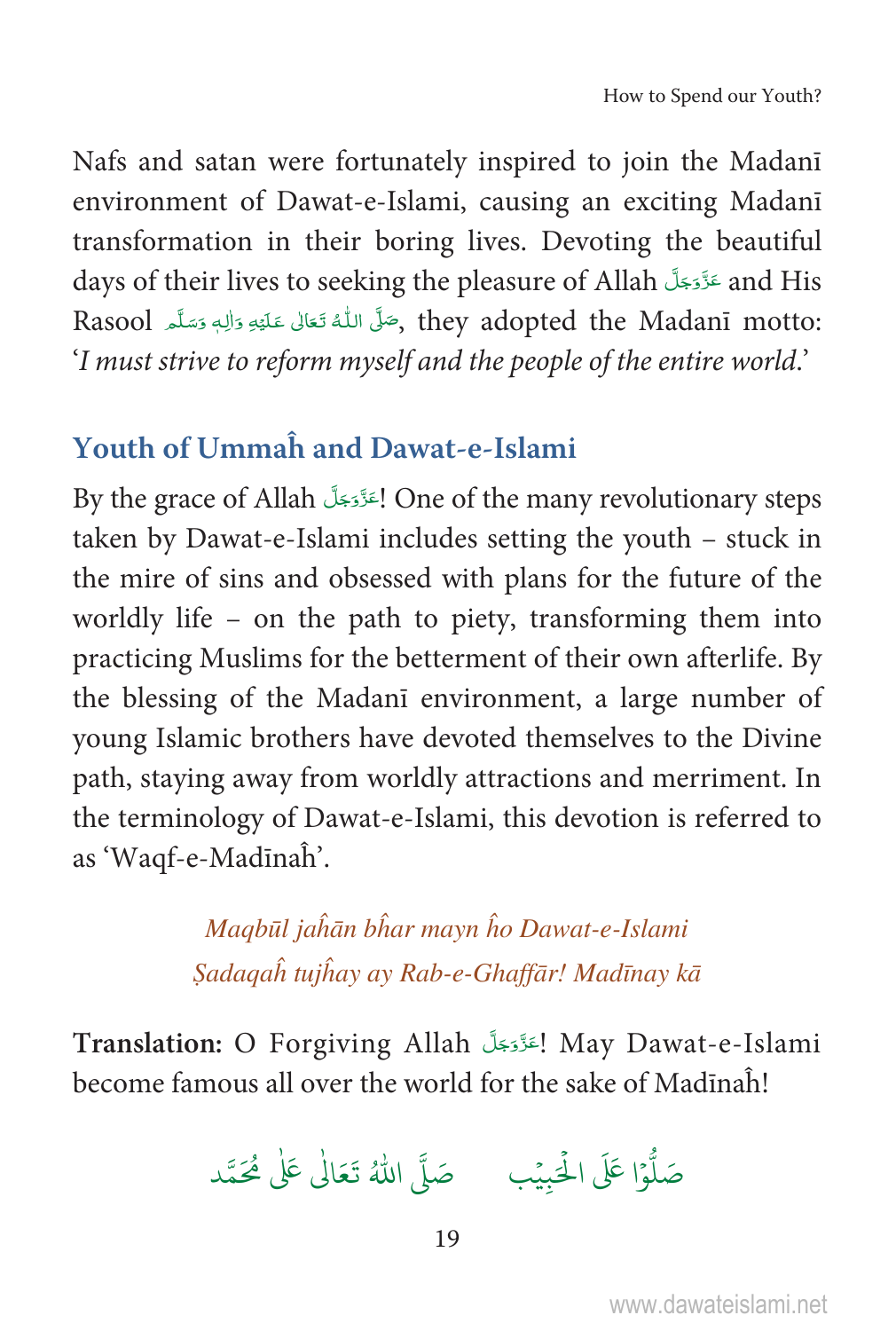#### **Secret to best life**

Dear Islamic brothers! It is a Madani entreaty to you to join the Madanī environment of Dawat-e-Islami and to make up your mind to worship Allah عَزَّدَجَلَّ for the betterment of your worldly life as well as afterlife. The secret to best life is to worship and obey Allah دَّرَّدَجَلَّ

Hakīm-ul-Ummat Muftī Ahmad Yār Khān عَلَيْهِ مَحْمَةُ الْمَثَّانِ Hakīm-ul-Ummat Muftī Ahmad Yār Khān said: Every person spends his life. The best life is the one spent in devotion to the Almighty حَزَّدَجَلَّ Allah جَنَّرَوجَلَّ has particularly commanded charity for the very same people who have devoted their lives to Him. (Tafsīr-e-Na'īmī, vol. 3, pp. 134)

May Allah عَزَّدَجَلَّ have mercy on them and forgive us without accountability for their sake!

أُمِيِّن بِجَاهِ النَّبِيّ الْأَمِيِّن صَلَّ اللهُ تَعَالٰى عَلَيْهِ وَأَلِهِ وَسَلَّم

#### **Reward of seventy Siddiqin**

Sayyidunā Anas رَضِى الله تَعَالى عَنْهُ Aas narrated that the Beloved and Blessed Rasool مَلَّى اللهُ تَعَالى عَلَيْهِ وَالِهِ وَسَلَّمِ Blessed Rasool مَنَّى اللهُ تَعَالى عَلَيْهِ وَالْهِ refrains from the things declared Harām by Allah وعَدَّدَجَلَّ and acts upon His commandments, Allah عَزَّدَجَلَّ says to him, 'For you is the reward equivalent to seventy Siddiqin'.

(Attarghīb fī Faḍāil-ul-A'māl, pp. 78)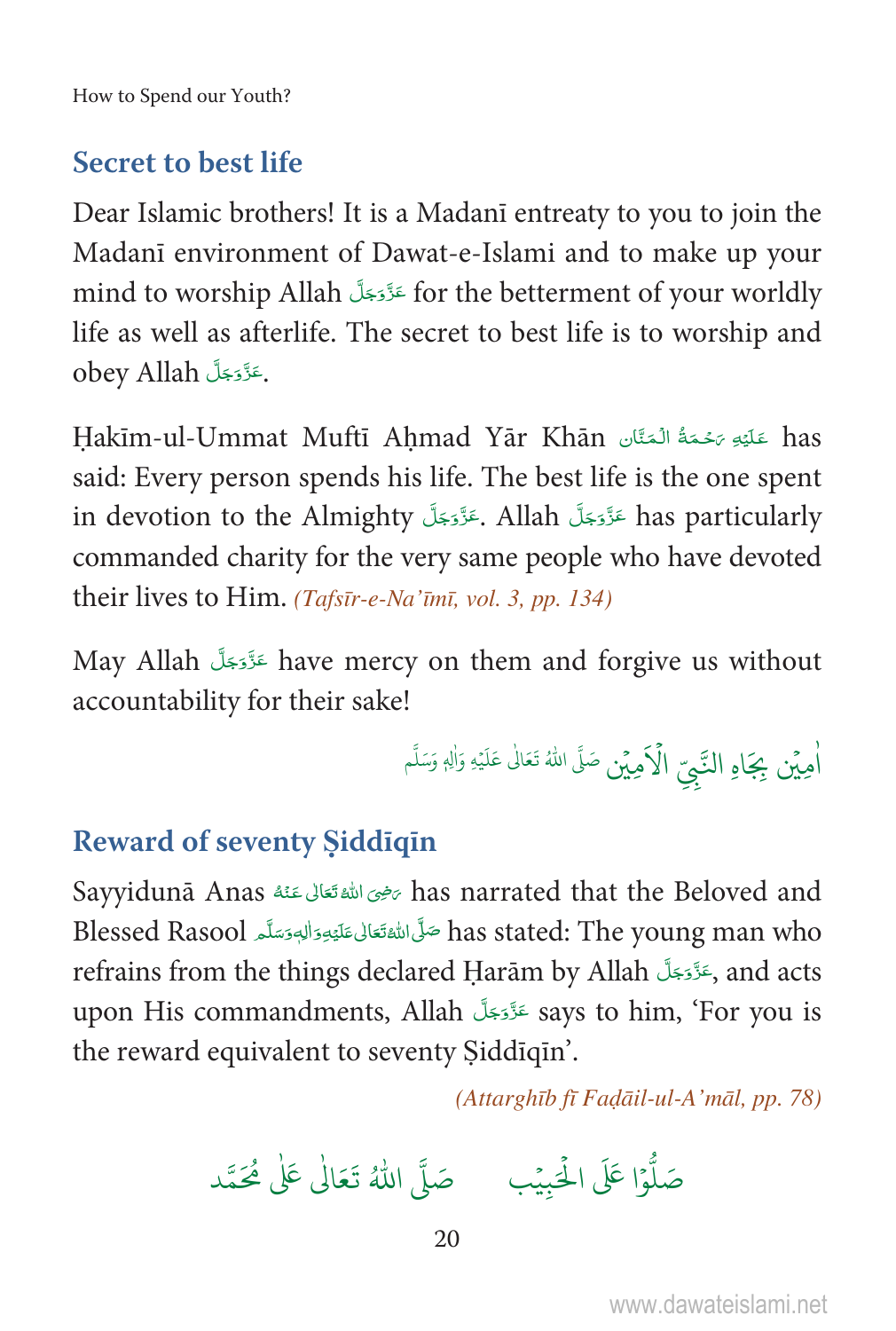#### **Real bondman of Allah**

has narrated that رَضِىَ اللَّهُ تَعَالَى عَنْهُ \$اللهُ Sayyidunā ʿAbdullāĥ Bin Mas'ūd thas stated: صَلَّى اللَّهُ تَعَالَى عَلَيْهِ وَالِهِ وَسَلَّمِ the Greatest and Holiest Rasool From among His creation, Allah عَزَّدَ الْعَلَمُ likes the most the handsome-faced young man who spends his youth and beauty in worshipping Allah حَزَّدَجَلَّ Allah جَنَّدَ gets proud of him in the presence of angels and says, 'He is My real bondman.'

(Attarghīb fī Fadāil-ul-A'māl, pp. 78)

Dear Islamic brothers! Very fortunate are the young Muslims who spend their youth following Divine commandments and suppressing the desires of Nafs and satan despite being able to fulfill them. They remain overcome with deep Divine fear, attaining the rank of becoming beloved bondmen of Allah. Ahādīš state that there is good news for these fortunate people. They also gain a great status and respect in society.

#### **Modest young man**

In order to turn youth into a beautiful period of blessings, to protect it from the dirt of sins and to become a modest Muslim, get the cassette of an audio-speech 'Bā-Ḥayā Nojawān' released by Maktaba-tul-Madinah, the publishing department of Dawat-e-Islami. One can also get the 64-page booklet of the very same speech from Maktaba-tul-Madīnah. Read it yourself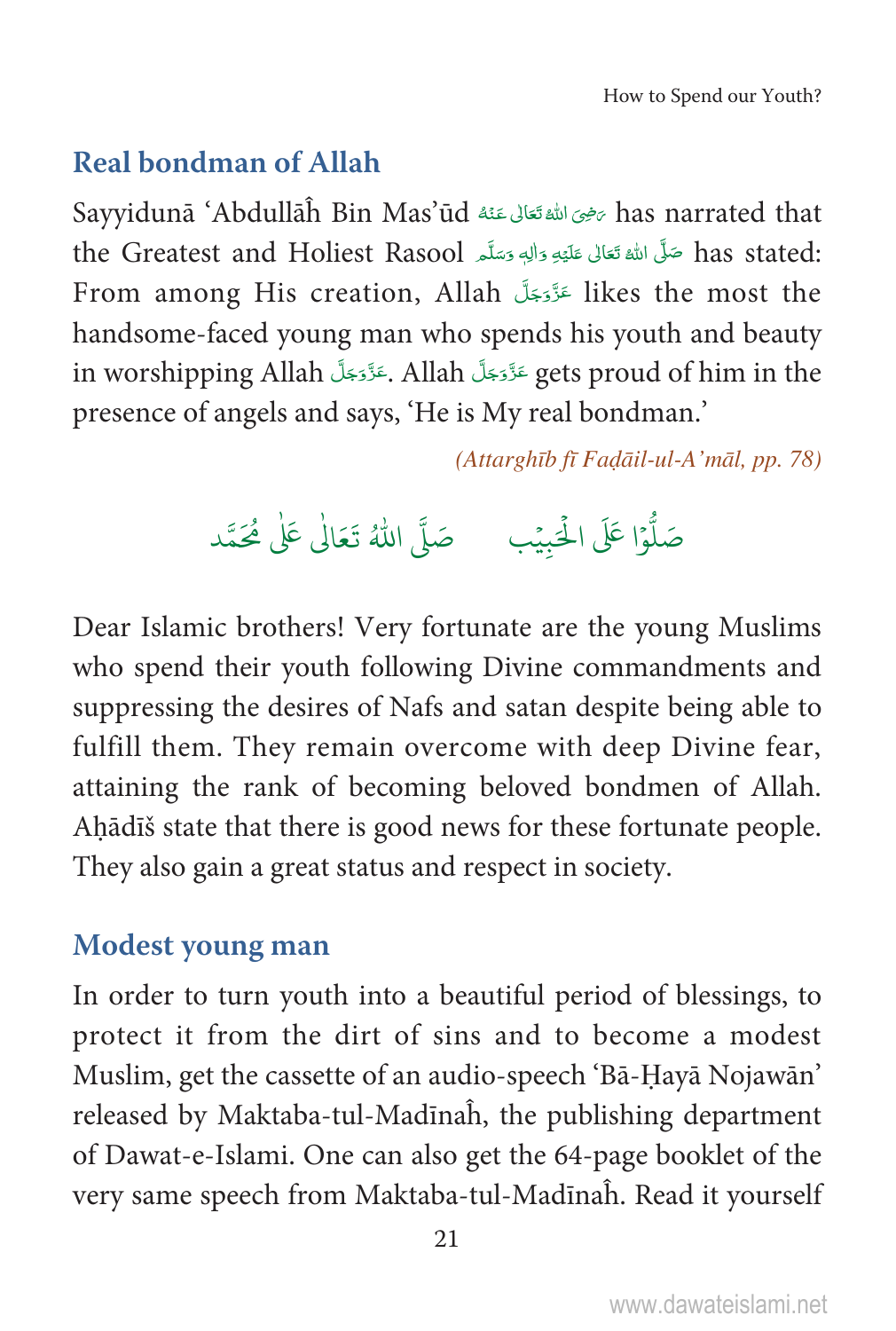and gift it to others as well. You will get the treasure of blessings, . اِنْ شَكَآءَاللَّه عَزَّوَجَلَ Inculcating the mindset of staying away from evils, refraining from laziness, serving religion and nation following in the footsteps of pious predecessors مَتَهَمَّ اللَّهُ تَعَالَى sand acting upon Islamic teachings in order to gain success in the worldly life as well as in the afterlife, a poet has excellently guided the young generation:

Tayray şofay hayn afrangī, tayray qālīn hayn Irani Laĥū muiĥ ko rulātī ĥay jawāno kī tan āsānī

> Amārat kyā, shakh-e-khusraw bhī ho to kyā hāşil Nā zaur-e-Haydarī tujĥ mayn, nā istighnāye Salmānī

Nā dhūnd is chīz ko tahzīb-e-hāzir kī tajallī mayn Kay pāyā mayn nay istighnā mayn mi'rāj-e-Musalmānī

Translation: Your settee is Western and your carpet is Iranian. I am shedding tears of blood due to the lavish and luxurious lifestyle of our youth. Even though you have wealth or rule, there is no use of them if you do not have the bravery of Sayyidunā 'Alī كَرَّمَ اللَّهُ تَعَالَى وَجْهَهُ الْكَرِيْمِ Sayyidunā 'Alī Sayyidunā Salmān رَضِى اللهَ تَعَالَى عَنْهُ Sayyidunā Salmān رَضِيَ اللهَ تَعَالَى عَنْهُ a Muslim in contentment. Do not look for it in the civilization of the present modern age.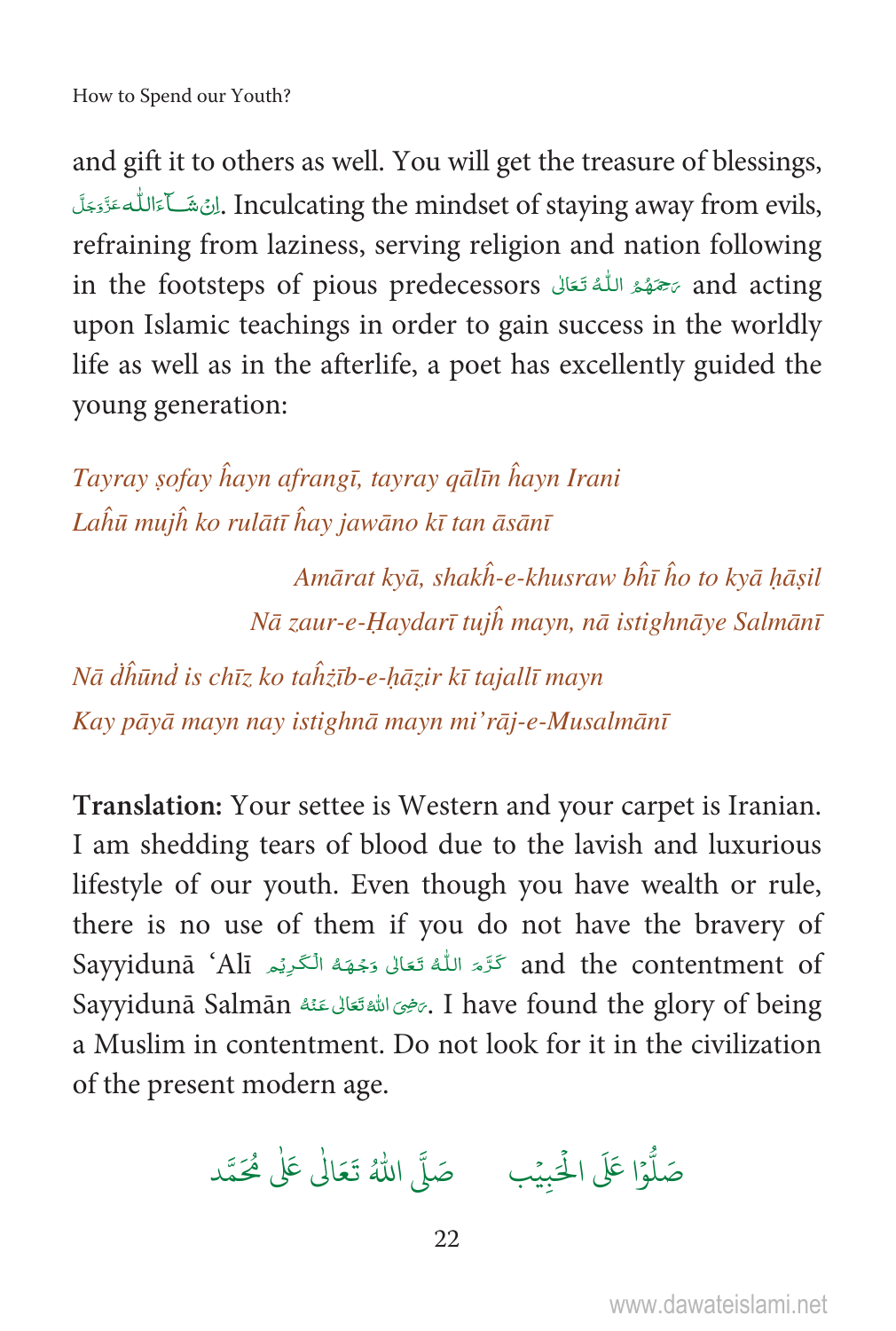#### **Youth is a Divine favour**

Dear Islamic brothers! Youth is a great favour of Allah بَقَرَّدَ بَلَّ Dear Islamic brothers! Youth is a great favour of Allah. One who has it should value it spending most part of it in acts of worship and obedience. One should benefit from these precious diamonds of time. Hakīm-ul-Ummat Muftī Ahmad Yār Khān has narrated: The worship performed in youth عَلَيْهِ مَحْمَةُ اللَّهِ الْحَقَّان is greater than the worship done in old age, as the perfect time for worship is youth.

Ker jawānī mayn 'ibādat, kāĥilī achcĥī naĥīn Jab buřĥāpā ā gayā kuch bāt ban peřtī naĥīn

> Ĥay buřĥāpā bĥī ghanīmat jab jawānī ĥo chukī Yeh buřhāpā bhī na hogā maut jis dam ā gayī

Translation: Perform worship in youth. Do not get lazy. When you reach old age, you will find worship very hard. If you have spent youth, then consider even old age important because you will not have even old age when you meet death.

Value your time. Consider it important. Lost time can never be regained. (Mirāt-ul-Manājīḥ, vol. 3, pp. 167)

It is particularly essential to realize the importance of the days of youth. With a healthy and fit body, a young person is able enough to carry out commandments and perform acts of worship diligently and excellently. Who can reap these blessings in old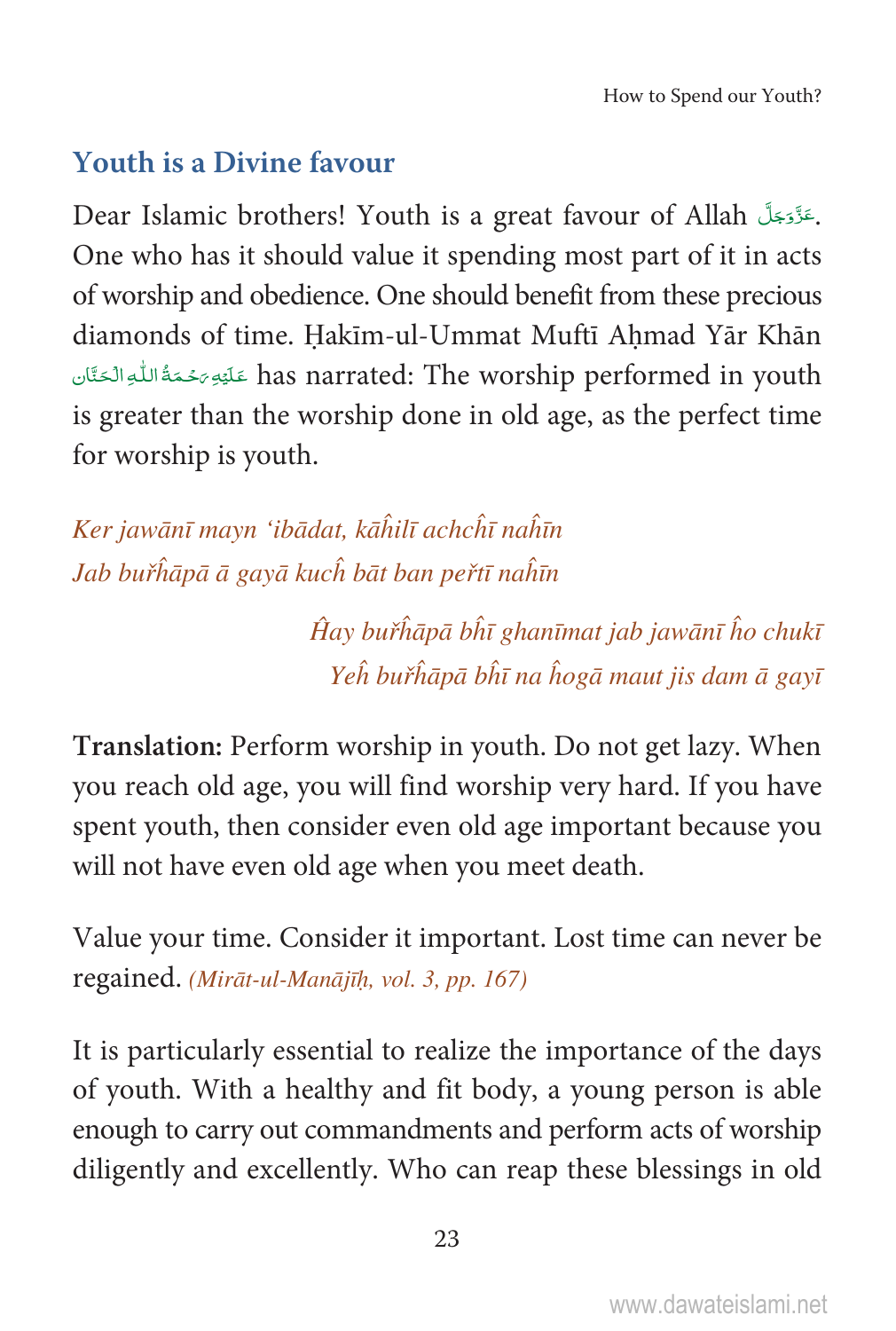age! An old man even finds it hard to attend Masjid and is unable to bear the severity of hunger and thirst. It is difficult to keep all of Fard fasts let alone Nafl ones. Therefore, the worship performed in youth is of great prominence.

#### **Superiority of young worshipper**

Sayyidunā Anas Bin Mālik رَضِىَ اللَّهُ تَعَالَى عَنْهُ Kas narrated that the has stated: The صَلَّى اللَّهَ تَعَالِى عَلَيْهِ وَالْبَهِ وَسَلَّمِ Revered and Renowned Rasool young man performing worship in the morning is superior to the old man worshipping in old age; as Rasools (عَلَيْهِمُ الصَّلْوَةُوَالسَّلَامَ) are superior to all people. (Jam'-ul-Jawāmi', vol. 5, pp. 235, Hadīš 14769)

Dear Islamic brothers! While the foregoing narration shows that the worshipping young man is indeed fortunate and for him is the good news of superiority and success, this does not mean that the old people are not important at all. My dear Islamic brothers! This is a mistaken idea. Remember! It is a unique feature of Islamic society that it grants elevation to the old as well. In Islam, there is no such concept as turning the old person out of home and having them admitted to some institution, deeming them to be a burden. It is a distinctive characteristic of Islam that it grants a particular status to every Muslim without any discrimination of race, colour and age. And it is obligatory for every Muslim to realize its significance. A brief detail of it is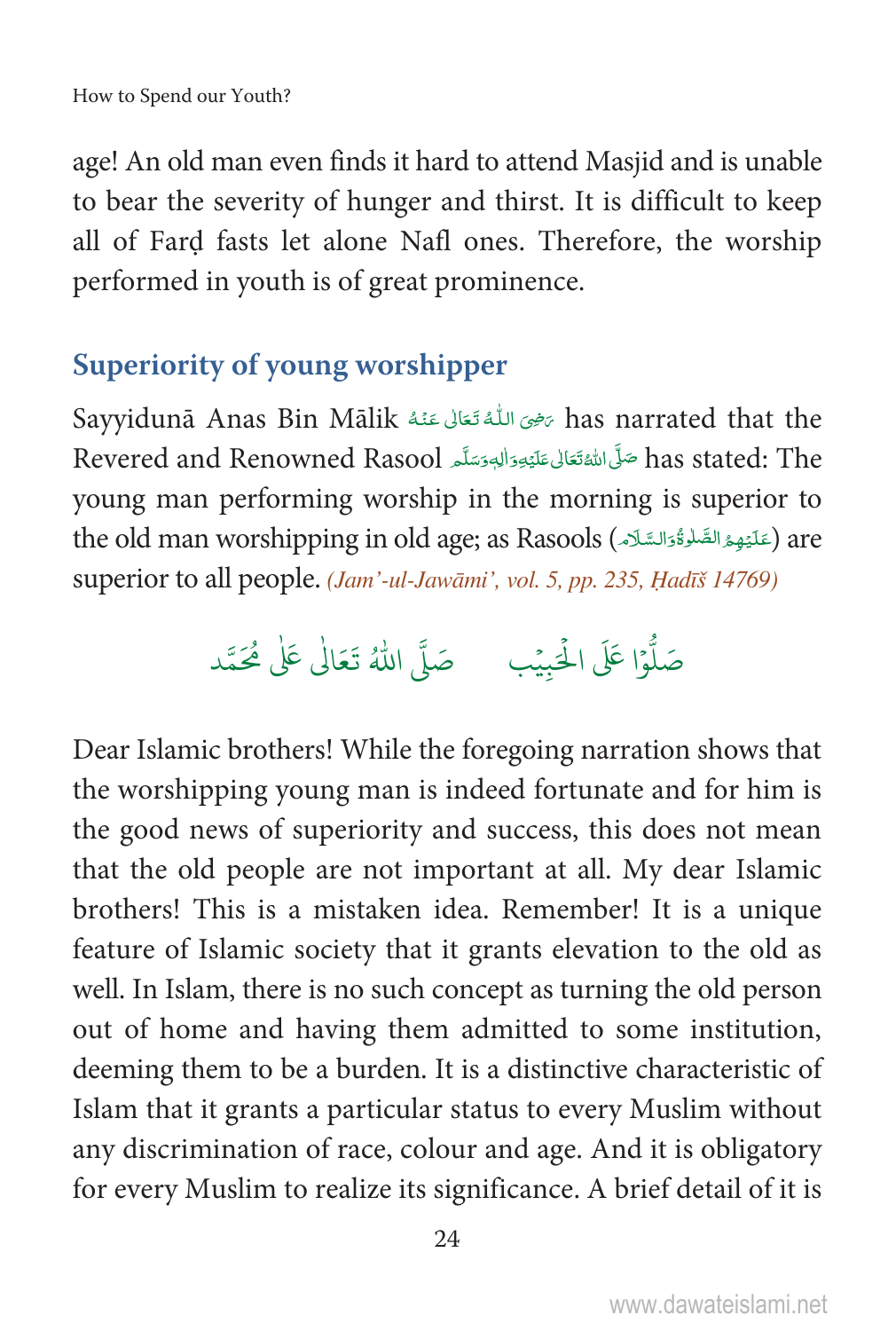given in the booklet 'The Respect of a Muslim' published by Maktaba-tul-Madīnah, the publishing department of Dawat-e-Islami. In short, every Muslim, whether old or young, is considered important by Islam in a specific dimension.

#### **Excellence of old age**

:has said صَلَّى اللَّهُ تَعَالَى عَلَيْهِ وَالِهِ وَسَلَّعِ The Revered and Renowned Rasool Do not pull out white hair as it is Nūr of a Muslim. The person who gets old in [the state of] Islam – for this reason – Allah will record good deed for him, remove misdeed and raise the rank. (Sunan Abī Dāwūd, Kitāb-ut-Tarajjul, vol. 4, pp. 115, Hadīš 4202)

Sayyidunā Ka'b Bin Murraĥ مَضِىَ اللهُ تَعَالِ عَنْهُ Aas narrated that the has said: One حَلَّى اللَّهُ تَعَالَى عَلَيْهِ وَالِهٖ وَسَلَّمِ Holiest and Greatest Rasool who grew old in Islam, this old age would be Nūr for him on the Day of Judgement.

(Sunan-ut-Tirmizī, Fadāil-ul-Jihād, vol. 3, pp. 237, Hadīš 1641)

Therefore, the aged Islamic brothers should not lose heart. They should not get disappointed. Every cloud has a silver lining. Someone has rightly said:

> Ĥay buřĥāpā bĥī ghanīmat jab jawānī ĥo chukī Yeh buřhāpā bhī na hogā maut jis dam ā gayī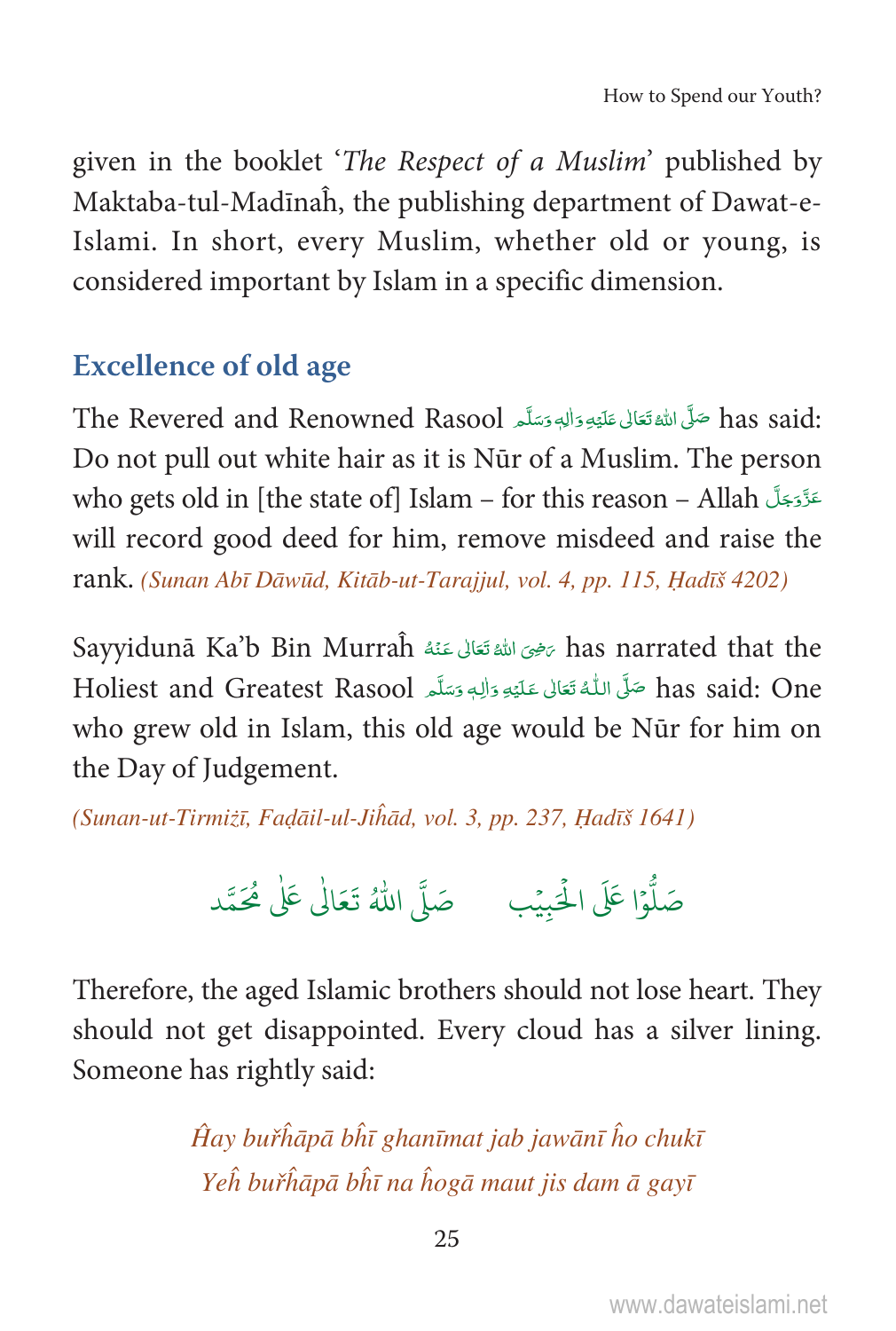**Translation:** If you have spent youth, then consider even old age important because you will not have even old age when you meet death.

No matter you realize the aim of your life in the world at any stage, you should not be pessimist. Consider it important and get busy pleasing Allah حَدَّدَجَلَ by shedding tears in His court and adopting piety before the sun of your life goes down. With hope and fear, come in the court of Allah جَنَّوَجَلَّ beseeching, Him for mercy. Focus on the following hopeful Ayah:

Despair not of the mercy of Allah.

Á لَا تَقْنَطُوُا مِنْ زَحْمَةِ اللّٰهِ Â Ð Ä

[Kanz-ul-Īmān (Translation of Quran)] (Part 24, Sūraĥ Az-Zumar, Ayah 53)

You will not return empty-handed and disappointed but rather you will be blessed with the imperishable wealth of forgiveness, لِنْ شَكَاءَاللَّه عَزَّدَمَلَ. It should also be kept in mind that repenting in Ä the court of Allah مَدَّدَّجَلَّ even if in old age is a trait of the fortunate ones. Nowadays, there are many people who have reached old age but still take pleasure in various types of games and Harām deeds. They wasted their youth in heedlessness and did not turn towards the path of piety even in old age. Which period of life is now left for them to make preparations for their afterlife?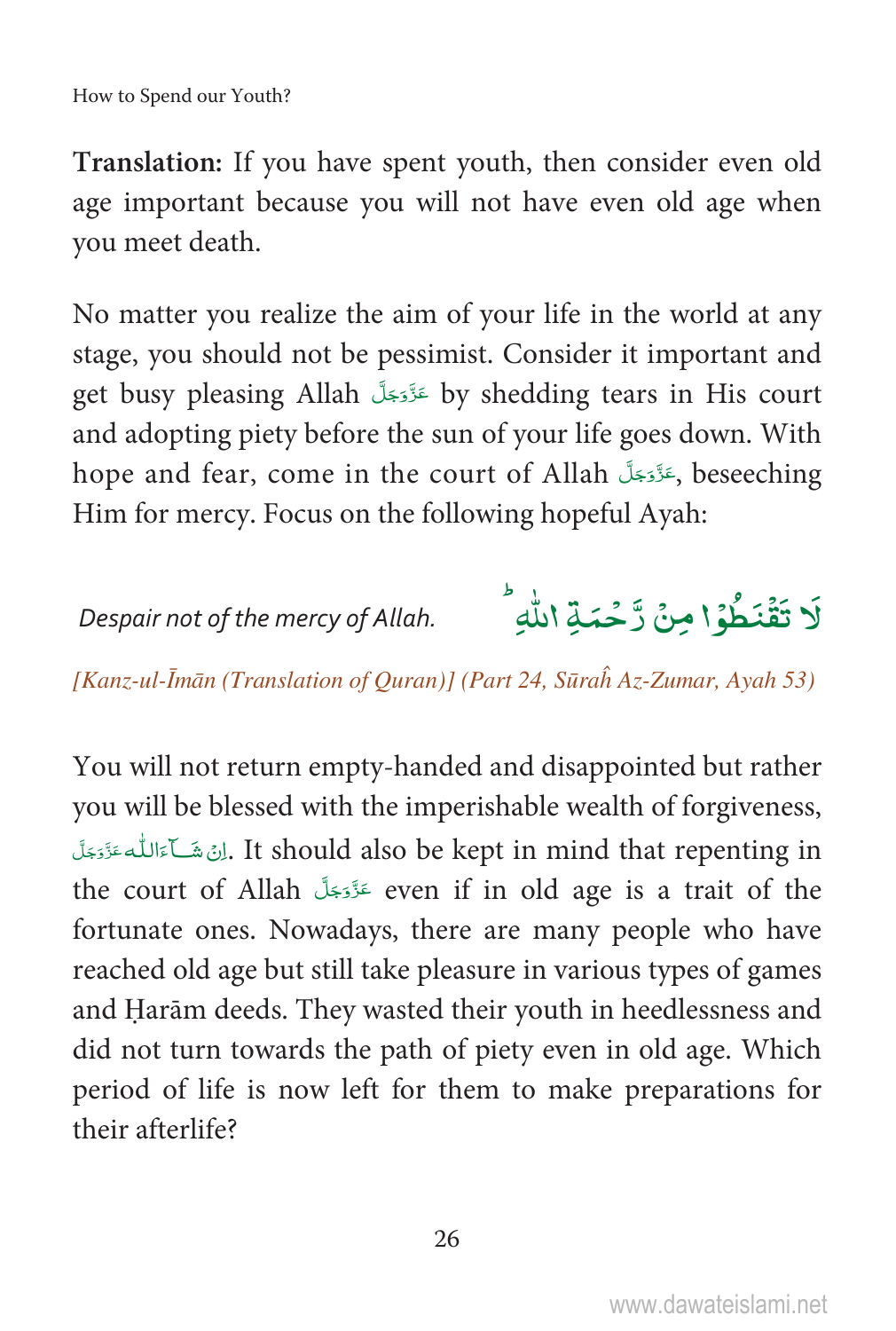Ker na pīrī mayn tū ghaflat ikhtiyār Zindagī kā ab naĥīn kuch i'tibār

> Halq per ĥay maut kay khanjar kī dĥār Ker bas ab apnay ko murdaun mayn shumār

Aik din mernā hay ākhir maut hay Ker lay jo kernā ĥay ākhir maut ĥay

Translation: Don't be heedless in your old age. A windstorm of death will soon make the candle of your life go out. The blade of the knife of death is at your throat. Therefore, consider yourself among the dead. One day, you will have to meet your death. Do whatever you want but remember that you have to meet your death.

> صَلُّوْا عَلَى الْحَبِيْبِ صَلَّى اللَّهُ تَعَالَىٰ عَلَىٰ مُحَمَّد قُوْبُوْا إِلَى اللهِ مَسْتَغْفِرُ الله

Dear Islamic brothers! We should take advantage of our young age. Otherwise we may end up regretting in our old age. At that time, one is usually unable to achieve something great. He desires to do something but lacks courage. He reminisces about his youth but it does not return. He regrets his old age but in vain because he is unable to get rid of it.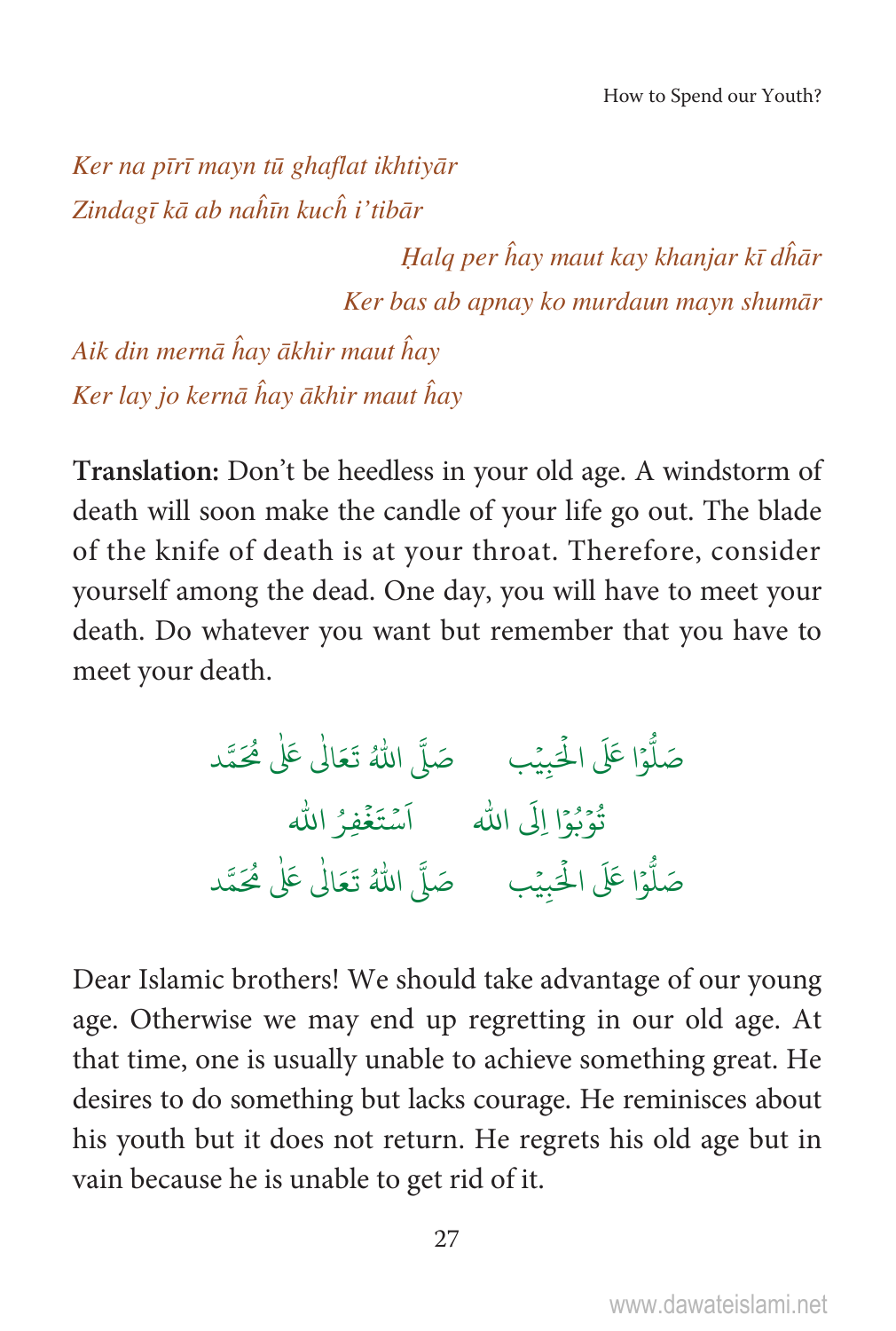### Jo ā kay na jāye woh buřhāpā daykhā Jo jā kay na āye woh jawānī daykhī

Translation: We have reached the old age that will remain with us till our death. We have lost the young age that will never return to us.

Dear Islamic brothers! There is indeed great excellence of performing worship in young age. How greatly Allah تَدَّدَجَلَ blesses the young person performing worship and refraining from sins is described in the following parable.

#### Reward granted to pious young man

It is stated on page 17 of the booklet 'Miraculous Wonders of Faruq-e-A'zam الله تعالى عَنْهُ  $\gamma$  published by Maktaba-tul-Madīnaĥ, the publishing department of Dawat-e-Islami: The counsellor of the Rasool, Sayyidunā 'Umar Fārūq-e-A'zam الله تَعَالى عَنْهُ once went to the grave of a pious young person and said, 'O soand-so! Allah عَزَّدَ has made the following promise:

# وَ لِمَنۡ خَافَ مَقَامَ رَبِّهٖ جَنَّتَٰن ﴾

And one who fears to stand before his Lord, for him are two Paradises. [Kanz-ul-Īmān (Translation of Quran)] (Part 27, Ar-Rahmān, Ayah 46)

O young man! Tell! How are you in your grave?' Calling out the name of Sayyidunā 'Umar Fārūq-e-A'zam اللَّهُ تَعَالَى عَنْهُ name of Sayyidunā 'Umar Fārūq-e-A'zam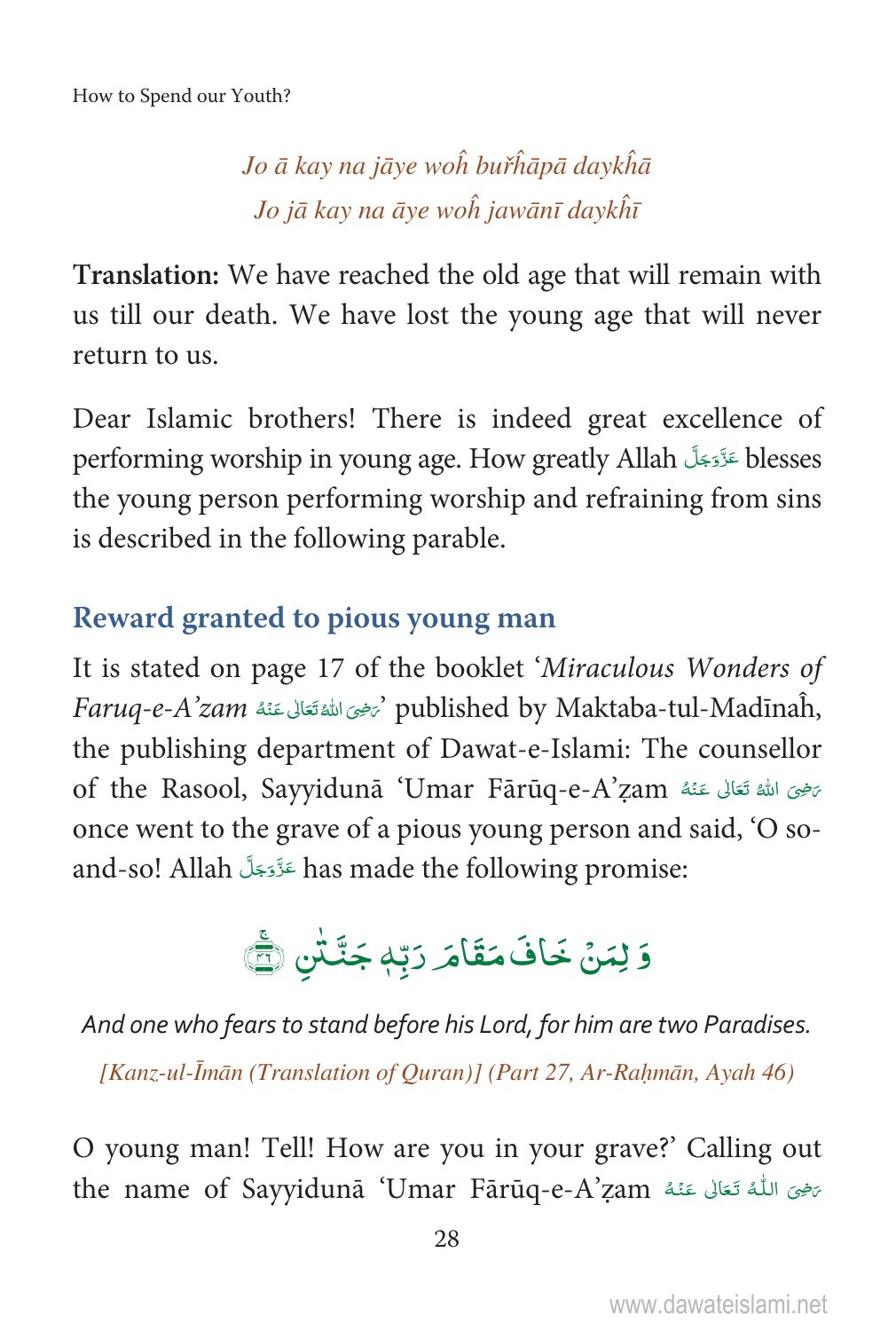twice, the pious young man said from the inside of the grave, has bestowed عَزَّدَجَلَّ i.e. My Creator 'قَدْ أَعْطَانِيْهِمَا رَبِّيْ عَزَّوَجَلَّ فِي الْجَنَّةِ ' upon me both of these two Paradises.

(Tārīkh-e-Madīnaĥ Dimashq, vol. 45, pp. 450)

صَلُّوْا عَلَى الْحَبِيْبِ مَ صَلَّى اللَّهُ تَعَالٰى عَلٰى مُحَمَّد

The above parable shows that one who spends his إشبُحْنَ اللُّــه عَزَّدَجَلَ life performing virtuous deeds and remaining overcome with Divine fear will get deserving of two Paradises by the mercy of Allah جَزَّدَجَلَّ Therefore, spend your youth in piety and asceticism, refraining from the fulfilment of the desires of Nafs. Stay alert in youth. Remember! It is unwise to brag about the mortal and perishable wealth of youth and beauty.

> Dĥal jāye gī yeh jawānī jis pay tujĥ ko nāz ĥay Tū bajā lay chāĥay jitnā, chār din kā sāz ĥay

Translation: You will no longer be in the first flush of your youth, yet you are proud of it. Blow the trumpet how much you want but you will soon lose it.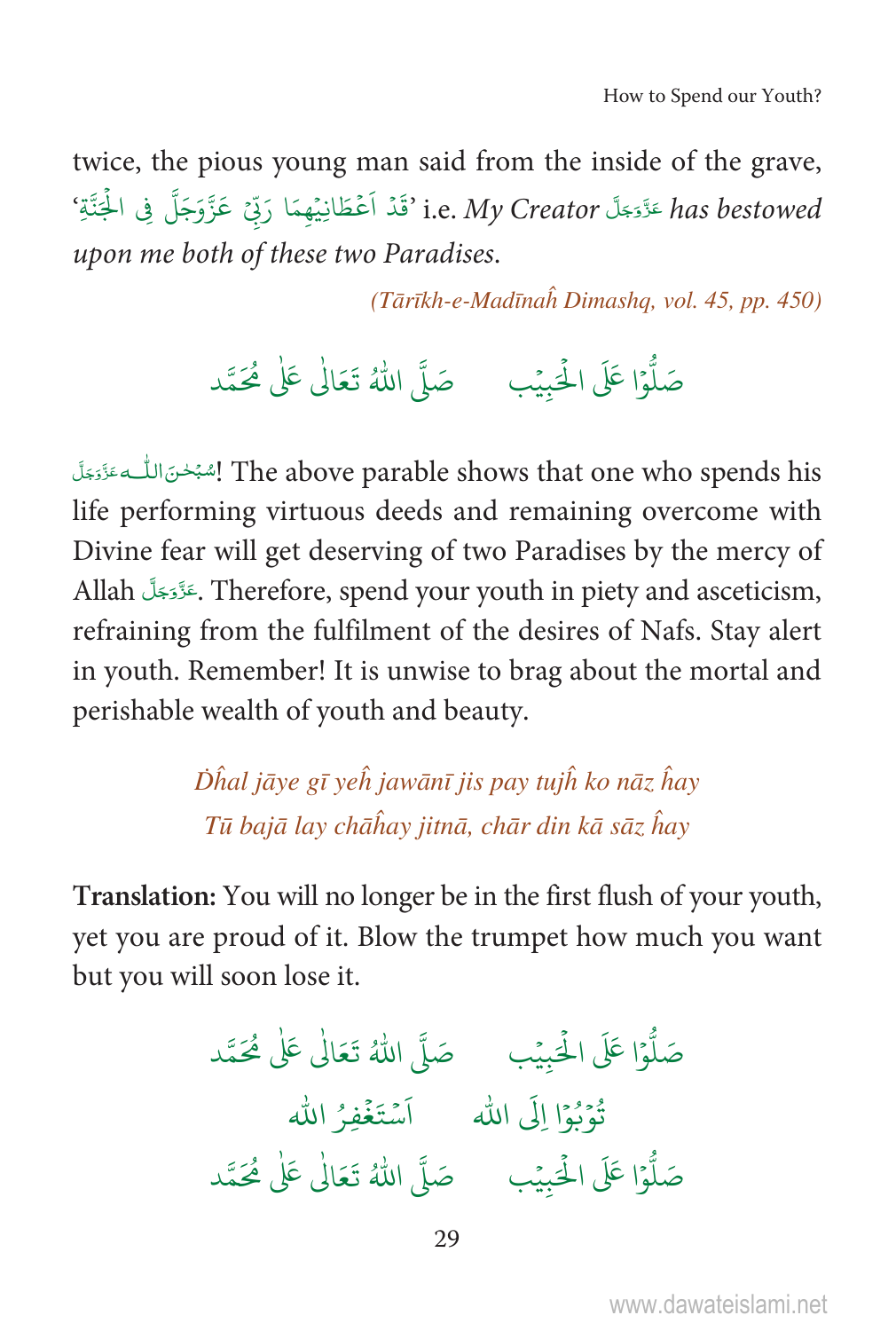Dear Islamic brothers! Listen to amazing parables of two worshipping and Almighty-fearing young men and see how great saintly-miracles are bestowed upon those whose hearts are filled with Divine remembrance.

#### **Saintly-miracle possessing young man**

Sayyidunā Mālik Bin Dīnār عَلَيْوَمَحْمَةُاللّٰهِ الْعَقَّاء has stated: During a journey, I felt raging thirst. Looking for water, I moved towards a valley. All of a sudden, I heard a horrible sound. 'Perhaps some beast is chasing me', I thought to myself. I was about to flee when someone screamed out from among the mountains, 'O man! There is no such matter as you have assumed. There is a Walī $^1$  of Allah جَزَّدَجَلَ. He has heaved a deep sigh with great wistfulness, uttering this high sound.'

Sayyidunā Mālik Bin Dīnār كَلَيْهِ رَحْمَةُ اللّٰهِ الْعَقَاء further said: As I retraced the path, I came across a young man busy with worship. Making Salām to him, I informed him of my thirst. He said, 'O Malik (رَحْمَةُاللهِقَعَالِ عَلَيْهِ)! You have not got even a single È ȦÄ Ä drop of water in such a huge universe.' Then, going towards a rock and kicking it, he said, 'Quench our thirst with water by the Omnipotence of the One Who has the power to raise even decayed bones from the dead.' Suddenly, water began to flow out of the rock as if it was a spring. I drank it until I got satiated. I then humbly said to the young man, 'Please give me a piece of

<sup>&</sup>lt;sup>1</sup> i.e. friend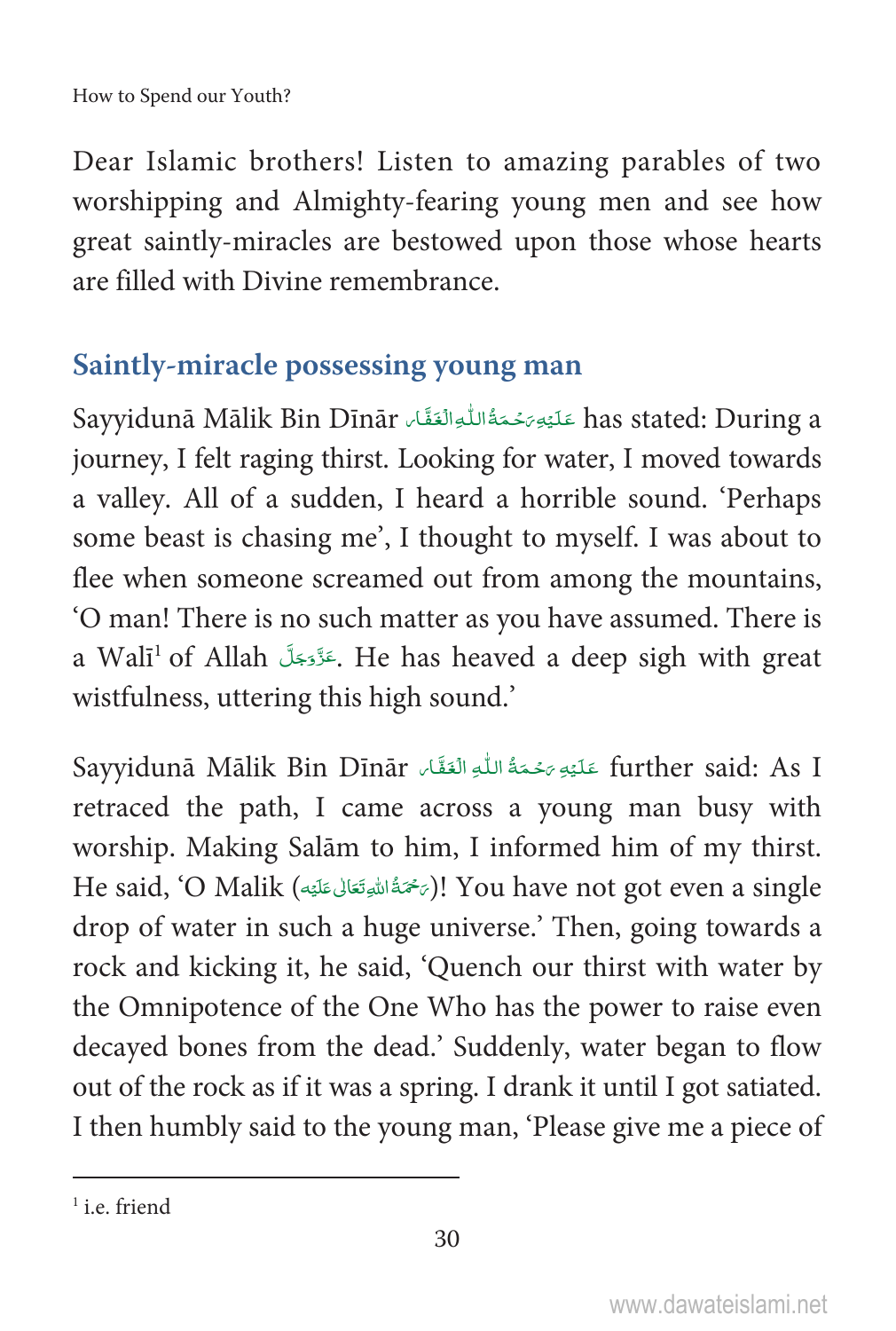advice I obtain lasting benefit from.' So he said, 'Get busy with the worship of Allah عَزَّدَجَلَّ in seclusion. He عَزَّدَجَلَّ will give you water in jungles.' Saving this, he left me behind.

 $(Ar$ -Raud-ul-Fāig, pp. 166, amended)

Mayrī zindagī bas Tayrī bandagī mayn Hī ay kāsh! Guzray sadā Yā Ilāĥī

Translation: O Almighty! If only I would spend my life in Your worship.



#### Pious and Almighty-fearing young man

Sayyidunā Żunnūn Mişrī عَلَيْهِ رَحْمَةُ اللُّهِ الْقَوِى Sayyidunā Żunnūn Mişrī to Syria and passed by a lush green orchard where I saw a young man busy offering Salāh under an apple tree. I felt a surge to talk to him. After the young man finished Salah, I tried to attract his attention but he wrote the following couplets over the ground instead of giving a verbal reply:



Translation: The tongue has been prevented from talking because it is a cave of calamities and adversities. Therefore, when you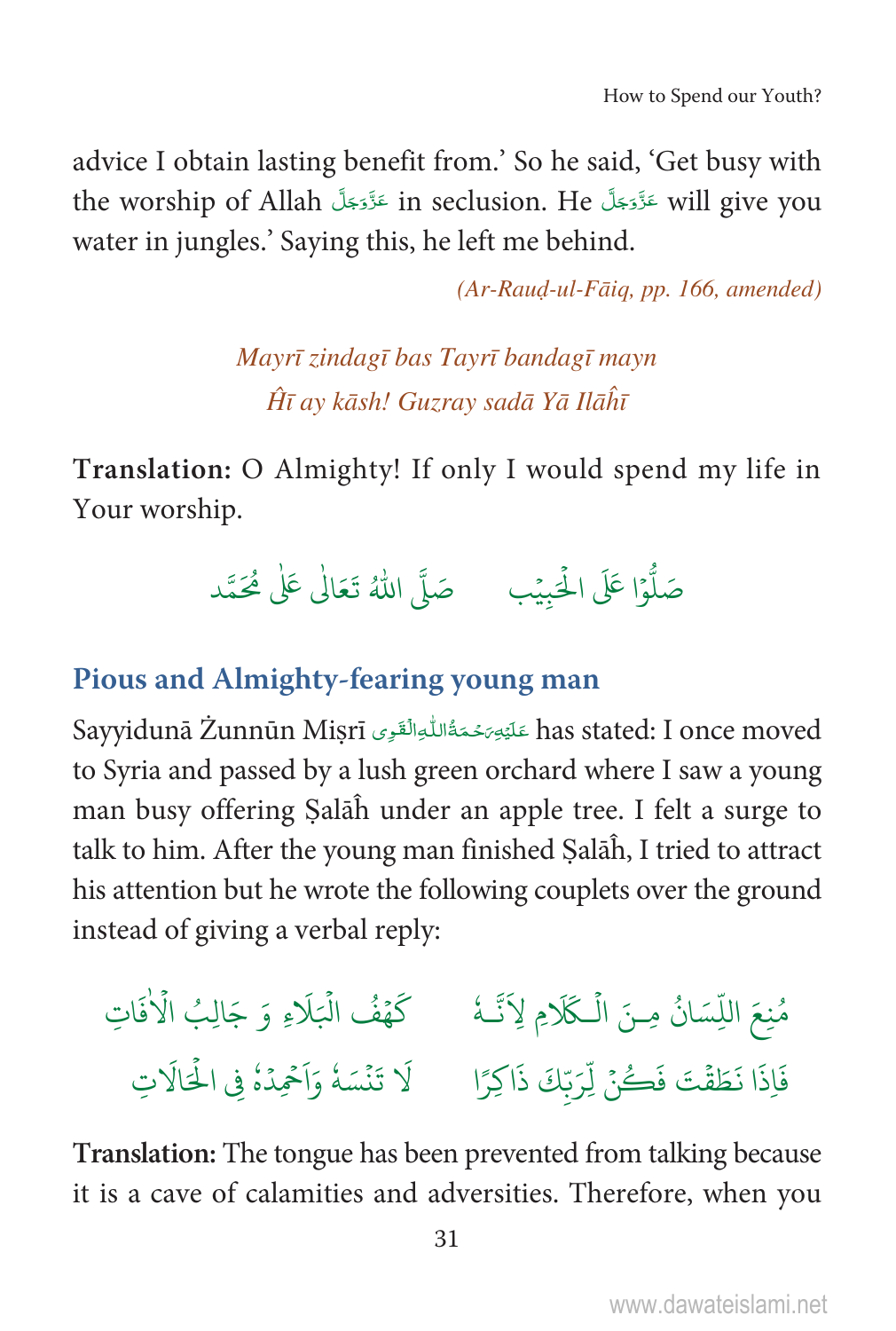say something, make Zikr of Allah حَدَّدَ بَلَّ Never forget Him and continue to glorify Him in every circumstance.

Deeply moved by what the young man had written, Sayyiduna 2<burst into tears. After he عَلَيْهِ burst into tears. After he عَلَيْهِ تَحْمَةُ اللَّهِ الْقَوِى Żunnūn Misrī recovered, he also wrote the following couplets with his finger over the ground:



Translation: Every writing person will enter his grave a day but his writing will exist forever. Therefore, write such a thing that brings you happiness on the Day of Judgement.

Sayyidunā Żunnūn Misrī عَلَيُهِ رَحْمَةُ اللَّهِ الْقَوِي Sayyidunā Żunnūn Misrī what I had written, the pious young man let out a scream and passed away. I thought about bathing and shrouding him but I heard a voice from the unseen: 'Żunnūn! Leave him. The Creator of the universe (﴿ عَزَّدَجَلَ) has promised him that angels will bath and shroud him.' Listening to it, Sayyidunā Żunnūn Mişrī moved to a side of the orchard and got busy with عَلَيْهِ رَحْمَةُاللُّهِ الْقَوِى worship. Having offered some Rak'āt of Salāĥ, he مَخْمَةُ اللَّهِ تَعَالَى عَلَيْهِ saw that the young man had disappeared.

(Raud-ur-Riyāḥīn, pp. 49, amended)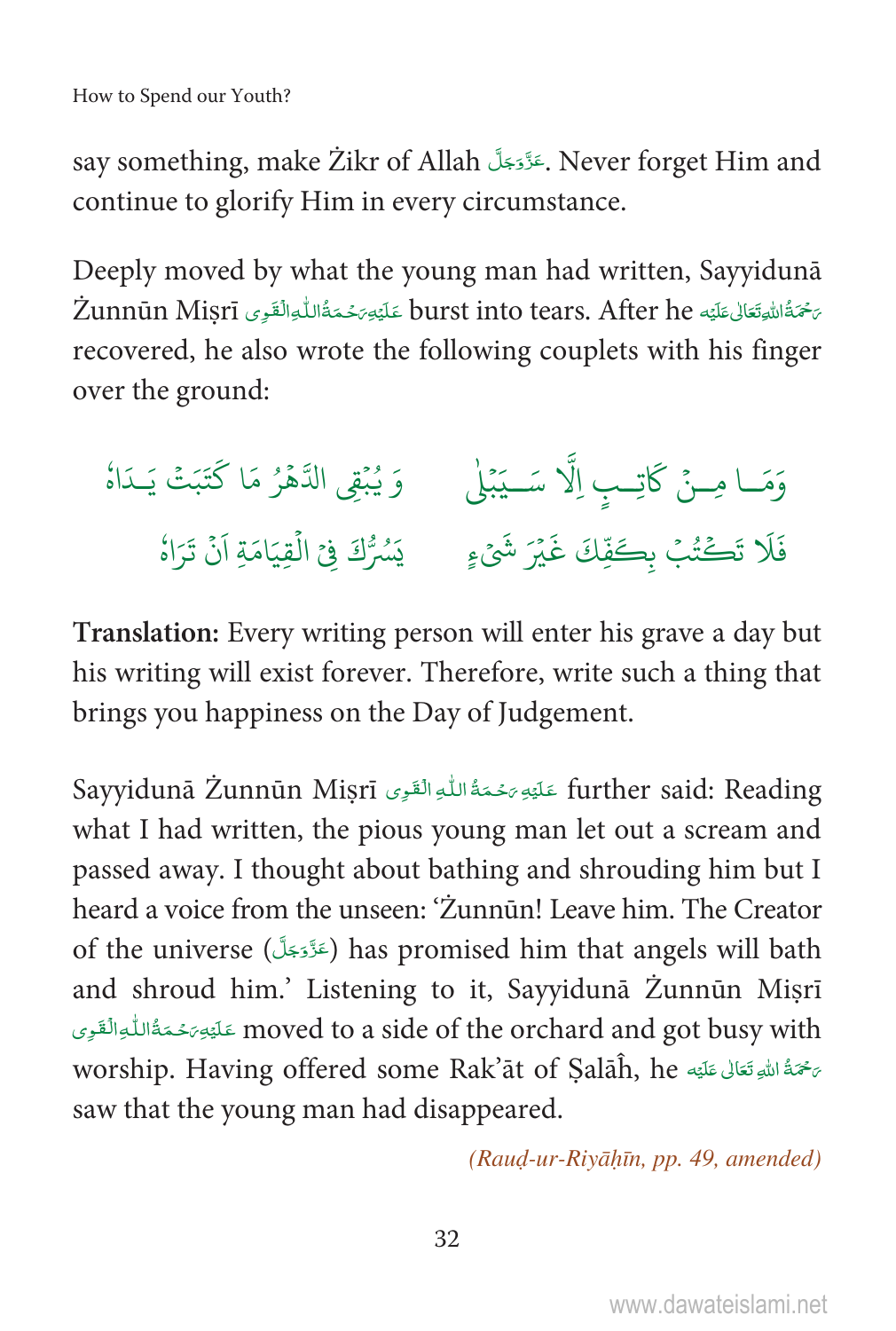#### Rahūn mast-o-bay-khud mayn Tayrī wilā mayn Pilā jām avsā pilā Yā Ilāĥī

Translation: O Almighty! Make me drink such a beverage that I always remain infatuated with Your worship.

#### Fortunate ones under the shade of 'Arsh

Congratulation to the worshipping and Almighty-fearing young man! On the Day of Judgement, the sun will be blazing down from the distance of a mile and there will be no shelter from its scorching heat except for the shade of 'Arsh. Allah عَزَّدَجَلَّ will bless the fortunate young man with the merciful shade of His 'Arsh. Sayyidunā 'Abdur Rahmān Jalāluddīn Suyūtī Shāfi'ī يَخِيَ اللَّهِ تَعَالَى عَنْهُ has narrated that Sayyidunā Salmān مَحْمَةُ اللَّهِ الْكَافِي wrote a letter to Sayyidunā Abū Dardā المَصْحَمَّة وَ wrote a letter to Sayyidunā Abū Dardā 'Muslims with certain attributes will be under the shade of 'Arsh: (Two of them include)

- The person who was grown in such a way that his 1. companionship, youth and strength were put into pleasing Allah بَحَرَّدَ بَلَ
- and tears عَزَّدَ and tears and tears and tears  $2.$ welled up in his eyes in His [i.e. Divine] fear.

(Muşannaf Ibn Abī Shaybah, Kitāb-uz-Zuhd, vol. 8, pp. 179, Hadīš 12)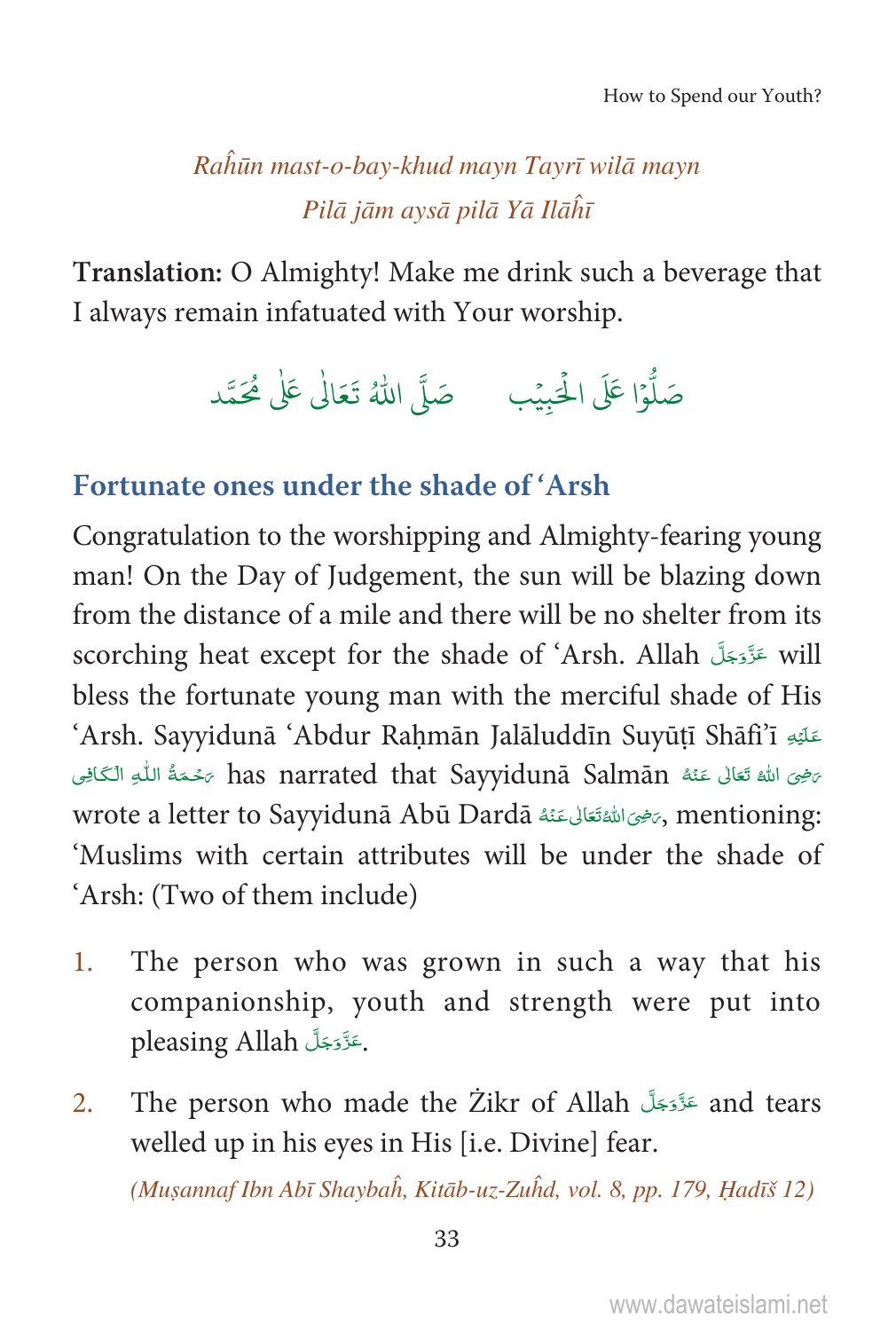Yā Rab mayn Tayray khauf say rotā raĥūn ĥer dam Tū apnī mahabbat mayn mujĥay mast banā day

Translation: O Almighty! May I often shed tears in Your fear! Bless me with overwhelming love of Yours.

Our pious predecessors رَحَمُهُ اللَّهُ تَعَالَى would value their youth very much and would also advise others to do so.

#### Advice of Imam Ghazali

Advising the youth as well as those who delay repentance, Hujjat-ul-Islam Sayyidunā Imām Abū Hāmid Muhammad Bin Muhammad Ghazālī عَلَيْهِ مَحْمَةُ اللَّهِ الْوَالِي Muhammad Ghazālī consider how long have you been promising your Nafs that you will commence performing virtuous deeds tomorrow? The 'tomorrow' has turned into 'today'. Do you not see that 'tomorrow' has passed, turning into 'yesterday'? The fact is that you will be incapable of doing the good deed tomorrow more than today. (One who leaves today's work unfinished until tomorrow and delays repentance and obedience) is like the person who is unable to uproot the tree in his youth and delays it until the next year despite knowing the fact that the tree will get stronger, as time goes by, and he will get weaker. Hence one who is unable to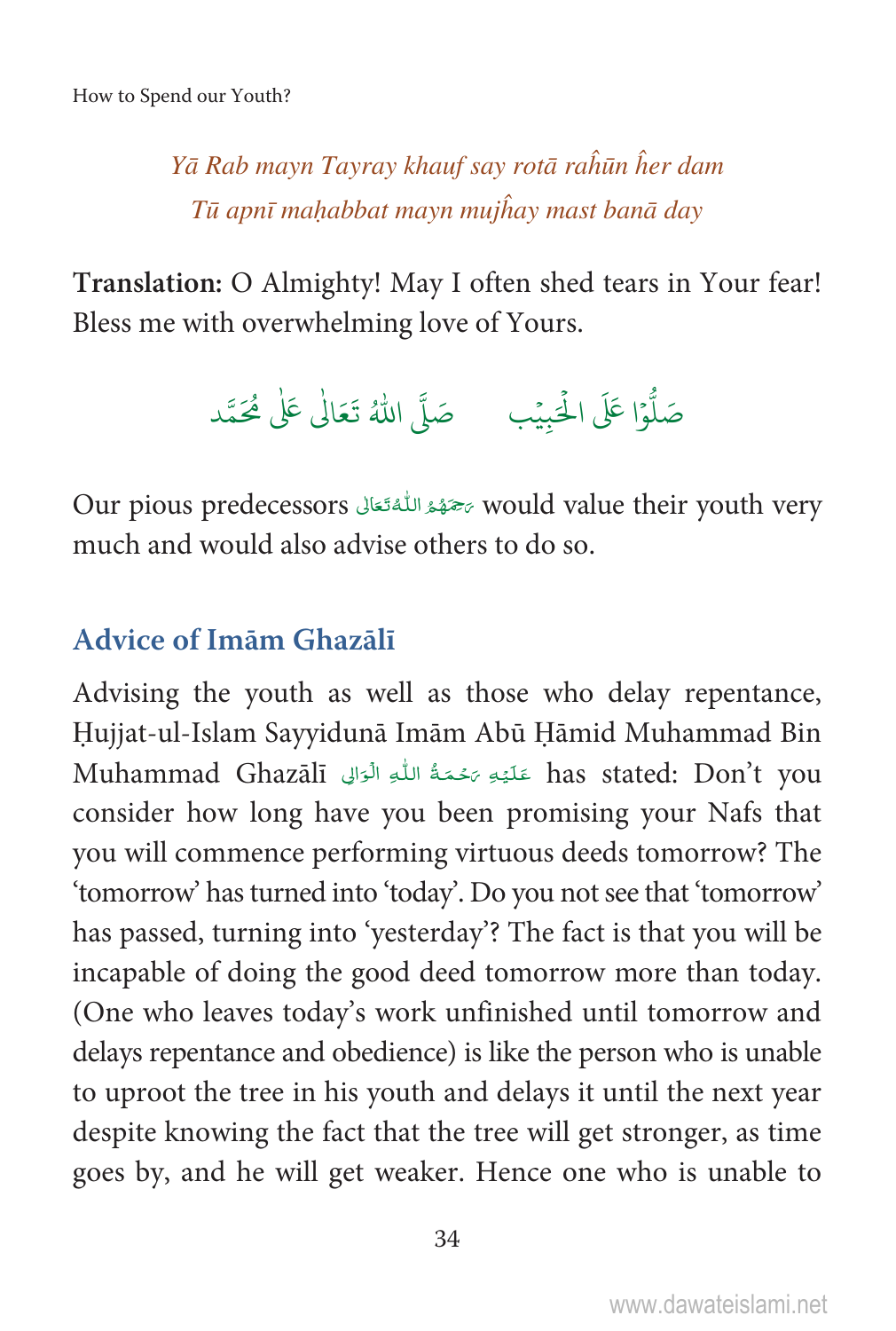uproot it in his youth will never be able to uproot it in old age.  $(Ilv\bar{a}-ul-'Ul\bar{u}m, vol. 4, pp. 72)$ 

صَلُّوْا عَلَى الْحَبِيْبِ مَ صَلَّى اللَّهُ تَعَالٰى عَلٰى مُحَمَّد

Dear Islamic brothers! How thought-provoking the foregoing saying of Imām Ghazālī عَلَيْهِ رَحْمَةُ اللُّهِ الْوَالِي Saying of Imām Ghazālī who shows laziness in carrying out the commandments of Allah عَزَّدَجَلَّ and Sharī'aĥ in his youth be expected to make up for these mistakes in old age when his body will have been weak? Therefore, value your youth and tether the loose horse of Nafs to the pillar of piety within the same period of your life. Hasten to do penance because no one knows when the time of his death comes. One can meet his death anytime whether in youth or in childhood.

Therefore, no matter you are passing any stage of your life, ponder over death. Hasten to do penance. The youth, in particular, should pay attention because Allah عَزَّدَ likes very much the penance done by a youth.

#### **Excellence of repentance in youth**

The Greatest and Holiest Rasool صَلَّى اللهُ تَعَالَى عَلَيْهِ وَاللهِ وَسَلَّم The Greatest and Holiest Rasool One who does penance in his youth إِنَّ اللَّهَ تَعَالَى يُحِبُّ الشَّابَّ التَّابِبَ' is the beloved of Allah .

(Kanz-ul-'Ummāl, Kitāb-ut-Taubaĥ, Al-Juz 4, vol. 3, pp. 87, Hadīš 10181)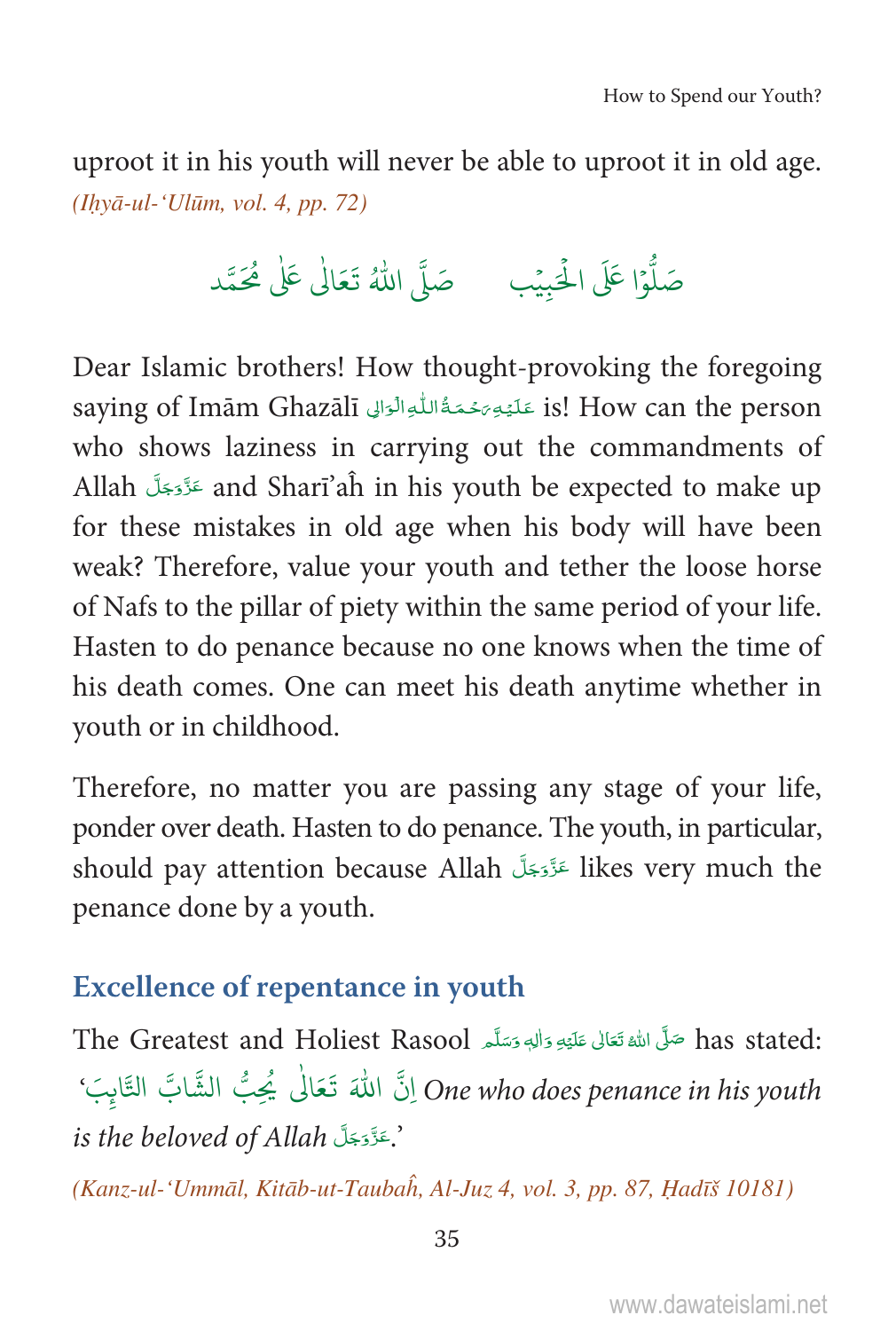#### **Beloved bondman of Allah**

بِحْمَةُ اللَّهِ تَعَالَى عَلَيْهِ A preacher of Islam 'Allāmaĥ Shaykh Shu'ayb Harīfīsh has stated: Allah مَرَّدَ loves His bondman when he does penance in his youth. A youth is like an evergreen shrub. If a youth, despite being attracted to worldly pleasures and enjoyment, refrains from these things for Divine pleasure, so he gets deserving of the love of Allah (مَزْدَجَلَ joining the fold of His beloved bondmen. (Hikāyatayn aur Nașīḥatayn, pp. 75)

Sayyidunā Anas Bin Mālik تَحَالَى عَنْهُ Eas narrated that the :has stated صَلَّى الله تَعَالى عَلَيْهِ وَالِهِ وَسَلَّمِ Revered and Renowned Rasool Allah غَزَوَجَلَ does not like anyone more than the repenting youth. (Kanz-ul-'Ummāl, Kitāb-ul-Mawā'iz, Al-Juz 15, vol. 8, pp. 332, Hadīš 43101)

#### Do Istighfär in youth

Dear Islamic brothers! How fortunate the worshipping and repenting youth is! Allah عَزَّدَ makes him a beloved bondman. It is rightly said:

> دَر جَوَاني تَوبَه كَرِدَن شَيوَهٔ يَيغَمبَري وَقتِ پِیری گُرگِ ظَالِم مِی شَوَد پَرهیزگار

Translation: To make Istighfar in youth is a Sunnah of Rasools الصَّلْوَةُ وَالسَّلَاءِ In old age, even a cruel wolf puts on the disguise of piety.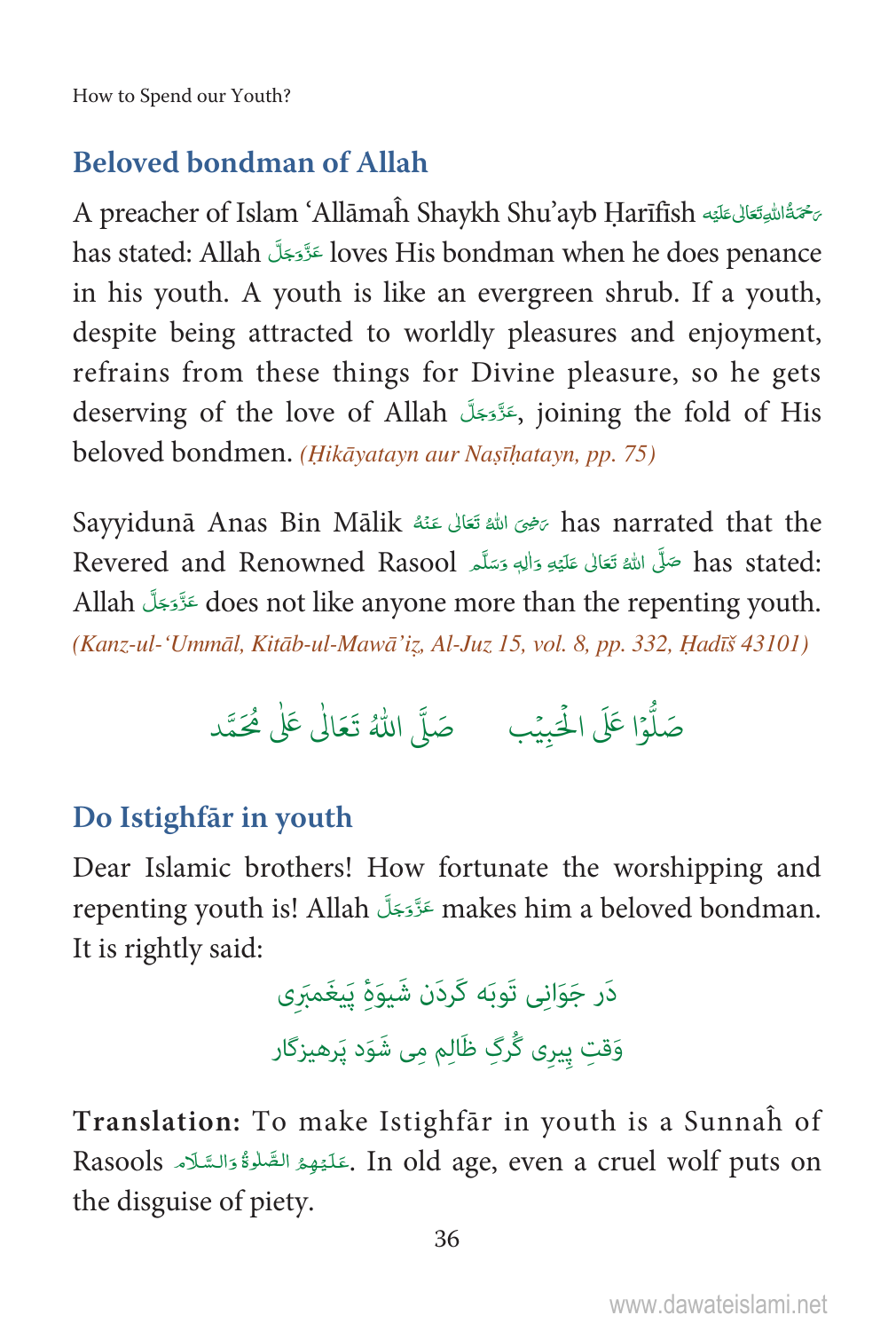#### Satanic thought and cure for it

Satanic thought: The foregoing couplet describes penance and Istighfār as being a Sunnaĥ of Rasools حَلَيْهِمُ الصَّلْوَةُ وَالسَّلَامَ Istighfār as being a Sunnaĥ of Rasools penance is performed for sins. مَعَاذَاللَّه عَزَّدَ اللَّه عَقَدَانَ ( can sins be committed ? عَلَيْهِمُ الصَّلْوَةُ وَالسَّلَامِ even by Rasools

 $\bullet\bullet\bullet$ 

Cure for satanic thought: Never ever. Rasools عَلَيْهِمُ الصَّلْوَةُ وَالسَّلَامَ are Ma'sūm from every sin and misdeed. The word 'Ma'sūm' here implies that Divinely bestowed protection has been promised to them. Thus, by Shari'ah, it is impossible for them to commit any sin. Likewise, they are also unanimously Ma'sūm from every deed contrary to their status and glory both before and after Prophethood. Furthermore, they are absolutely Ma'sūm from grave sins. And the truth is that they are Ma'sūm even from committing minor sins purposely both before and after Prophethood. (Derived from: Bahār-e-Sharī'at, vol. 1, pp. 38-39)

Admittedly, it has been narrated that Rasools عَلَيْهِمُ الصَّلْوَةُ وَالسَّلَام used to do penance and Istighfar but they did so in order to show humility and teach their Ummah. This is the reason why penance and Istighfar are described as being a Sunnah of Rasools عَلَيْهِمُ الصَّلْوَةُ وَالسَّلَامِ Rasools

صَلُّوْا عَلَى الْحَبِيْبِ مَصَلَّى اللَّهُ تَعَالَٰى عَلَٰى مُحَمَّد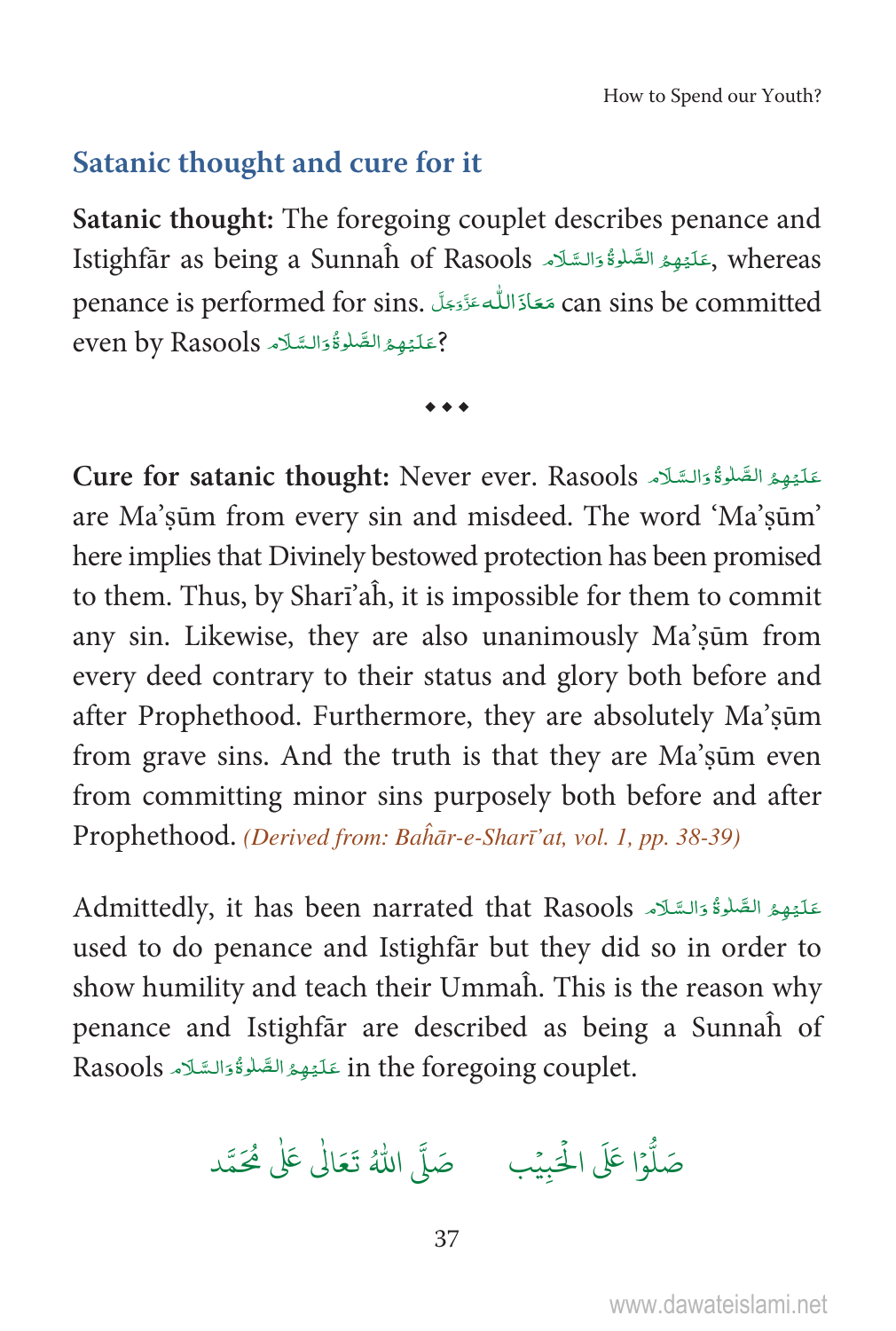#### **Advice to young man**

Hujjat-ul-Islam Sayyidunā Imām Muhammad Bin Muhammad Ghazālī عَلَيْهِ مَحْمَةُ اللَّهِ الْوَالِي Ghazālī عَلَيْهِ مَحْمَةُ اللَّهِ الْوَالِي آ Said, 'O young عَلَيْهِ رَحْمَةُ اللَّهِ الْغَفَّاءِ "Sayyidunā Mansūr Bin 'Ammār man! You must not be deceived by your youth. Many youths indulged in long hopes and forgot their death, delaying and ignoring repentance, saying: 'I will repent tomorrow or the day *after tomorrow*'. At last, the angel of death came whilst they were heedless of their death. They were buried in their dark graves and were not benefited by their wealth, slaves, parents and offspring. It is stated in Ayahs 88 and 89 of Surah Ash-Shu'arā, part 19:

# يَوْمَر لَا يَنْفَعُ مَالٌ وَّ لَا بَنُوْنَ رَبَّهِ ۚ إِلَّا مَنْ أَتَى اللَّهَ بِقَلْبِ سَلِيْمٍ رَبَّهِج

The day when neither wealth nor sons shall benefit. Except he who presented himself before Allah, with a sound<sup>1</sup> heart.

[Kanz-ul-Īmān (Translation of Quran)] (Part 19, Ash-Shu'arā, Ayahs 88-89) (Mukāshafa-tul-Qulūb, pp. 87)

> نُوْبُوْا إِلَى اللهِ مَسْتَغْفِرُ الله

<sup>&</sup>lt;sup>1</sup> The heart which is safeguarded from defective beliefs.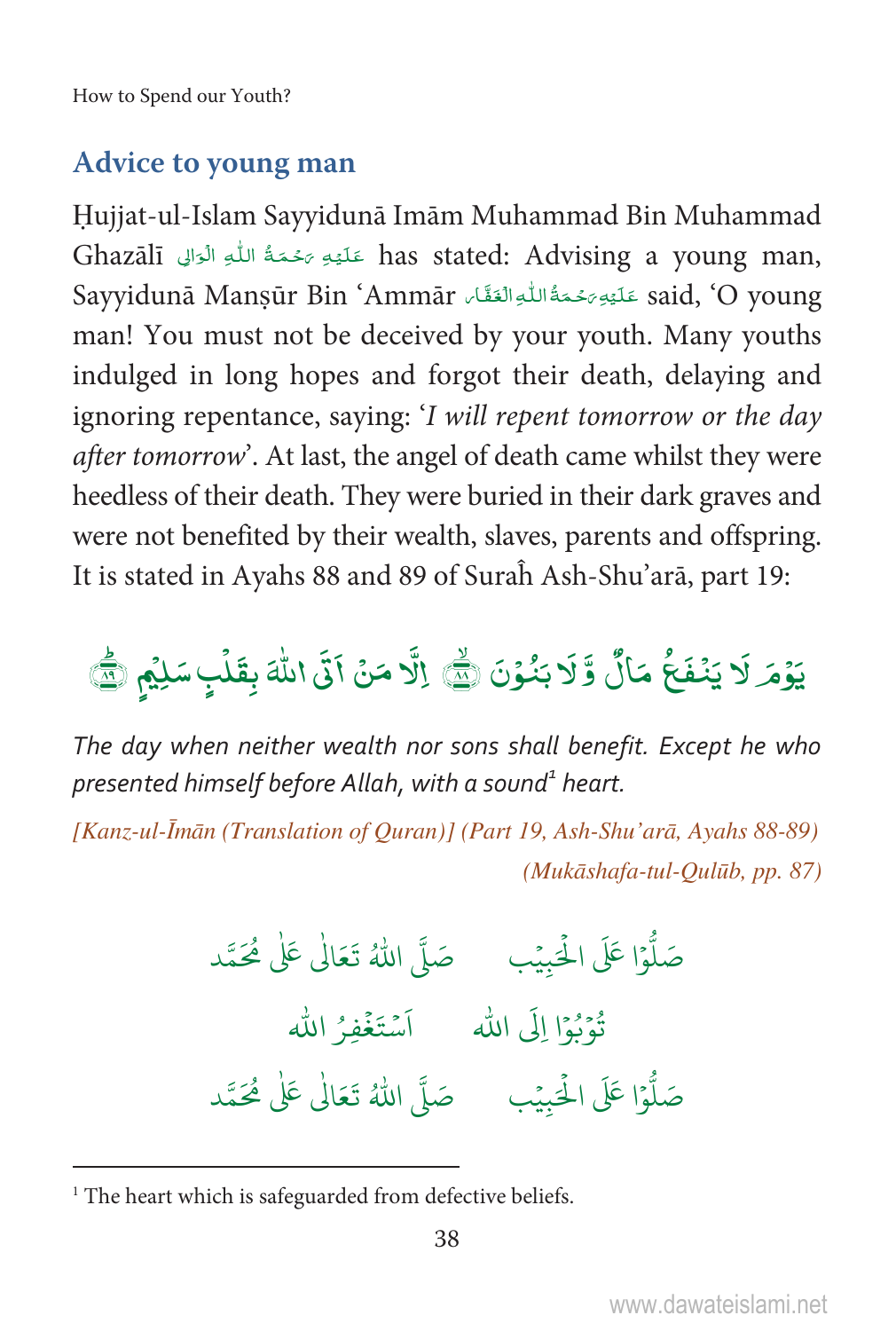Dear Islamic brothers! In order to make preparations for the afterlife, to refrain from sins, to get steadfast in good deeds and to spend your youth obeying Allah حَدَّدَجَلَّ and His Rasool جَلَّى اللَّهُ تَعَالَى عَلَيْهِ وَالِهٖ وَسَلَّمِ always stay affiliated with the Madanī Ç environment of Dawat-e-Islami. Travel with the Sunnaĥ-Inspiring Madanī Qāfilaĥs in the company of the devotees of Rasūl. In order to spend a successful life and to make your afterlife better, act upon Madanī In'āmāt performing Fikr-e-Madīnaĥ daily and hand in its booklet to the relevant responsible person every month.

Attend weekly Sunnaĥ-Inspiring Ijtimā'āt with zeal and zest. So as to do penance steadfastly and to get detailed information about it, read the 132-page book 'Taubah ki Riwāyāt-o-Ḥikāyāt' brought out by Maktaba-tul-Madīnaĥ, the publishing department of Dawat-e-Islami. Furthermore, attend Madanī Mużākaraĥs, gaining the pearls of knowledge and wisdom. The Islamic brothers and sisters from outside Karachi should watch Madanī Mużākaraĥs on the Madani Channel.

### **Blessing of watching Madanī Mużākaraĥ on Madani Channel**

Here is a summary of an extract taken from page 58 of the book 'Backbiting – A Cancer in our Society' published by Maktaba-tul-Madīnaĥ, the publishing department of Dawat-e-Islami: ٱلْحَمْدُلِلّٰه عَزَّدَجَلَّ ,Dawat-e-Islami – a global and non-political movement for the preaching of Quran and Sunnaĥ – has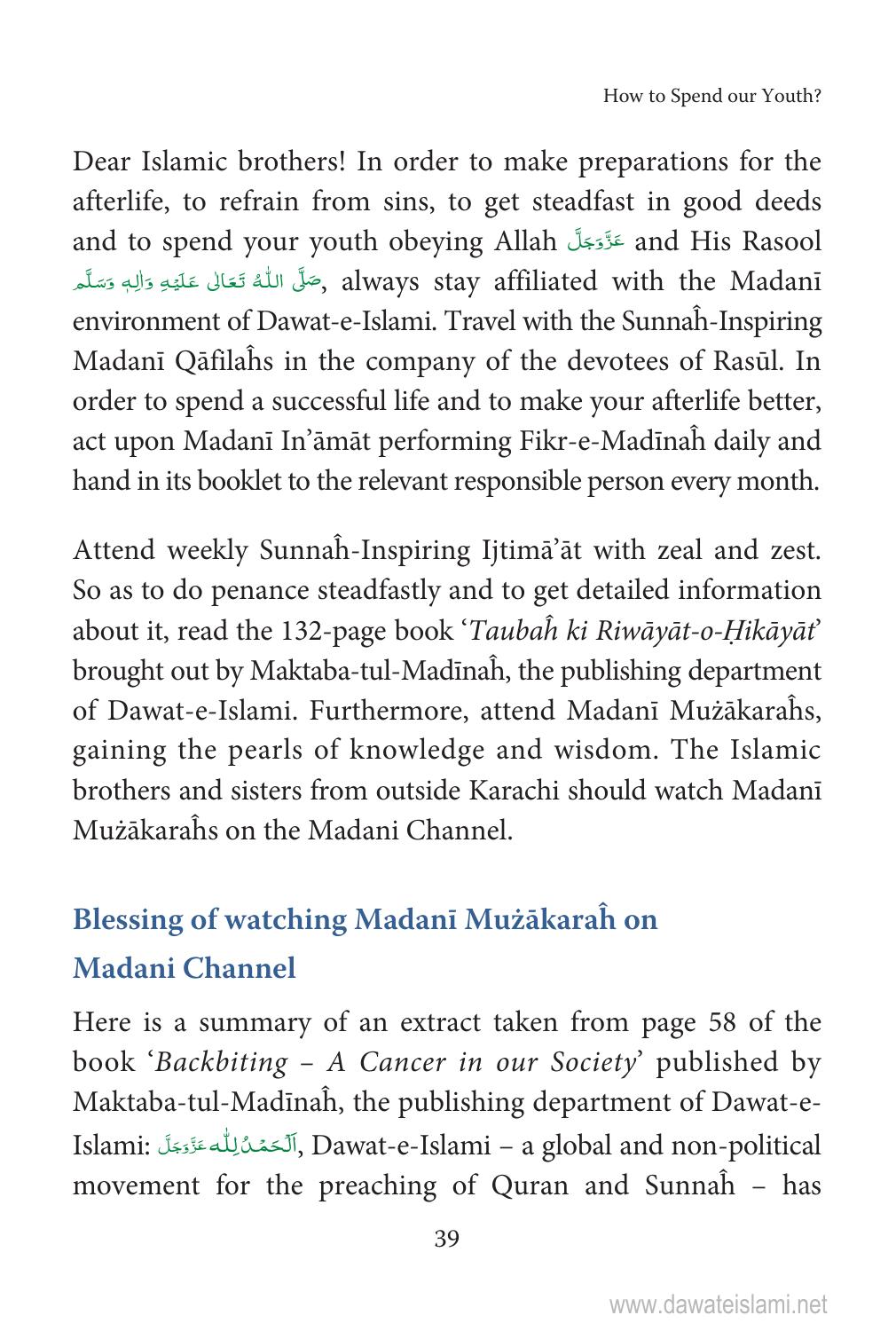established several departments, promoting the message of Islam all over the globe. Amongst them is the department of Madani Channel, a television channel whereby Dawat-e-Islami is spreading Islamic teachings among households in several countries. It is a fully Islamic channel and is one of a kind in the world, as it has no films and dramas, no songs, no women, and no music of any kind.

اَٱلْحَمْدُ لِلّٰه عَزَّدَمَلَ! By the blessing of the Madani Channel, several non-Muslims have embraced Islam. Countless such people who did not use to offer ৡalāĥ have started offering ৡalāĥ regularly and innumerable people have repented of their sins, adopting Sunnaĥ. Let us hear a Madanī parable, e-mailed by an Islamic brother, realizing the effectiveness of the Madani Channel.

Here is its summary: It is commonplace these days that people indulge in backbiting while talking even without noticing it. An Islamic brother who had come to Bāb-ul-Madīnaĥ (Karachi) from Hyderabad (Bāb-ul-Islam) told other Islamic brothers: One of my friends told me, 'My sister is short-tempered. If she gets upset with anyone, she avoids them. One day, my sister had a row with my sister-in-law about some issue and stopped talking to her. Coincidentally, that very night, a 'Madanī Mużākaraĥ' was aired on the Madani Channel – a very popular and the 100% Islamic channel run by Dawat e Islami. During the Madanī Mużākaraĥ, the mindset of protecting oneself from the destructiveness of backbiting was inculcated. By blessing of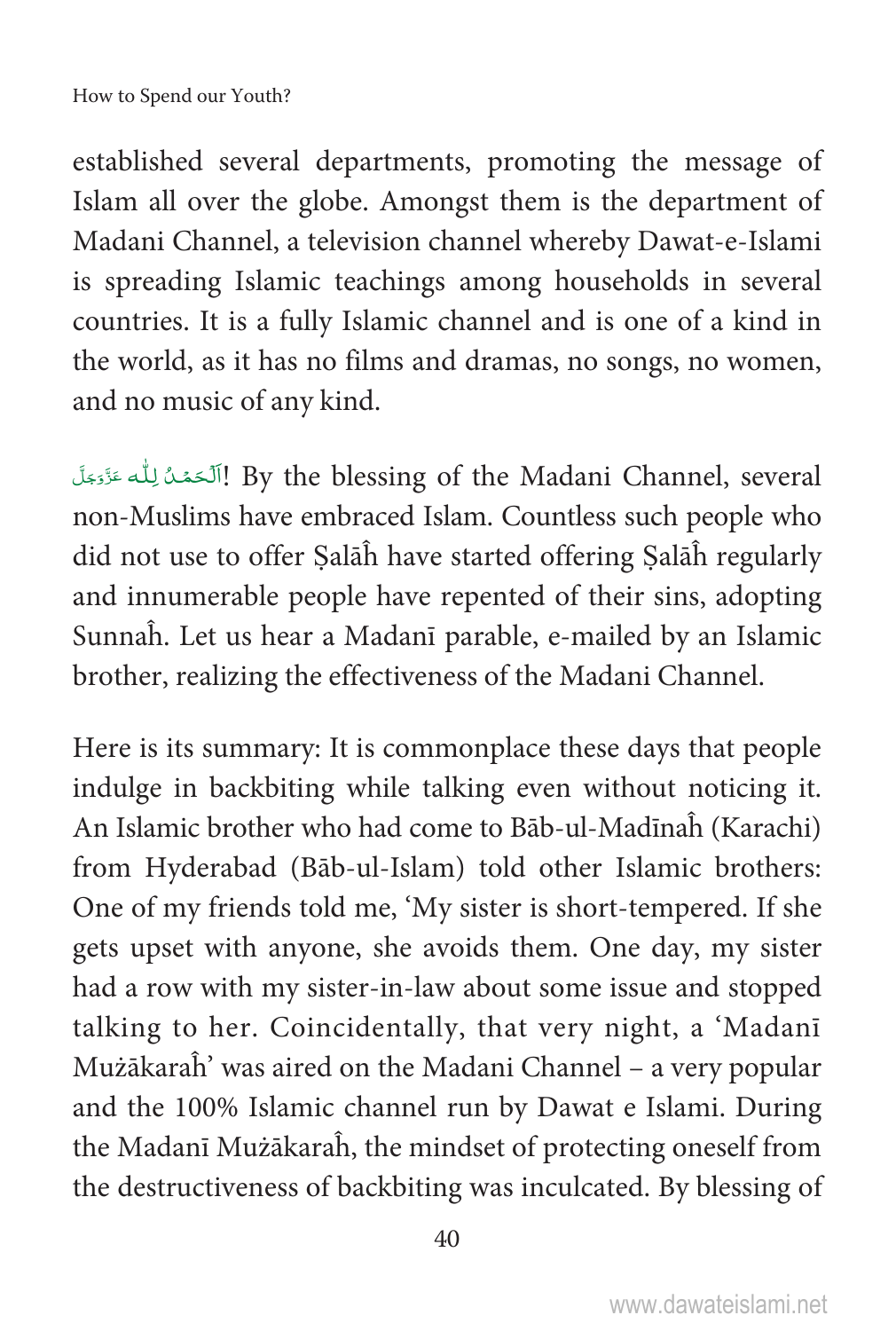watching the Madani Mużākaraĥ, the very same short-tempered sister of mine who used to avoid meeting others not only approached my sister-in-law but also apologized to her, getting reconciled with her.'

 $\ddotsc$ 

Dear Islamic brothers! Near the end of my speech, I would have the honour to mention the excellence of Sunnah as well as some Sunan and manners. The Rasool of Rahmah, the Intercessor of Ummah, the Owner of Jannah صَلَّى اللهُ تَعَالى عَلَيْهِ وَالِهِ وَسَلَّمِ Dimmah, the Owner of Jannah who loved my Sunnah, loved me, and one who loved me would be with me in Paradise.'

(Mishkāt-ul-Masābīh, vol. 1, pp. 55, Hadīš 175)

Sīnāĥ tayrī Sunnat kā Madīnaĥ banay Āgā Jannat mayn pařausī mujĥay tum apnā banānā

Translation: May my heart get filled with love for your Sunnaĥ. O Beloved Rasool إِصَلَى اللَّهُ تَعَالَى عَلَيْهِ وَالْهِ وَسَلَّعِ Sunnaĥ. O Beloved Rasool neighbour of yours in Paradise.

صَلُّوْا عَلَى الْحَبِيْبِ مَ صَلَّى اللَّهُ تَعَالٰى عَلٰى مُحَمَّد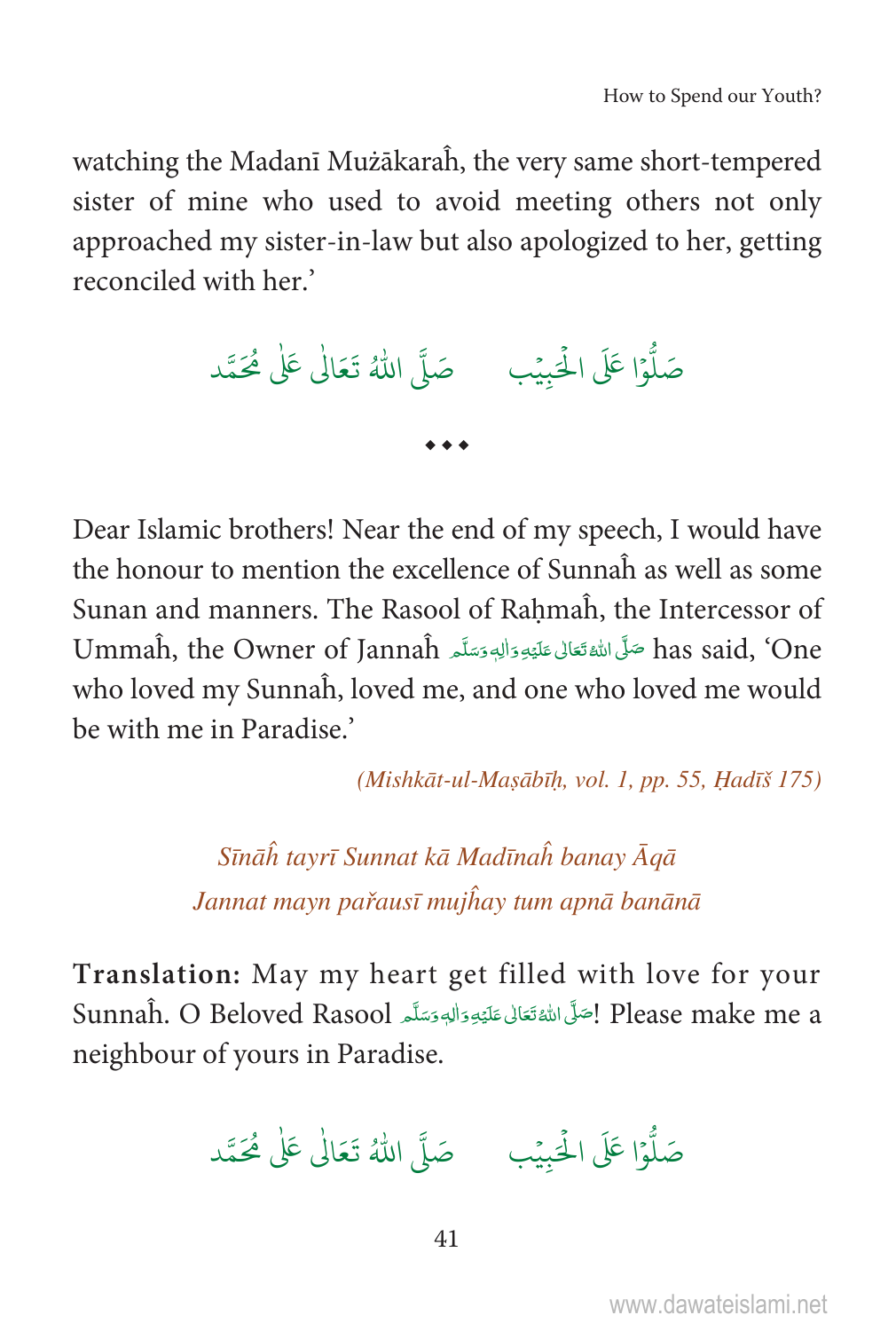#### Entering and leaving home: 12 Madani pearls

When leaving home, read this Du'ā:  $\mathbf{1}$ .

بِسُمِ اللَّهِ تَوَكَّكْ عَلَى اللَّهِ لَا حَوْلَ وَلَا قُوَّةَ إِلَّا بِاللَّهِ

With the name of Allah حَذَّدَ , I have put my trust in Allah حَذَّدَ . there is neither power nor strength without Him.

(Sunan Abī Dāwūd, vol. 4, pp. 420, Hadīš 5095)

By the blessings of reciting this Du'ā', the إِنْ شَبَاءَالِلَّه عَزَّدَ الْ reciting person will remain on the right path and safe from calamities besides being blessed with Divine help.

 $2.$ The Du'ā of entering home is:

O Allah وَذَوَجَلَ I ask You for the goodness of coming and exiting. We entered (home) with the name of Allah التَّذَيَّة and exited (home) with the name of Allah عَزَّدَ and we put our trust in Allah رَعَزَّدَجَلَّ our Rab جَدَّدَ (ibid, Hadīš 5096)

After reciting this Du'a, say Salam to the household, and present Salam to the Beloved Rasool بِصَلَّى اللَّهُ تَعَالَى عَلَيْهِ دَاللهِ وَسَلَّمَ Then recite Sūraĥ Al-Ikhlās. There will be blessing in your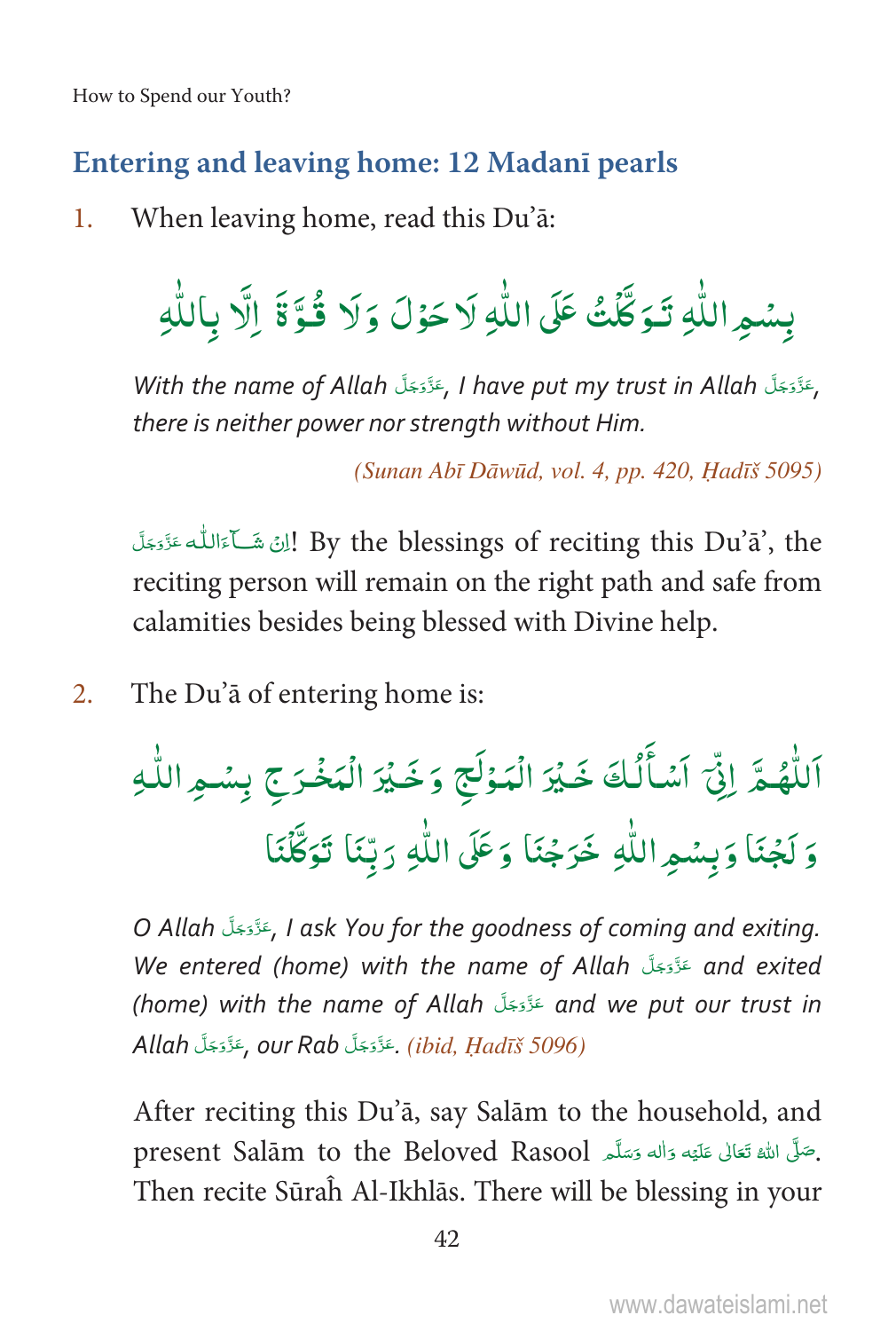sustenance and the house will be protected from disputes, . إِنْ شَبِّ اللَّهِ عَزَّدَجَلَ

- Say Salām to the Maḥārim and Maḥrimāt (e.g. the mother,  $3<sub>1</sub>$ the father, the brother, the sister, children and the wife etc.)
- If anyone enters home without mentioning the name of  $4.$ Allah كَتَرْوَجَلَّ e.g. without saying بِسْـــمِ اللهِ ِ atan also enters with him.
- If one enters a house where no one is present (even one's  $5<sub>1</sub>$ own empty home) he should say:

اَلسَّلَامُ عَلَيْنَا وَعَلَى عِبَادِ اللَّهِ الصَّلجِبْنَ

Salām be upon us and the righteous bondmen of Allah.

The angels will reply to this Salām. (Rad-dul-Muhtār, vol. 9, pp. 682) One can also say the following:



O Nabī حَلَّ اللَّهُ تَعَالَى عَلَيْهِ وَالِهٖ وَسَلَّهِ O Nabī

The sacred and blessed soul of the Holy Rasool .is present in the homes of Muslims صَلَّى اللَّهَ تَعَالَى عَلَيْهِ وَالِهِ وَسَلَّم

(Sharah Ash-Shifā lil-Oārī, vol. 2, pp. 118)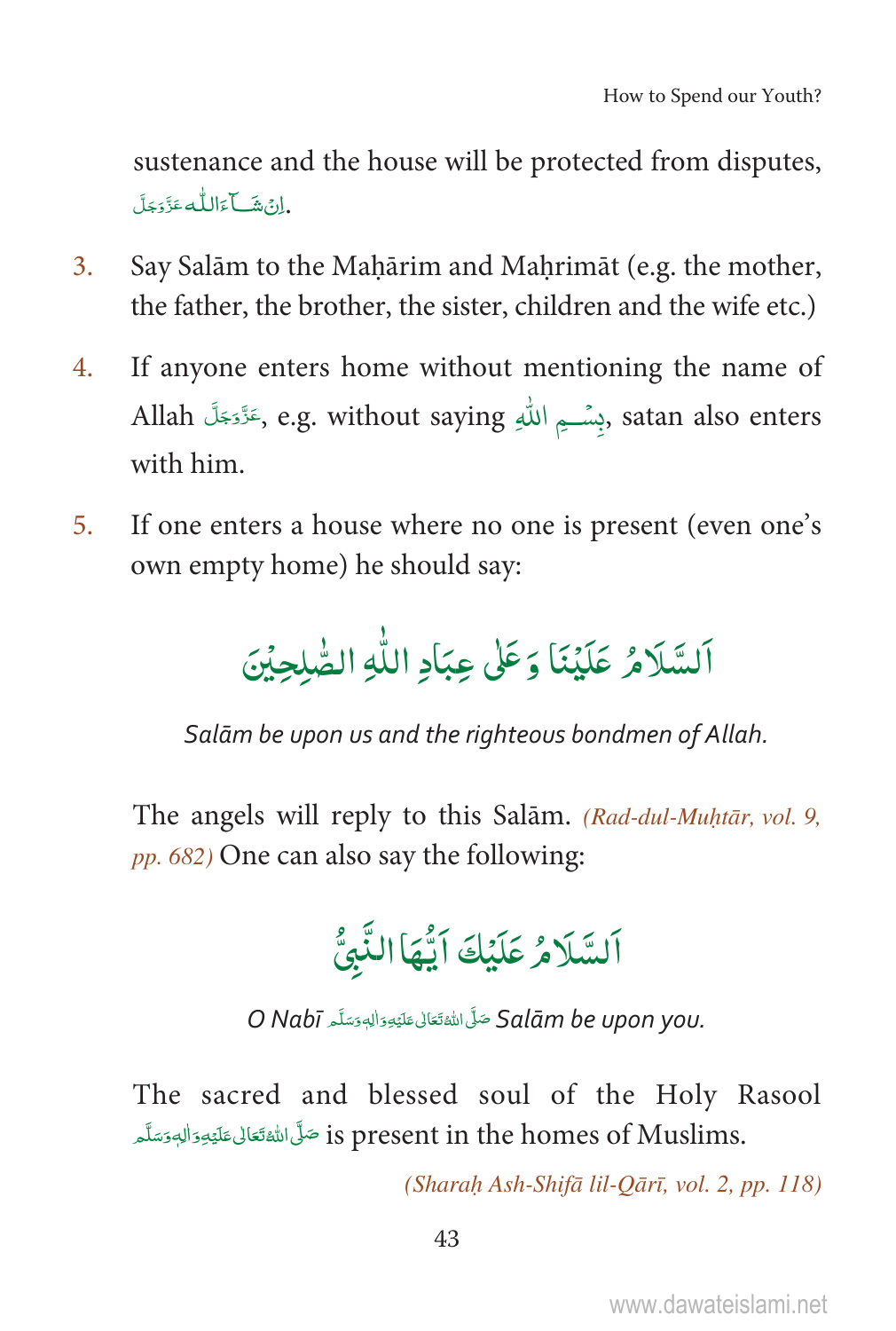- 6. Before you enter someone's home, say 'أَلَسَّلَامُ عَلَيْتُمْ ' h h May I come in?'
- 7. If permission for entry is not given, return happily without getting annoyed. Perhaps they may not have given permission due to some compulsion.
- 8. When someone knocks at your door, it is Sunnaĥ to ask as to who it is. The knocking person should tell his name, for example, Muhammad Ilyās. Instead of telling the name, saying such things as Madīnah! 'It's me', 'open the door' etc. is not Sunnaĥ.
- 9. After you have told your name, stand at a side so that you do not look inside the house as soon as the door opens.
- 10. It is prohibited to peek into someone's home. Some houses are taller than the other adjoining ones. Therefore, those living in taller houses should take great care when looking out from the balcony or window of their house.
- 11. When you go to someone's home, do not unnecessarily criticize home arrangements, as this could be hurtful to them.
- 12. When leaving, make Du'ā for the household, thank them, say Salām, and gift them a Sunnaĥ-Inspiring booklet, if possible.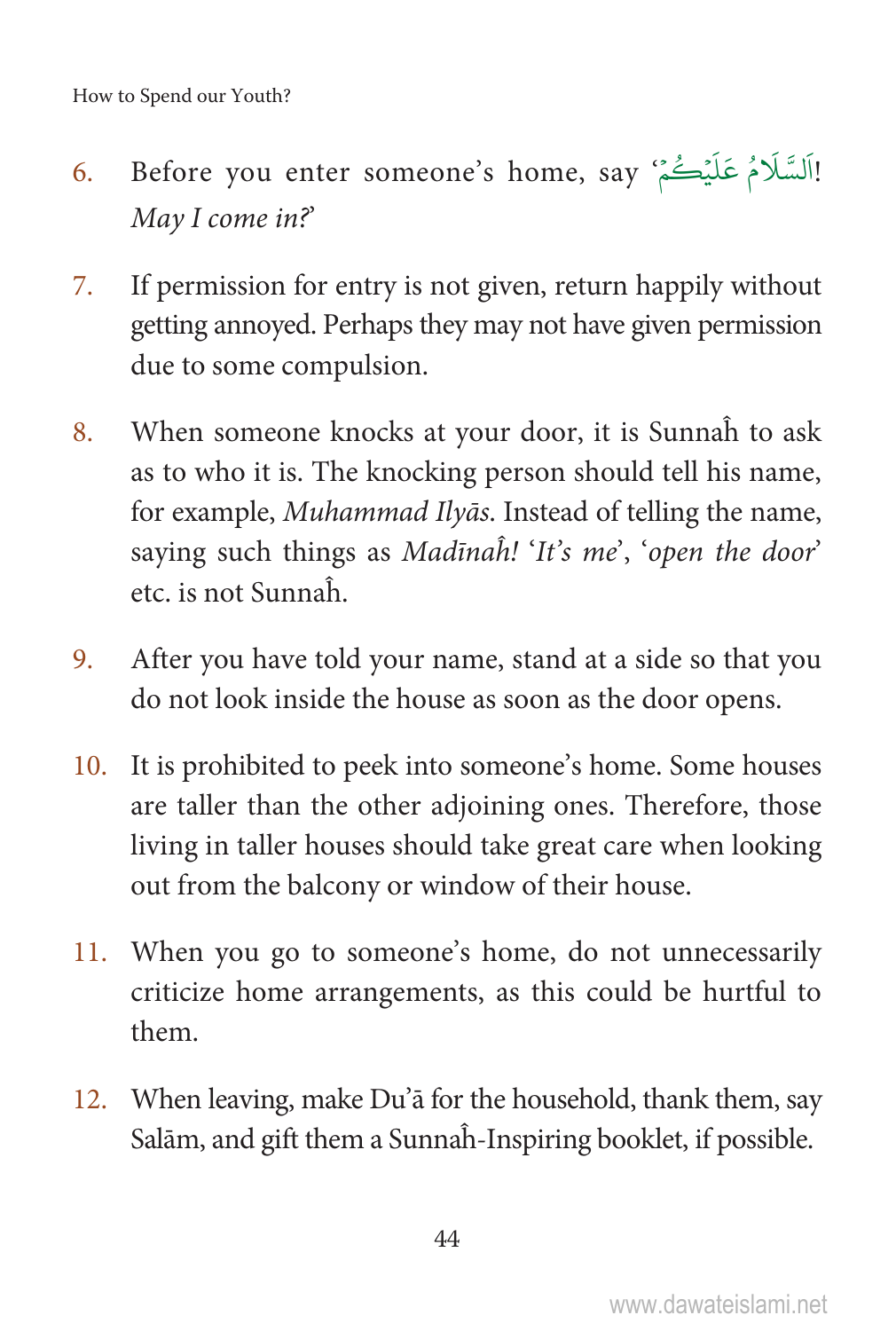In order to learn various Sunan, buy and read the two publications of Maktaba-tul-Madīnah, 'Bahār-e-Sharī' at (part 16)', consisting of 312 pages, and 'Sunnatayn aur Ādāb', consisting of 120 pages. An excellent way of acquiring knowledge about Sunnah is to travel with the Madanī Qāfilahs of Dawat-e-Islami in the company of the devotees of Rasool.

Sīkhnay sunnatayn Qāfilay mayn chalo Lūtnay rahmatayn Qāfilay mayn chalo

> Ĥaun gī hal mushkilayn Qāfilay mayn chalo Pāo gey barakatayn Qāfilay mayn chalo

To learn Sunnahs, travel with the Qāfilah To attain mercies, travel with the Qāfilah

> Your difficulties will be solved, travel with the Qāfilah You will receive great blessings, travel with the Qāfilah

صَلُّوْا عَلَى الْحَبِيْبِ صَلَّى اللَّهُ تَعَالَٰى عَلَٰى مُحَمَّد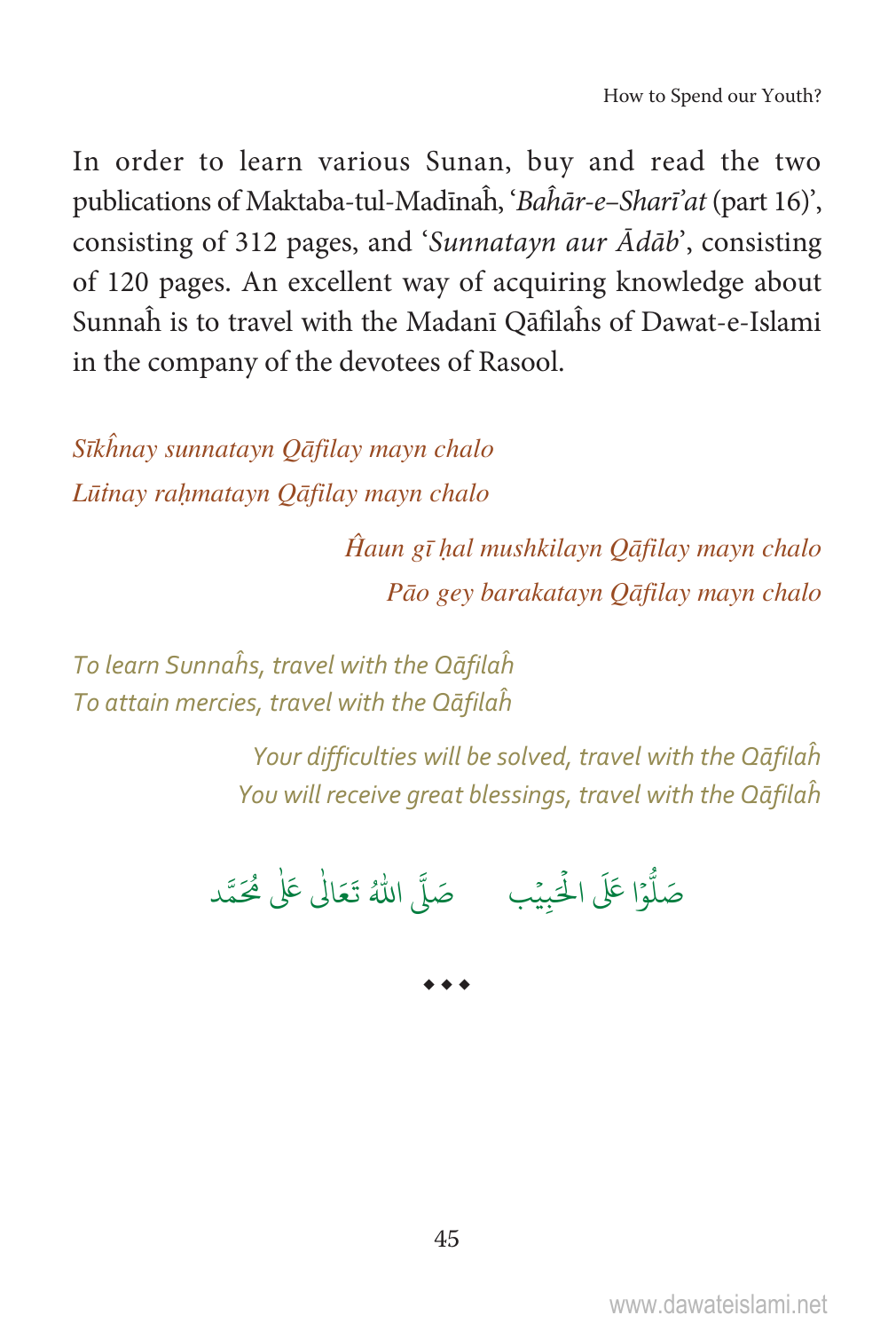The Great Spiritual and Scholarly Luminary of the 21<sup>st</sup> century,<br>'Allāmaĥ Maulānā Abu Bilal Muhammad Ilyas Attar Qadiri 'Allāmaĥ Maulānā **Abu Bilal Muhammad Ilyas Attar Qadiri**  Razavi أَٱصَ<sup>وَ</sup>كُمُ ٱلْعَالِيَهِ has founded **Dawat-e-Islami** (the global and Ä Ä non-political movement for the preaching of Quran and Sunnaĥ) which is spreading Islamic teachings in more than 93 walks of life. If you want to know about the Founder of Dawat-e-Islami, his books, booklets, and various departments of Dawat-e-Islami, then visit this website: www.dawateislami.net.

Moreover, Dawat-e-Islami is also spreading the message of Islam all over the world by **Madani Channel**, a 100% purely Islamic channel. No matter wherever you are in the world, if you are interested in watching Madani Channel, then follow the given frequencies. If you want to contact us, then email us: overseas@dawateislami.net

#### Madani Channel - Global Coverage Parameters

Transmission: Digital

| Satellite             | <b>Beam Type</b>     | <b>Position</b> | <b>Downlink</b>      | Hz.    | Polarity   | Sym. Rate   FEC |     |
|-----------------------|----------------------|-----------------|----------------------|--------|------------|-----------------|-----|
| Asiasat<br>$(A7-C3V)$ | Global               | 105.5 E         | C-Band               | 3739   | Vertical   | 2815            | 3/4 |
| Intelsat<br>20        | Africa<br>Region     | 68.5 E          | KU-Band              | 12562  | Horizontal | 26657           | 2/3 |
| Eutelsat 7            | Middle East 7 West A |                 | KU-Band              | 10815  | Horizontal | 27500           | 5/6 |
| Astra 2F              | Europe               | 28.5 E          | Sky Platform   12640 |        | Vertical   | 22000           | 5/6 |
| Galaxy 19             | <b>USA</b>           | 97 West         | KU-Band              | 121835 | Horizontal | 22000           | 3/4 |